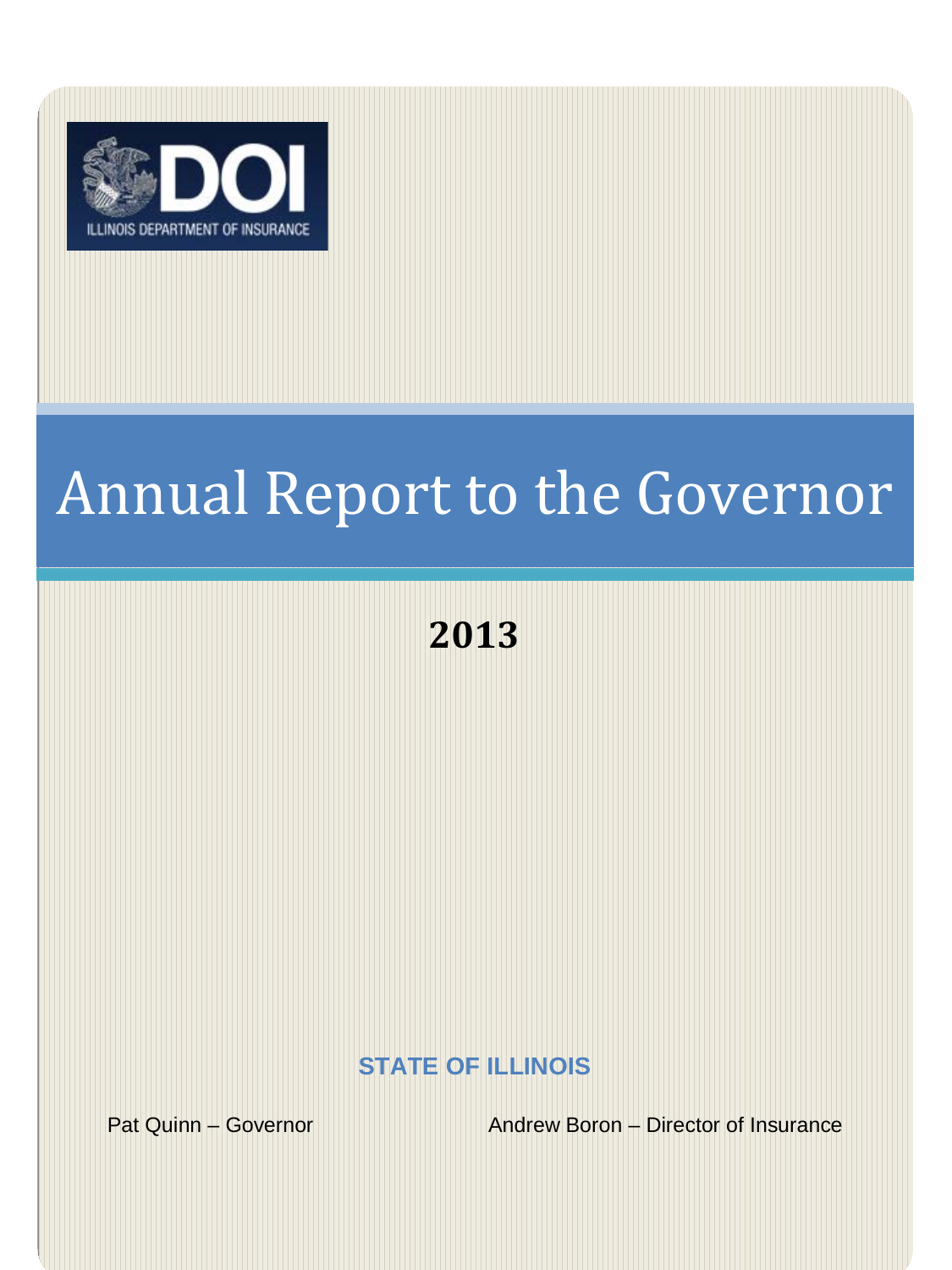# **Table of Contents**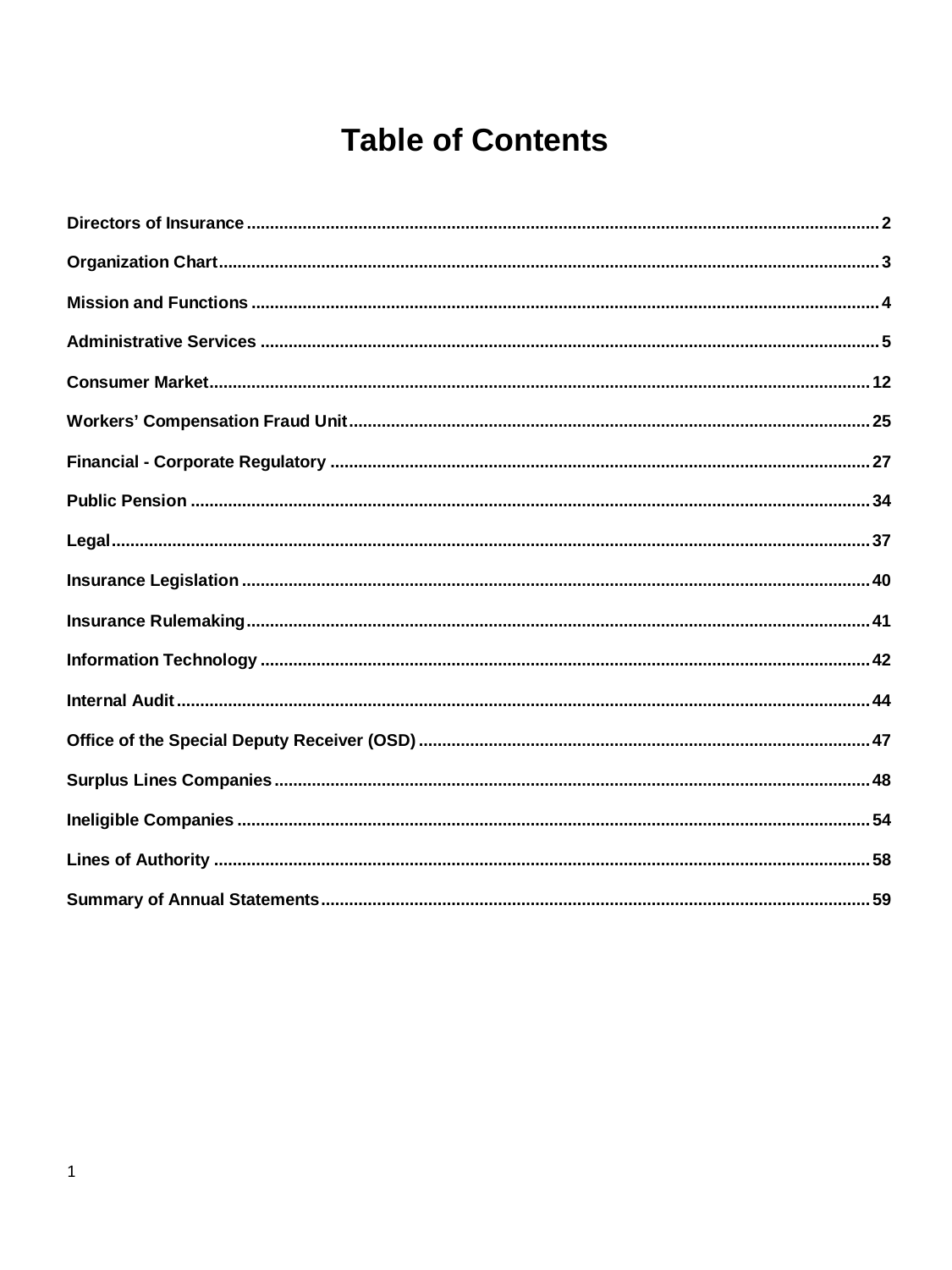# **Directors of Insurance**

<span id="page-2-0"></span>

| Dennis W. Toivonen (Acting)<br>1976<br>William R. Vredenburgh<br>Robert B. Wilcox<br>1974-1976<br><b>Henry Yates</b><br>1973-1974<br>James R. Van Cleave<br>Fred A. Mauck<br>1969-1973<br><b>Bradford Durfee</b><br>James Baylor | Jack Messmore (Acting)<br>2011<br>Michael T. McRaith<br>2005-2011<br>Deirdre K. Manna (Acting)<br>2004-2005<br>J. Anthony Clark<br>2003-2004<br>Nathaniel S. Shapo<br>1999-2003<br>Arnold Dutcher (Acting)<br>1998-1999<br>Mark Boozell<br>1995-1998<br>James W. Schacht (Acting)<br>1994-1995<br>Stephen F. Selcke<br>1991-1994<br>James W. Schacht (Acting)<br>1991<br>Zack Stamp<br>1989-1991<br>John E. Washburn<br>1983-1989<br>James W. Schacht (Acting)<br>1982-1983<br>Philip R. O'Connor<br>1979-1982<br>Richard L. Mathias<br>1977-1979<br>Michael P. Duncan<br>1976-1977 | <b>Robert E. Barrett</b><br>J. Edward Day<br>Harry B. Hershey<br>N. P. Parkinson<br>Paul F. Jones<br>S. Hayden Davis<br><b>Ernest Palmer</b><br>Harry Hanson<br>George Huskinson<br>Alex Johnson<br>Thomas J. Houston<br>Fred W. Potter<br><b>Rufus Potts</b><br>Fred W. Potter | 1953-1954<br>1950-1953<br>1949-1950<br>1944-1949<br>1941-1944<br>1940-1941<br>1933-1940<br>1930-1933<br>1927-1930<br>1923-1927<br>1921-1923<br>1917-1921<br>1913-1917<br>1907-1913<br>1903-1907<br>1901-1903<br>1897-1901<br>1893-1897 |
|----------------------------------------------------------------------------------------------------------------------------------------------------------------------------------------------------------------------------------|-------------------------------------------------------------------------------------------------------------------------------------------------------------------------------------------------------------------------------------------------------------------------------------------------------------------------------------------------------------------------------------------------------------------------------------------------------------------------------------------------------------------------------------------------------------------------------------|---------------------------------------------------------------------------------------------------------------------------------------------------------------------------------------------------------------------------------------------------------------------------------|----------------------------------------------------------------------------------------------------------------------------------------------------------------------------------------------------------------------------------------|
|----------------------------------------------------------------------------------------------------------------------------------------------------------------------------------------------------------------------------------|-------------------------------------------------------------------------------------------------------------------------------------------------------------------------------------------------------------------------------------------------------------------------------------------------------------------------------------------------------------------------------------------------------------------------------------------------------------------------------------------------------------------------------------------------------------------------------------|---------------------------------------------------------------------------------------------------------------------------------------------------------------------------------------------------------------------------------------------------------------------------------|----------------------------------------------------------------------------------------------------------------------------------------------------------------------------------------------------------------------------------------|



Andrew Boron Director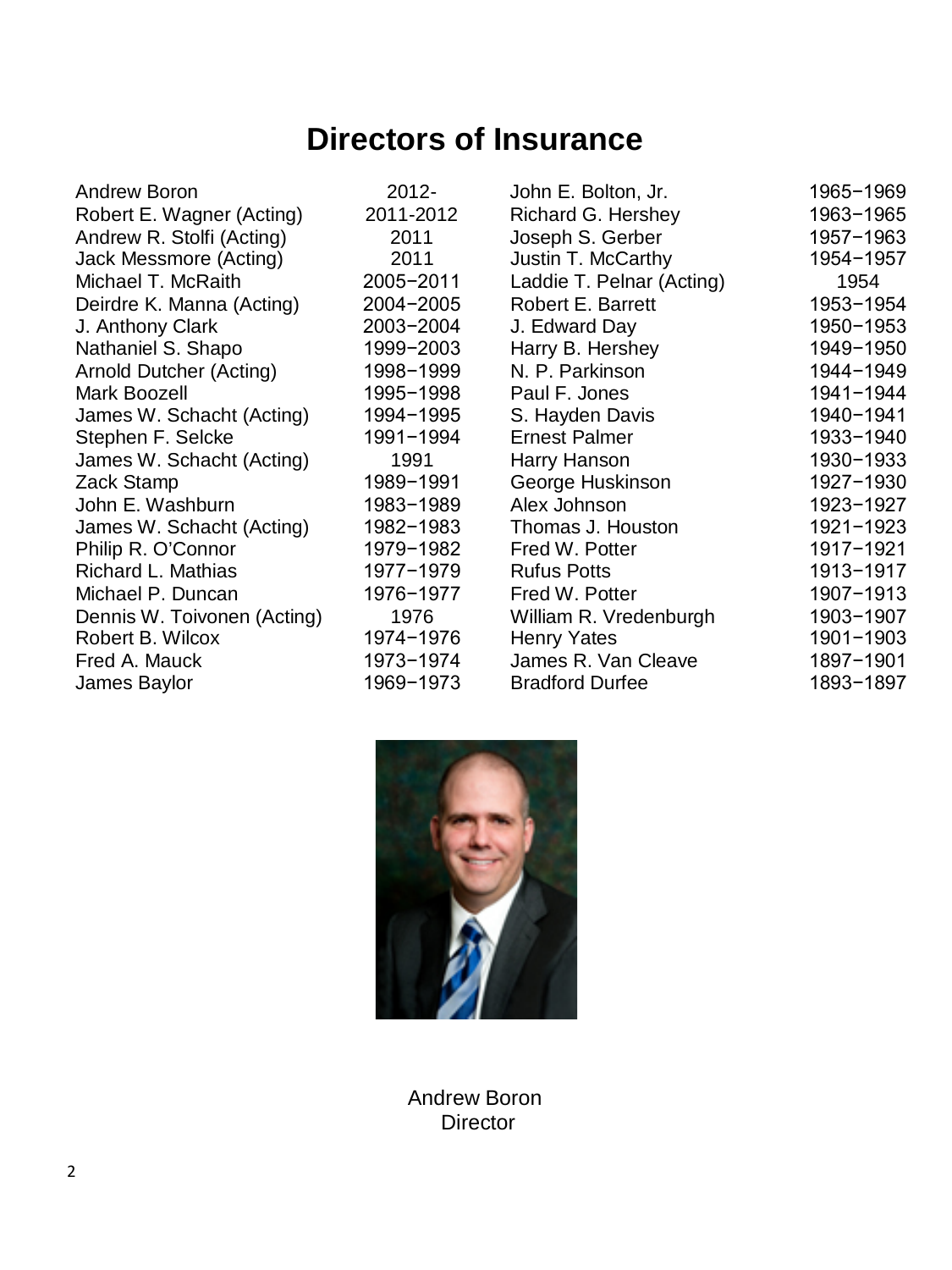# **Organization Chart**

<span id="page-3-0"></span>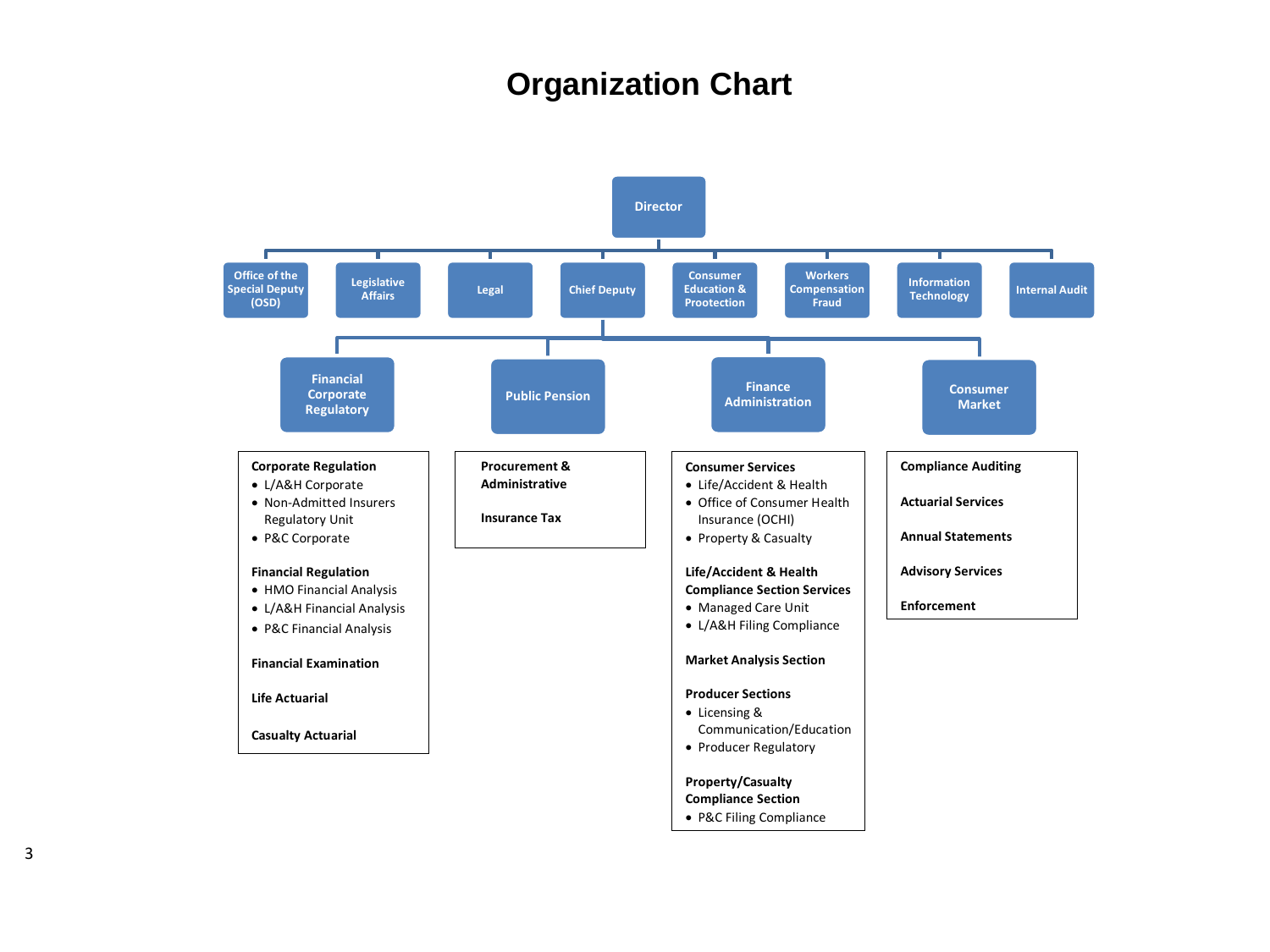# **Mission and Functions**

<span id="page-4-0"></span>The mission of the Illinois Department of Insurance (Department) is:

#### *To protect consumers by providing assistance and information, by efficiently regulating the insurance industry's market behavior and financial solvency, and by fostering a competitive insurance marketplace.*

The Department carries out its mission through effective administration and enforcement of the Illinois Insurance Code (215 ILCS 5/1 *et seq.*), the Illinois Pension Code (40 ILCS 5/1-101 *et seq.*), related laws and regulations, including Title 50 of the Illinois Administrative Code. The Department has four major operating Divisions: Consumer Market, Financial-Corporate Regulatory, Legal, and Public Pension. The Department also sponsors Workers' Compensation Fraud Unit, and the Director is responsible for the operations of the Office of the Special Deputy Receiver, which handles the affairs of insurance companies placed in rehabilitation, conservation or liquidation.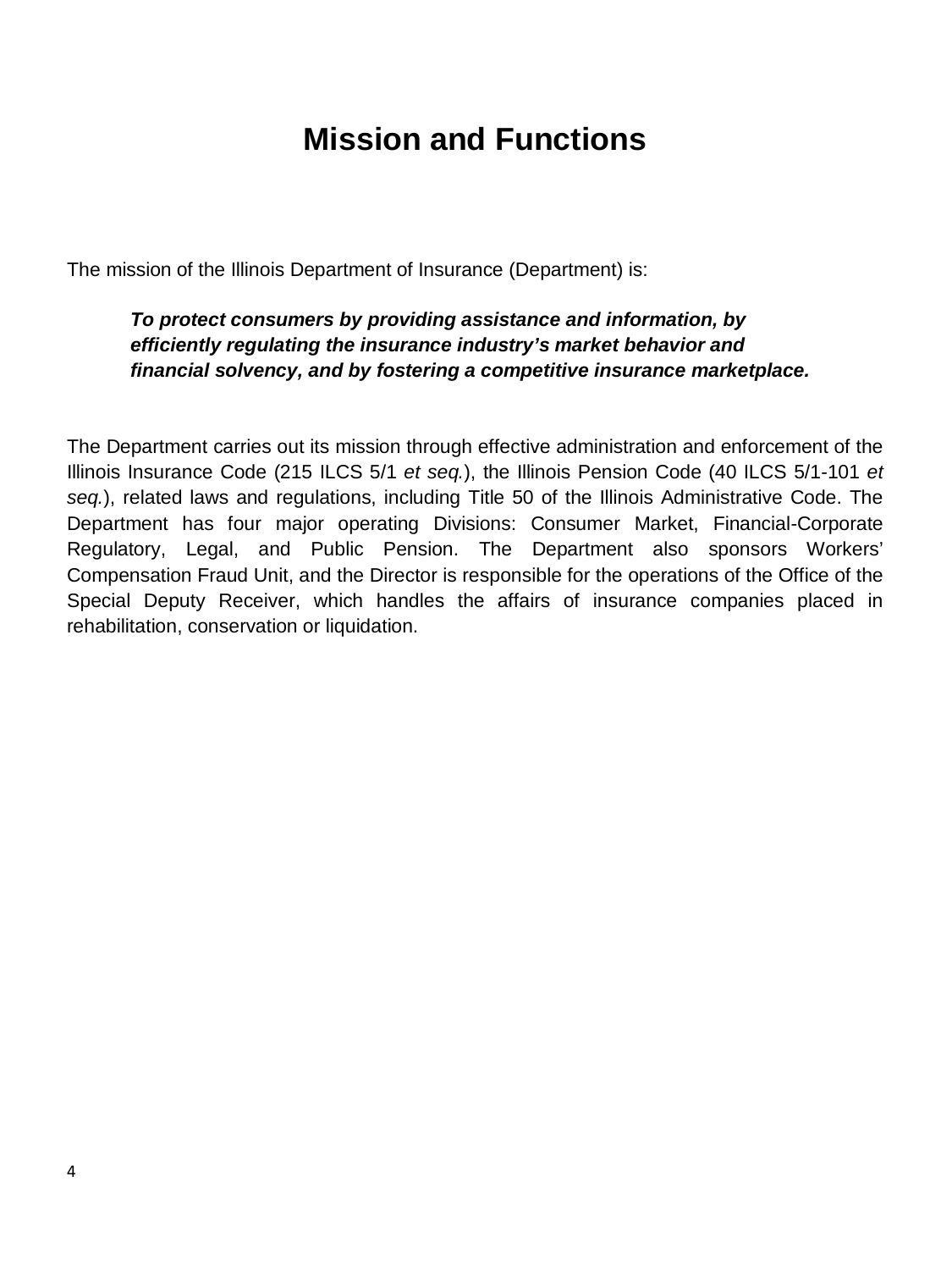# **Administrative Services**

<span id="page-5-0"></span>The Administrative Division oversees the Department's day-to-day operations, including budgeting, expenditure tracking, human resources, tax and fee collections, legislative matters, purchasing and procurement. The Division is responsible for all tax and fee operations, including the audit functions of all privilege tax, fire marshal tax, retaliatory tax, and surplus lines tax. Revenue collections for the year totaled \$444,384,597 of which \$335,369,397 was deposited into the General Revenue Fund. All Division operations are funded by various fees collected from insurance companies, insurance producers, and other related organizations. The Department receives no appropriation from the General Revenue Fund.

#### **Department Staff**

|                                         | 2013 | 2012 | 2011 |
|-----------------------------------------|------|------|------|
| <b>Consumer Market Division</b>         | 93   | 102  | 92   |
| Financial/Corporate Regulatory Division | 119  | 119  | 126  |
| <b>Public Pension Division</b>          | 10   | 11   | 12   |
| <b>Legal Division</b>                   | 22   | 24   | 27   |
| <b>Workers' Compensation Fraud Unit</b> | 1    | 1    | 1    |
| <b>Total</b>                            | 245  | 257  | 258  |

#### **Securities Deposited by Insurance Companies for Fiscal Year 2013**

| <b>Company Type</b>                 | <b>Number of</b><br><b>Companies</b> | Amount      |
|-------------------------------------|--------------------------------------|-------------|
| Domestic Stock Life                 | 52                                   | 116,550,000 |
| (Special Policy Fund)               | 2                                    | 630,000     |
| Domestic Mutual Life                | 7                                    | 11,575,000  |
| Domestic Stock Property & Casualty  | 177                                  | 391,610,614 |
| Domestic Mutual Property & Casualty | 13                                   | 31,212,000  |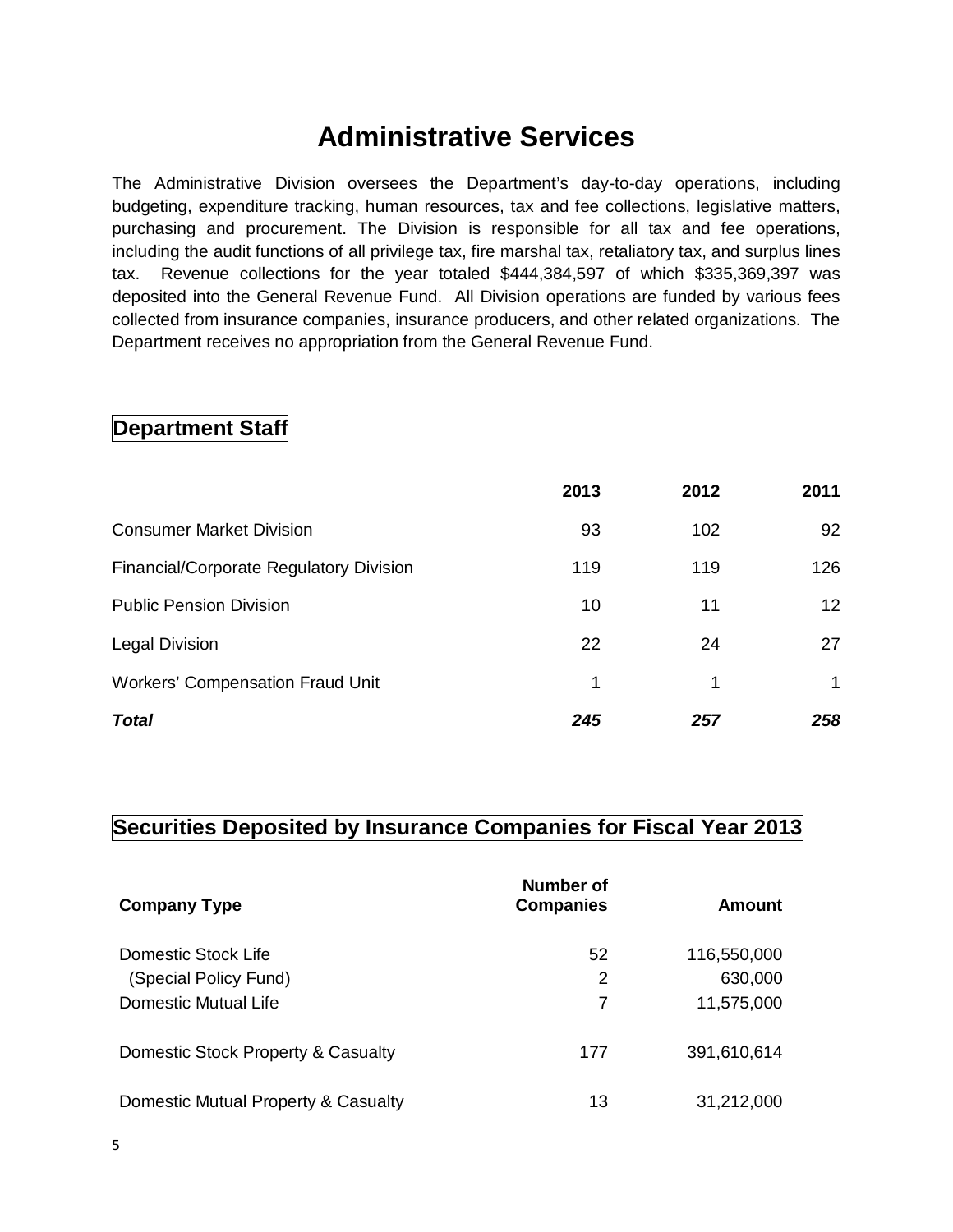| Domestic Inter-Insurance Exchange           | $\overline{2}$ | 3,930,000   |
|---------------------------------------------|----------------|-------------|
| <b>Burials</b>                              | 1              | 15,000      |
| <b>Bond Certificates</b>                    | 24             | 1,149,000   |
| <b>Health Maintenance Organizations</b>     | 21             | 17,410,000  |
| <b>Limited Health Service Organizations</b> | 10             | 1,060,000   |
| <b>Total</b>                                | 309            | 575,141,614 |
| Foreign Workers Compensation                | 65             | 242,847,000 |
| Foreign & Alien                             | 23             | 32,208,000  |
| <b>Service Contract Providers</b>           | 24             | 676,000     |
| <b>Mutual Trust Holding</b>                 | 5              | 7,750,000   |
| <b>Viatical Agreements</b>                  | 7              | 875,000     |
| Total on Deposit June 30, 2013              | 433            | 859,497,614 |

# **Comparative Statement of Taxes & Fee Collected for Fiscal Year 2013**

| Taxes & Fees                             | FY2013         | <b>FY2012</b>  | $\%$<br><b>Changes</b> |
|------------------------------------------|----------------|----------------|------------------------|
| 1st Quarter Privilege Tax                | 30,614,269.42  | 35,049,169.01  | $-12.65%$              |
| 2nd Quarter Privilege Tax                | 38,719,374.95  | 37,463,102.02  | 3.35%                  |
| 3rd Quarter Privilege Tax                | 39,356,791.62  | 37,979,751.96  | 3.63%                  |
| 4th Quarter Privilege Tax                | 40,058,578.45  | 39,622,009.81  | 1.10%                  |
| 1st Quarter Retaliatory Tax              | 21,729,630.89  | 25,315,117.19  | $-14.16%$              |
| 2nd Quarter Retaliatory Tax              | 26,701,515.25  | 27,248,957.94  | $-2.01%$               |
| 3rd Quarter Retaliatory Tax              | 30,123,106.04  | 26,699,424.12  | 12.82%                 |
| 4th Quarter Retaliatory Tax              | 30,689,510.86  | 27,146,220.72  | 13.05%                 |
| <b>Final Privilege Tax</b>               | 25,727,920.73  | 32,901,091.39  | $-21.80%$              |
| <b>Final Retaliatory Tax</b>             | 13,256,797.96  | 20,806,663.47  | $-36.29%$              |
| <b>Surplus Line Tax</b>                  | 37,860,047.37  | 35,234,988.45  | 7.45%                  |
| <b>Group Privilege Tax</b>               | 254.00         | 36,362.78      | -99.30%                |
| <b>Fines &amp; Penalties</b>             | 426,405.52     | 307,921.03     | 38.48%                 |
| Interest                                 | 105,194.87     | 46,853.69      | 124.52%                |
| <b>Miscellaneous</b>                     | 0.00           | 0.00           | <b>NA</b>              |
| <b>Subtotal for General Revenue Fund</b> | 335,369,397.93 | 345,857,633.58 | $-3.03%$               |
| <b>Producer Licenses</b>                 | 22,564,150.90  | 22,986,424.82  | $-1.84%$               |
| <b>Producer Reinstatement Fee</b>        | 25,001.00      | 117,670.00     | -78.75%                |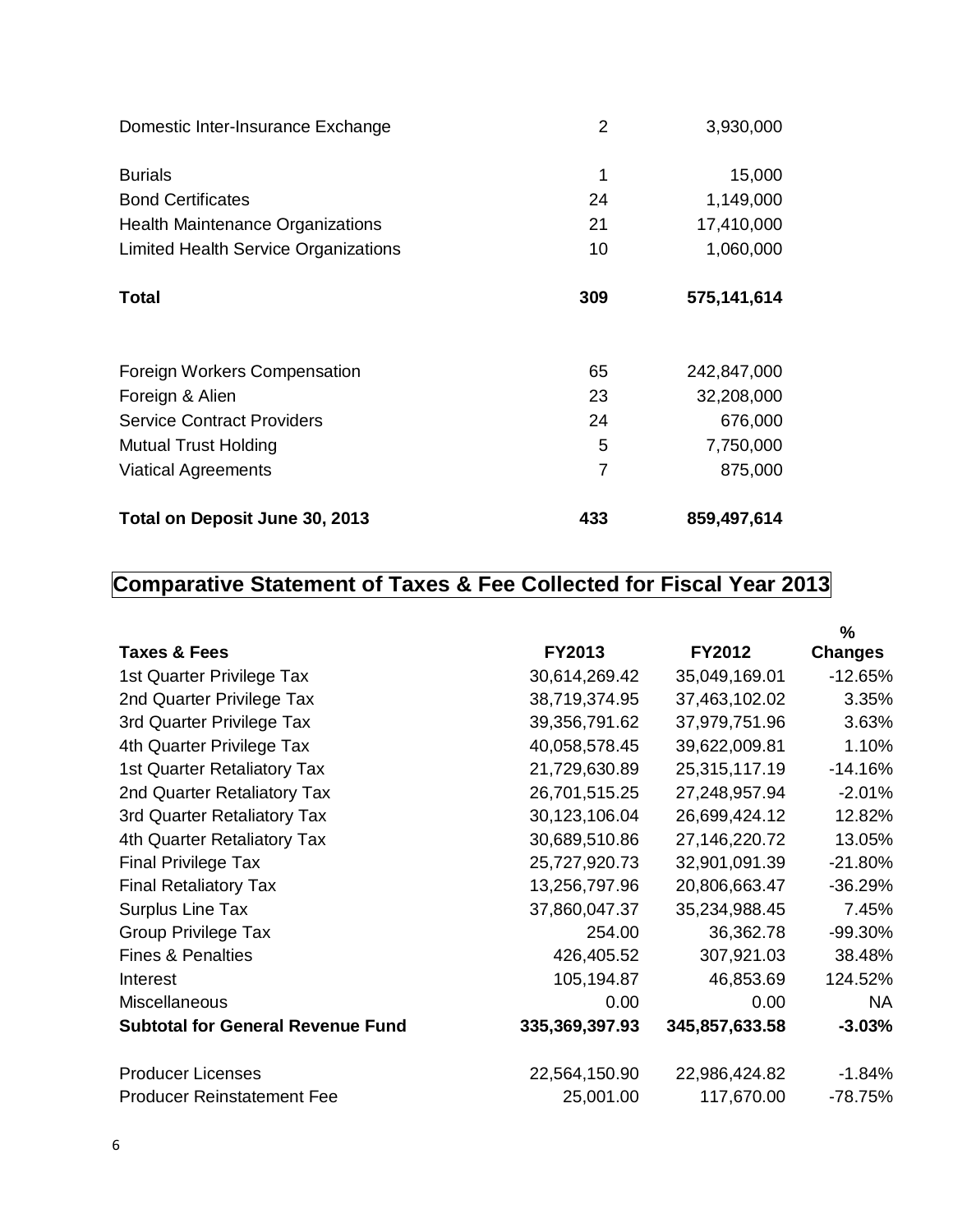| <b>Producer Appointment Fee</b>                            | 818,300.00       | 1,016,551.50  | $-19.50%$  |
|------------------------------------------------------------|------------------|---------------|------------|
| <b>Producer Provider Education</b>                         | 510,010.00       | 520,350.00    | $-1.99%$   |
| <b>Producer Market Conduct Exams</b>                       | 487,173.00       | 693,426.00    | $-29.74%$  |
| <b>Producer Fines and Penalties</b>                        | 5,597,538.56     | 4,253,157.48  | 31.61%     |
| <b>Producer Market Conduct Travel</b>                      | 0.00             | 198.56        | -100.00%   |
| <b>Producer Miscellaneous</b>                              | 30,414.88        | 748,490.50    | -95.94%    |
| <b>Subtotal for Insurance Producer Fund</b>                | 30,032,588.34    | 30,336,268.86 | $-1.00%$   |
| Fire Marshal Tax (Company)                                 | 23, 192, 764. 97 | 22,125,351.03 | 4.82%      |
| Fire Marshal Tax (Surplus Lines)                           | 1,615,951.56     | 1,365,270.54  | 18.36%     |
| <b>Subtotal for Fire Prevention Fund</b>                   | 24,808,716.53    | 23,490,621.57 | 5.61%      |
| $L/A&H$ :                                                  |                  |               |            |
| <b>Annual Statement Filing Fee</b>                         | 17,750.00        | 17,950.00     | $-1.11%$   |
| <b>Corporate Documents</b>                                 | 130,526.00       | 99,554.00     | 31.11%     |
| <b>Certificate Fees</b>                                    | 241,755.00       | 231,810.00    | 4.29%      |
| Policy Form Filings                                        | 2,132,637.00     | 579,085.01    | 268.28%    |
| <b>Fines and Penalties</b>                                 | 2,134,173.00     | 0.00          | <b>NA</b>  |
| Miscellaneous                                              | 39,042.00        | 31,395.00     | 24.36%     |
| <b>Domestic Financial Regulation Fee</b>                   | 2,463,300.00     | 2,016,450.00  | 22.16%     |
| <b>Foreign Financial Regulation Fee</b>                    | 5,008,500.00     | 4,484,550.00  | 11.68%     |
| L/A&H subtotal                                             | 12,167,683.00    | 7,460,794.01  | 63.09%     |
| <b>P&amp;C:</b>                                            |                  |               |            |
| <b>Cost Containment</b>                                    | 1,557,518.00     | 1,483,350.00  | 5.00%      |
| <b>Annual Statement Filing Fee</b>                         | 43,200.00        | 44,900.00     | $-3.79%$   |
| <b>Surplus Lines Licenses</b>                              | 46,461.41        | 640,000.00    | $-92.74%$  |
| <b>Corporate Documents</b>                                 | 250,965.00       | 220,800.00    | 13.66%     |
| <b>Certificate Fees</b>                                    | 461,782.00       | 449,684.00    | 2.69%      |
| Policy Form Filings                                        | 607,505.00       | 1,663,950.00  | $-63.49%$  |
| <b>Fines and Penalties</b>                                 | 0.00             | 0.00          | <b>NA</b>  |
| RCPT, etc.                                                 | 2,300.00         | 900.00        | 155.56%    |
| Miscellaneous                                              | 14,485.80        | 10,946.41     | 32.33%     |
| <b>Domestic Financial Regulation Fee</b>                   | 5,230,550.00     | 4,305,100.00  | 21.50%     |
| Foreign Financial Regulation Fee                           | 7,495,400.00     | 6,378,850.00  | 17.50%     |
| <b>Financial Exam Travel</b>                               | 32,285.53        | 18,509.40     | 74.43%     |
| <b>P&amp;C subtotal</b>                                    | 15,742,452.74    | 15,216,989.81 | 3.45%      |
| Subtotal for Insurance Financial Regulation<br><b>Fund</b> | 27,910,135.74    | 22,677,783.82 | 23.07%     |
| <b>Public Pension Fees</b>                                 | 1,717,832.74     | 1,693,263.18  | 1.45%      |
| <b>Public Pension Fines</b>                                | 0.00             | 98,116.10     | $-100.00%$ |
| <b>Subtotal for Public Pension Fund</b>                    | 1,717,832.74     | 1,791,379.28  | $-4.11%$   |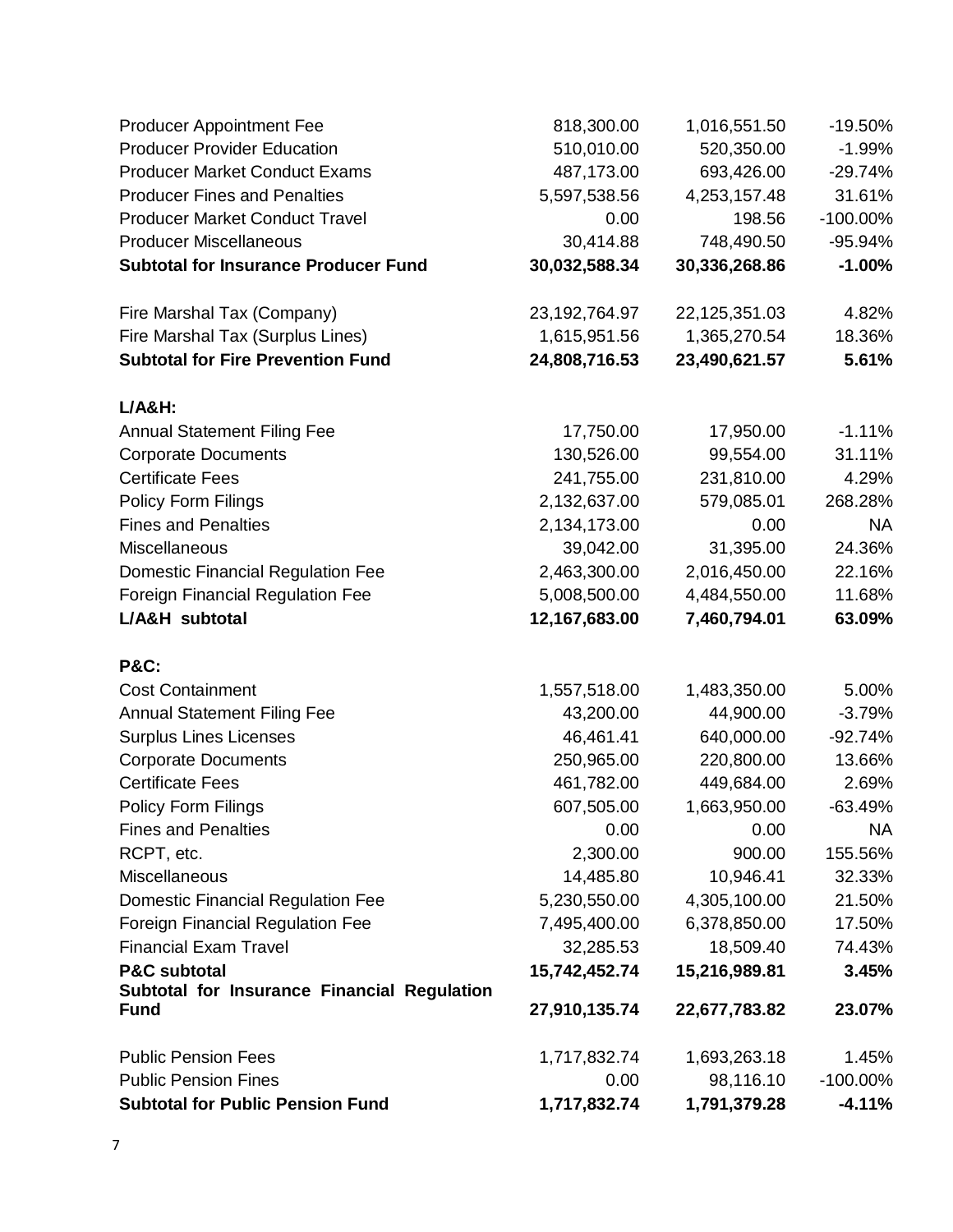| W.C. Pool Insolvency               | 113,431.38     | 154,018.49     | $-26.35%$ |
|------------------------------------|----------------|----------------|-----------|
| W.C. Industry Commission Surcharge | 24,432,494.37  | 22,793,885.94  | 7.19%     |
| <b>Subtotal for W.C. Pool Fund</b> | 24,545,925.75  | 22,947,904.43  | 6.96%     |
| <b>State Trust Fund</b>            | 0.00           | 0.00           | <b>NA</b> |
| <b>Total for All Funds</b>         | 444,384,597.03 | 447,101,591.54 | $-0.61%$  |

### **Appropriations and Disbursements: July 1, 2012, to June 30, 2013**

#### **General Revenue Fund**

The Department does not receive or disburse monies from the General Revenue Fund.

#### **Public Pension Regulation Fund**

| <b>Standard Accounts:</b>  | <b>Appropriations</b> | <b>Reserve</b> | <b>Disbursements</b> | <b>Unexpended</b><br>Appropriation |
|----------------------------|-----------------------|----------------|----------------------|------------------------------------|
| <b>Personal Services</b>   | \$851,000             | \$0            | \$659,497            | \$191,503                          |
| Retirement                 | 323,300               | 0              | 250,948              | \$72,352                           |
| <b>Social Security</b>     | 65,200                | 0              | 49,086               | \$16,114                           |
| Group Insurance            | 276,000               | 0              | 210,760              | \$65,240                           |
| Contractual                | 27,000                | 0              | 3,808                | \$23,192                           |
| Travel                     | 75,000                | 0              | 19,312               | \$55,688                           |
| Commodities                | 5,000                 | 0              | O                    | \$5,000                            |
| Printing                   | 10,500                | 0              | 96                   | \$10,404                           |
| Equipment                  | 30,000                | 0              | 376                  | \$29,624                           |
| Telecommunications         | 17,500                | 0              | O                    | \$17,500                           |
| <b>Operations Lump Sum</b> | 750,000               | 0              | 607,450              | \$142,550                          |
| Lump Sums & Other          |                       |                |                      |                                    |
| Purposes                   | 100,000               | $\overline{0}$ | $\overline{0}$       | \$100,000                          |
| Total                      | \$2,530,500           | <u>\$0</u>     | \$1,801,333          | \$729,167                          |

#### **Insurance Producers Administration Fund**

| <b>Standard Accounts:</b> | <b>Appropriations</b> | <b>Reserve</b> | <b>Disbursements</b> | <b>Unexpended</b><br>Appropriation |
|---------------------------|-----------------------|----------------|----------------------|------------------------------------|
| <b>Personal Services</b>  | \$8,025,000           | \$0            | \$7,184,816          | \$840,184                          |
| Retirement                | 3,048,500             | 0              | 2,735,500            | \$313,000                          |
| <b>Social Security</b>    | 614,000               | 0              | 535,381              | \$78,619                           |
| Group Insurance           | 2,645,000             | 0              | 2,315,187            | \$329,813                          |
| Contractual               | 1,850,000             | 0              | 1,087,540            | \$762,460                          |
| Travel                    | 145,000               | 0              | 93,053               | \$51,947                           |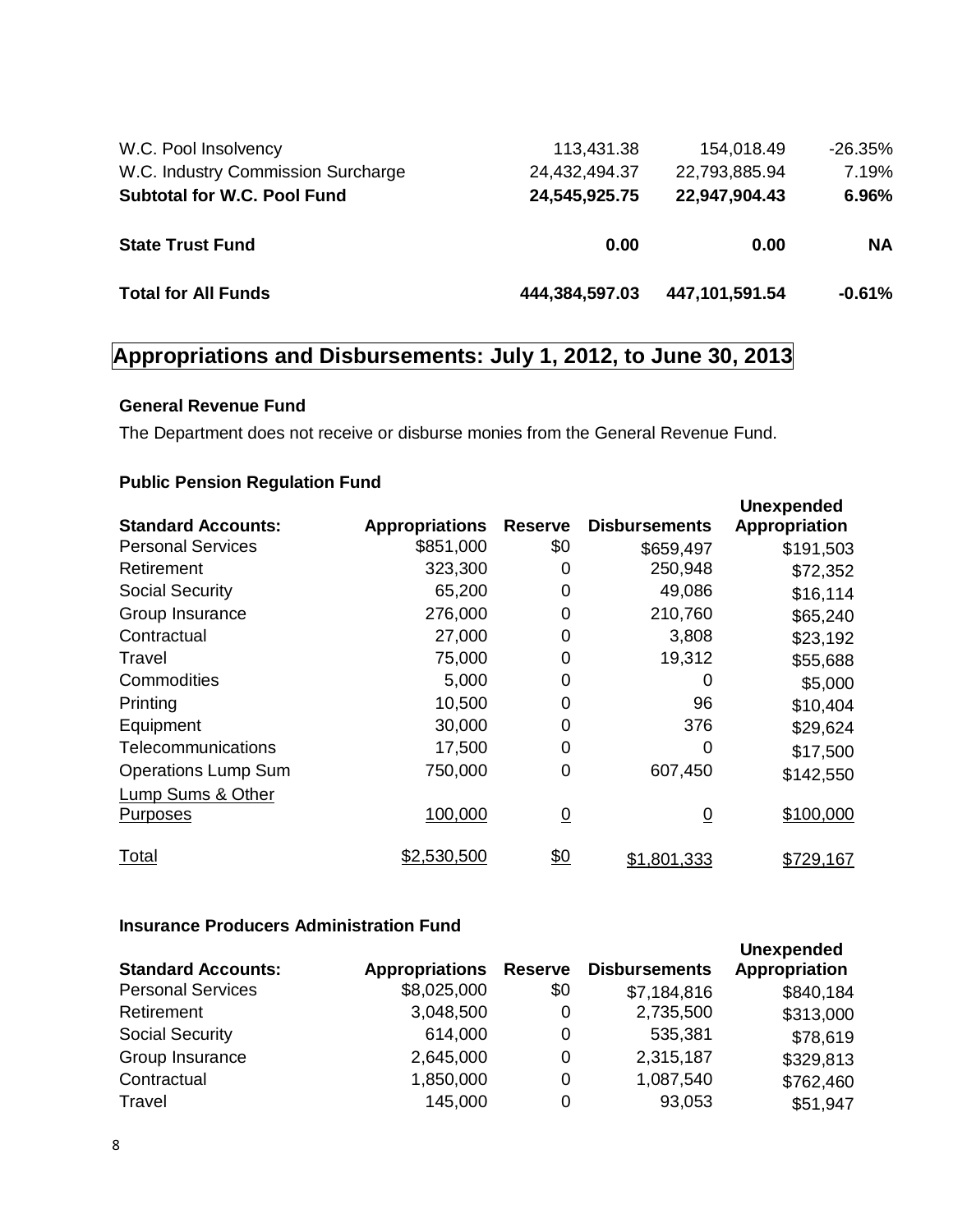| Commodities                     | 23,400       | 0          | 15,345       | \$8,055     |
|---------------------------------|--------------|------------|--------------|-------------|
| Printing                        | 34,800       | 0          | 9,020        | \$25,780    |
| Equipment                       | 52,800       | 0          | 32,095       | \$20,705    |
| <b>EDP</b>                      | 500,000      | 0          | 311,137      | \$188,863   |
| Telecommunications              | 213,300      | 0          | 210,149      | \$3,151     |
| Op. of Auto                     | 9,000        | 0          | 8,069        | \$931       |
| <b>Refunds</b>                  | 882,000      | 0          | 43,393       | \$838,607   |
| <b>Shared Services Lump Sum</b> | 627,200      | 0          | 505,450      | \$121,750   |
| <b>Operations Lump Sum</b>      | 4,250,000    | 0          | 17,700       | \$4,232,300 |
| <b>Total</b>                    | \$22,920,000 | <u>\$0</u> | \$15,103,835 | \$7,816,165 |

### **Insurance Financial Regulation Fund**

|                                 |                       |                |                      | <b>Unexpended</b> |
|---------------------------------|-----------------------|----------------|----------------------|-------------------|
| <b>Standard Accounts:</b>       | <b>Appropriations</b> | <b>Reserve</b> | <b>Disbursements</b> | Appropriation     |
| <b>Personal Services</b>        | \$10,080,000          | \$0            | \$9,320,040          | \$759,960         |
| Retirement                      | 3,829,100             | 0              | 3,548,195            | \$280,905         |
| <b>Social Security</b>          | 771,500               | 0              | 676,674              | \$94,826          |
| Group Insurance                 | 3,036,000             | 0              | 2,661,250            | \$374,750         |
| Contractual                     | 1,850,000             | 0              | 889,201              | \$960,799         |
| Travel                          | 300,000               | 0              | 99,657               | \$200,343         |
| Commodities                     | 23,400                | 0              | 13,430               | \$9,970           |
| Printing                        | 34,700                | 0              | 5,786                | \$28,914          |
| Equipment                       | 35,700                | 0              | 18,327               | \$17,373          |
| EDP                             | 500,000               | 0              | 158,331              | \$341,669         |
| Telecommunications              | 203,500               | 0              | 198,899              | \$4,601           |
| Op. of Auto                     | 9,200                 | 0              | 8,400                | \$800             |
| Refunds                         | 49,000                | 0              | 425                  | \$48,575          |
| <b>Shared Services Lump Sum</b> | 476,100               | 0              | 208,866              | \$267,234         |
| <b>Operations Lump Sum</b>      | 2,750,000             | $\overline{0}$ | <u>0</u>             | \$2,750,000       |
| Total                           | \$23,948,200          | \$0            | \$17,807,481         | \$6,140,719       |

#### **Combined Funds**

| <b>Standard Accounts:</b> | <b>Appropriations</b> | <b>Reserve</b> | <b>Disbursements</b> | <b>Unexpended</b><br>Appropriation |
|---------------------------|-----------------------|----------------|----------------------|------------------------------------|
| <b>Personal Services</b>  | \$18,956,000          | \$0            | \$17,164,353         | \$1,791,647                        |
| Retirement                | \$7,200,900           | 0              | 6,534,643            | \$666,257                          |
| <b>Social Security</b>    | \$1,450,700           | 0              | 1,261,141            | \$189,559                          |
| Group Insurance           | \$5,957,000           | 0              | 5,187,197            | \$769,803                          |
| Contractual               | \$3,727,000           | 0              | 1,980,549            | \$1,746,451                        |
| Travel                    | \$520,000             | 0              | 212,022              | \$307,978                          |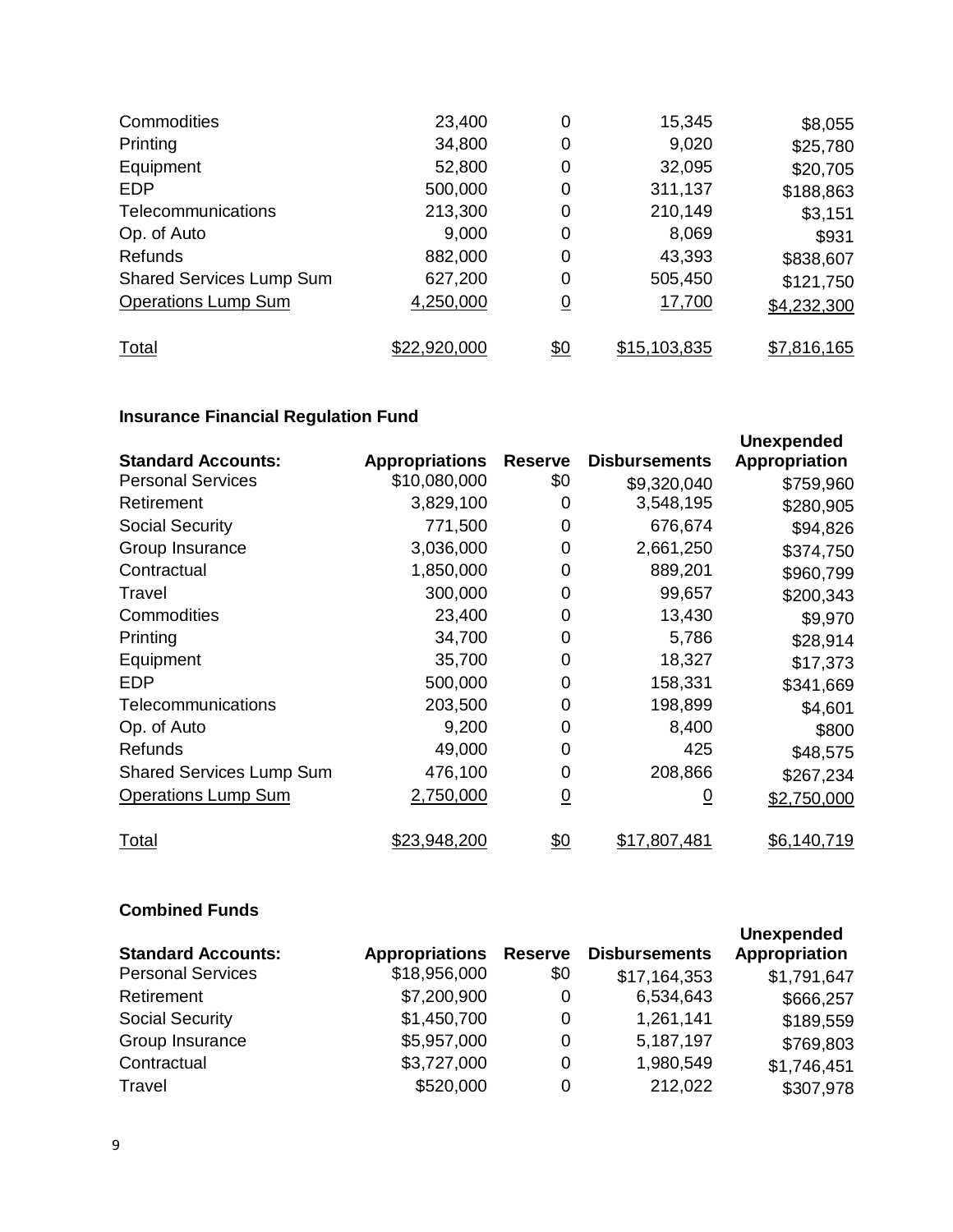| Commodities<br>Printing<br>Equipment<br><b>EDP</b><br>Telecommunications<br>Op. of Auto<br>Refunds<br><b>Shared Services Lump Sum</b><br><b>Operations Lump Sum</b><br>Lump Sums & Other<br><b>Purposes</b> | 51,800<br>80,000<br>118,500<br>1,000,000<br>434,300<br>18,200<br>931,000<br>1,103,300<br>7,750,000<br>100,000 | 0<br>0<br>0<br>0<br>0<br>0<br>0<br>0<br>0<br>$\overline{0}$ | 28,775<br>14,902<br>50,798<br>469,468<br>409,048<br>16,469<br>43,818<br>714,316<br>625,150<br>$\overline{0}$ | \$23,025<br>\$65,098<br>\$67,702<br>\$530,532<br>\$25,252<br>\$1,731<br>\$887,182<br>\$388,984<br>\$7,124,850<br>\$100,000 |
|-------------------------------------------------------------------------------------------------------------------------------------------------------------------------------------------------------------|---------------------------------------------------------------------------------------------------------------|-------------------------------------------------------------|--------------------------------------------------------------------------------------------------------------|----------------------------------------------------------------------------------------------------------------------------|
| <b>Total</b>                                                                                                                                                                                                | \$49,398,700                                                                                                  | \$0                                                         | \$34,712,649                                                                                                 | \$14,686,051                                                                                                               |
| <b>Insurance Privilege Tax Refund Fund</b><br><b>Standard Accounts:</b><br><b>Refund</b>                                                                                                                    | <b>Appropriations</b><br>\$1,350,000<br>\$1,350,000                                                           |                                                             | <b>Disbursements</b><br>\$1,276,962                                                                          |                                                                                                                            |
| Total                                                                                                                                                                                                       |                                                                                                               |                                                             | \$1,276,962                                                                                                  |                                                                                                                            |
| <b>Senior Health Insurance Program</b><br><b>Standard Accounts:</b><br>Federal Grants in Aid                                                                                                                | <b>Appropriations</b><br>\$3,545,500                                                                          |                                                             | <b>Disbursements</b><br>\$2,316,739                                                                          |                                                                                                                            |
| <b>Total</b>                                                                                                                                                                                                | \$3,545,500                                                                                                   |                                                             | \$2,316,739                                                                                                  |                                                                                                                            |
| <b>Worker's Compensation Commission - Insurance Fraud Operations</b><br><b>Fund</b>                                                                                                                         |                                                                                                               |                                                             |                                                                                                              |                                                                                                                            |
| <b>Standard Accounts:</b><br><b>Lump Sum</b>                                                                                                                                                                | <b>Appropriations</b><br>\$950,000                                                                            |                                                             | <b>Disbursements</b><br>\$450,605                                                                            |                                                                                                                            |
| Total                                                                                                                                                                                                       | \$950,000                                                                                                     |                                                             | \$450,605                                                                                                    |                                                                                                                            |
| Group Self-Insured Workers' Compensation Pool Insolvency Fund                                                                                                                                               |                                                                                                               |                                                             |                                                                                                              |                                                                                                                            |
| <b>Standard Accounts:</b><br><b>Lump Sum</b>                                                                                                                                                                | <b>Appropriations</b><br>\$2,000,000                                                                          |                                                             | <b>Disbursements</b><br>\$68,921                                                                             |                                                                                                                            |
| Total                                                                                                                                                                                                       | \$2,000,000                                                                                                   |                                                             | \$68,921                                                                                                     |                                                                                                                            |

### **Department of Insurance State Trust Fund**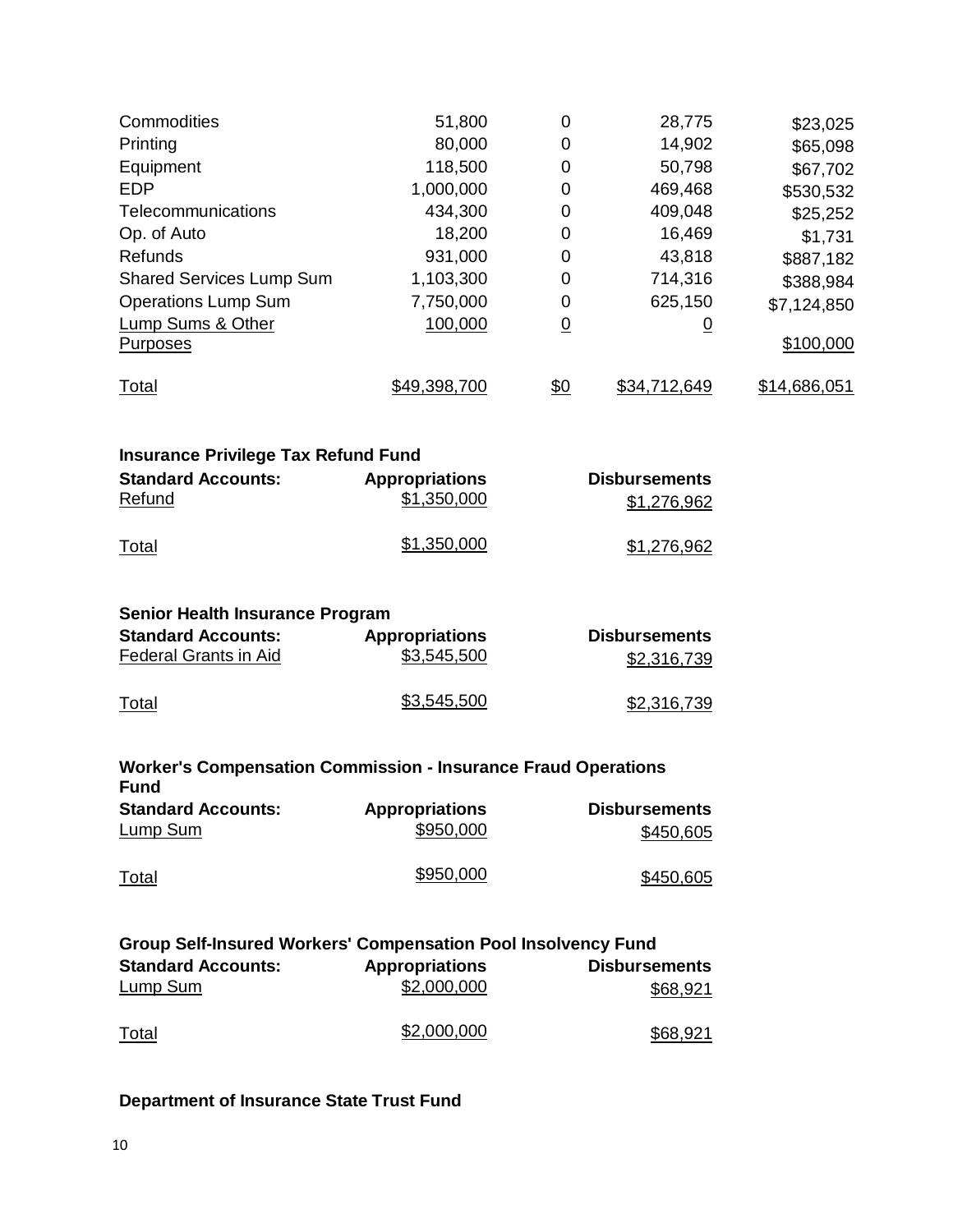| <b>Standard Accounts:</b> | <b>Appropriations</b> | <b>Disbursements</b> |
|---------------------------|-----------------------|----------------------|
| Lump Sum                  | \$316,026             | \$316,026            |
| Total                     | \$316,026             | \$316,026            |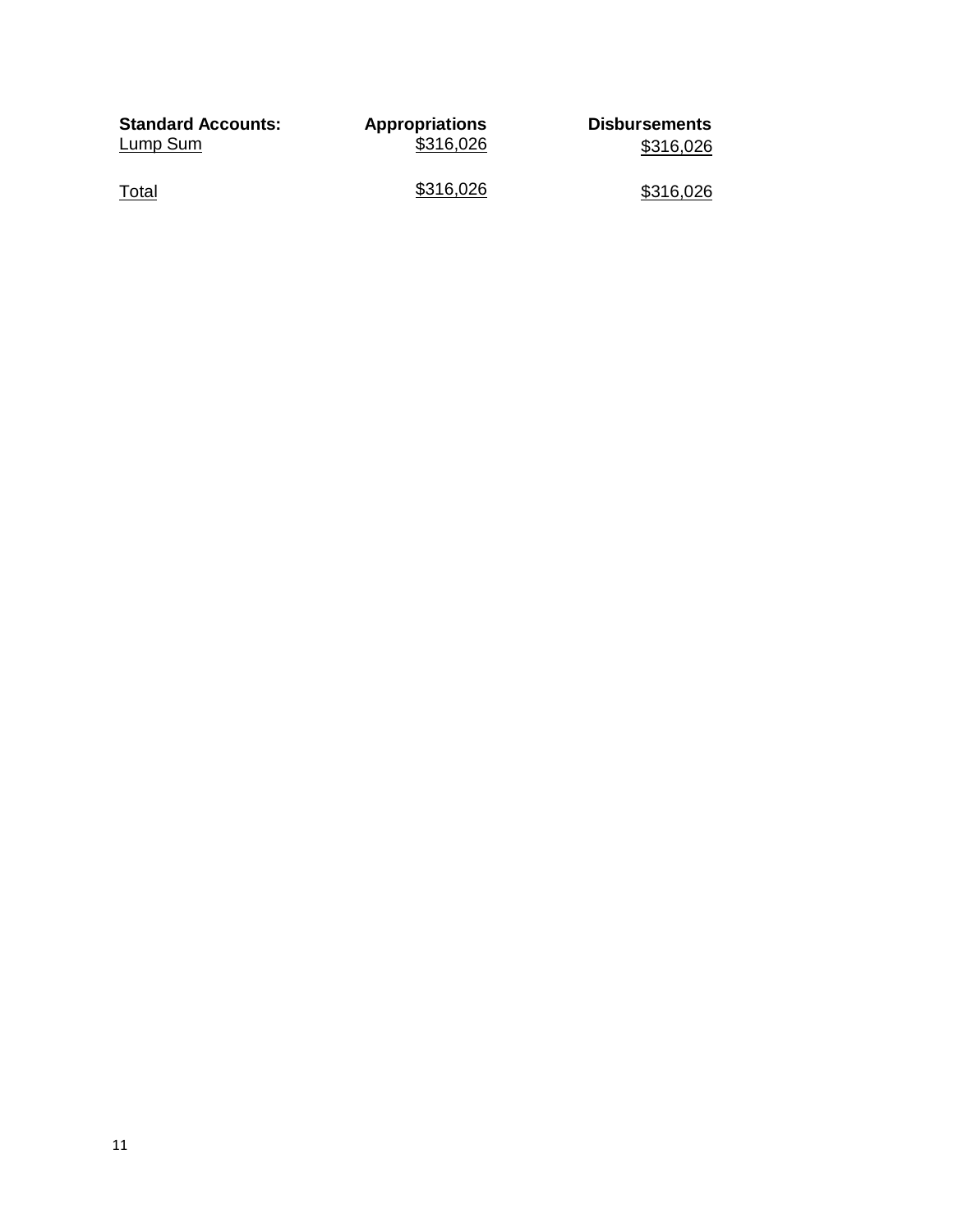# **Consumer Market**

<span id="page-12-0"></span>The Consumer Market Division is responsible for:

- overseeing the Department's consumer protection and education programs;
- licensing and regulating the activities of insurance producers; and
- monitoring the marketplace operations of insurance companies.

#### **Consumer Services and Education Programs**

During 2013, the Consumers Services Section continued providing assistance and education to Illinois consumers for all types of insurance including auto, health, homeowners and life. Numerous state and federal laws were enacted or revised in 2013, resulting in many questions from consumers, agents and health care providers.

One of the largest health insurance changes was the beginning of open enrollment for the Health Marketplace which began on October 1, 2013 for consumers who were seeking coverage effective January 1, 2014 and beyond. The Federal Marketplace allows individuals to enroll in health coverage which provides Essential Health Benefits (EHB) without being rejected or rated due to pre-existing health conditions and without having a pre-existing health condition limitation contained in the plan. Consumers who purchased coverage on the Marketplace could qualify for advance premium tax credits to help pay the premium of the plan, depending on their income. They could also qualify for reduced cost sharing if they picked a Silver plan and met financial criteria.

In Illinois, there were eight Qualified Health Plans (QHP) which offered coverage on the Marketplace. The coverage is divided into metal levels: Platinum, Gold, Silver, Bronze and catastrophic. The plans provide EHB but the metal level determines the average cost of those benefits. For example, bronze plans pay an average of 60% of the cost of EHB, silver plans pay an average of 70%, gold plans pay an average of 80% and platinum plans pay an average of 90%. The catastrophic plans are available only for young adults under age 30 or for individuals for whom metal plans are unaffordable.

The Department fielded numerous questions from consumers about coverage on the Marketplace and how to obtain that coverage. The Department assisted those callers by explaining the types of coverage available and connecting them with the proper agency or a registered assister for help with enrollment in a plan.

Consumer fact sheets, which provide consumers with information regarding numerous insurance topics, are available on the Department's website at [http://insurance.illinois.gov/Main/Consumer\\_Facts.asp.](http://insurance.illinois.gov/Main/Consumer_Facts.asp)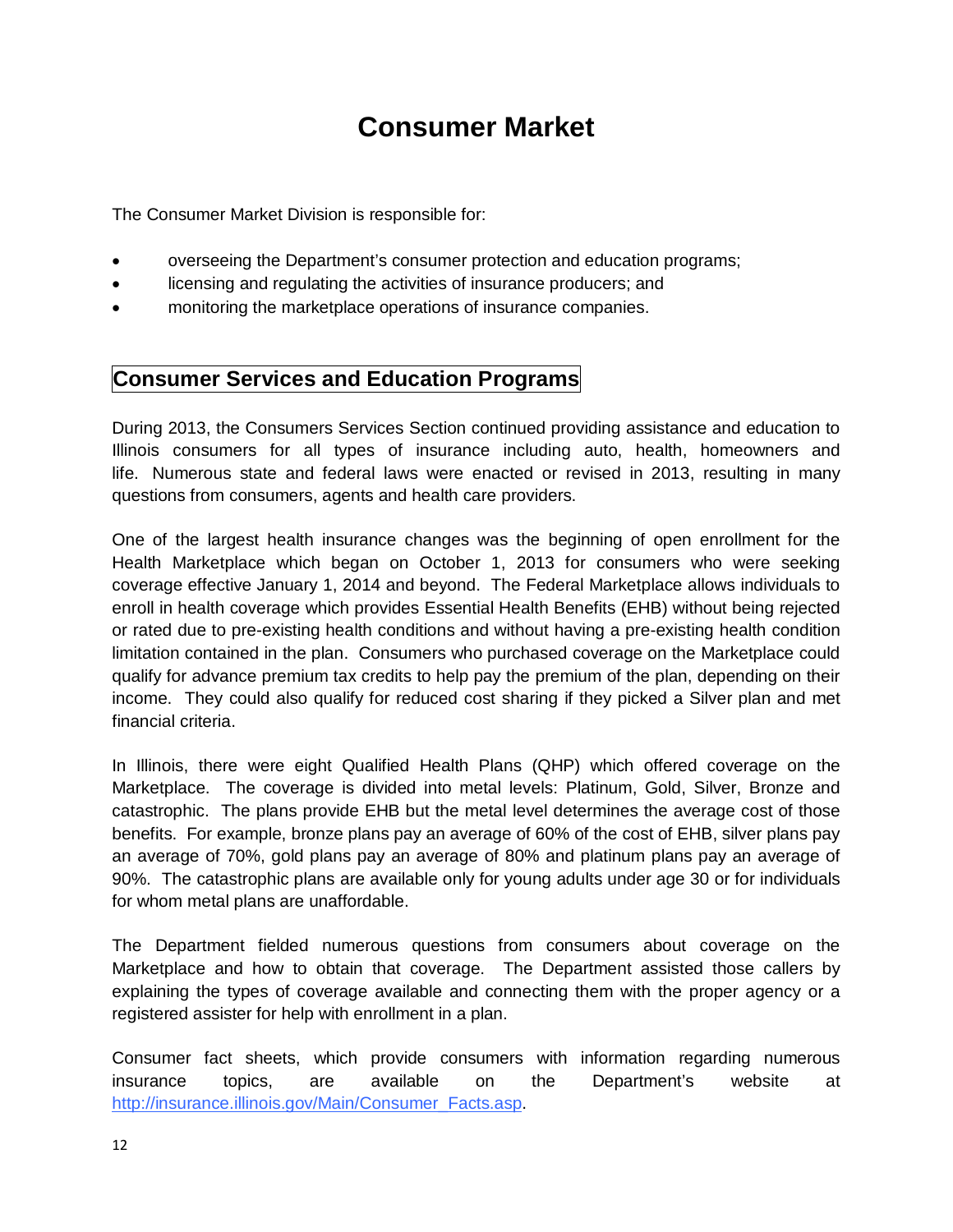The Department provides a toll-free consumer assistance hotline that enables consumers to easily reach Consumer Services Section analysts with questions or complaints about their insurance companies. The Consumer Services Section monitors the Director's email address that is available on the Department's website for visitors to ask various insurance related questions. The Consumer Services Section utilizes an electronic system for assigning and responding to inquiries received by the Director's email. The Consumer Services Section responded to approximately 2,189 of those inquiries.

|                            |           | 2013<br>2012 |  |           |          | 2011 |           |       |
|----------------------------|-----------|--------------|--|-----------|----------|------|-----------|-------|
|                            | Insurance |              |  | Insurance |          |      | Insurance |       |
|                            | Companies | HMO's        |  | Companies | HMO's    |      | Companies | HMO's |
|                            |           |              |  |           |          |      |           |       |
| Underwriting               | 1,216     | 7            |  | 1,339     | 7        |      | 1,224     | 19    |
| <b>Marketing and Sales</b> | 244       | 4            |  | 248       | $\Omega$ |      | 254       | 3     |
| <b>Claim Handling</b>      | 4,694     | 227          |  | 4,737     | 215      |      | 5,176     | 312   |
| Policyholder Service       | 694       | 10           |  | 645       | 9        |      | 510       | 9     |
| Subtotal                   | 6,848     | 248          |  | 6,969     | 231      |      | 7,164     | 343   |
|                            |           |              |  |           |          |      |           |       |
| All Other                  | 1,169     |              |  | 1,224     |          |      | 1,438     |       |
|                            |           |              |  |           |          |      |           |       |
| <b>Total Complaints:</b>   | 8,265     |              |  | 8,424     |          |      | 8,945     |       |

#### **Closed Consumer Complaints by Reason**

#### **Closed Consumer Complaints by Line of Coverage**

|                           | 2013  | 2012  | 2011  |
|---------------------------|-------|-------|-------|
|                           |       |       |       |
| Auto                      | 2,408 | 2,353 | 2,272 |
| Group A&H                 | 1,608 | 1,701 | 1,826 |
| Individual A&H            | 453   | 640   | 696   |
| Homeowners                | 1,195 | 1,161 | 1,225 |
| <b>Individual Life</b>    | 600   | 521   | 513   |
| <b>Individual Annuity</b> | 80    | 75    | 74    |
| Group Credit A&H          | 8     | 11    | 8     |
| <b>HMOs</b>               | 248   | 231   | 343   |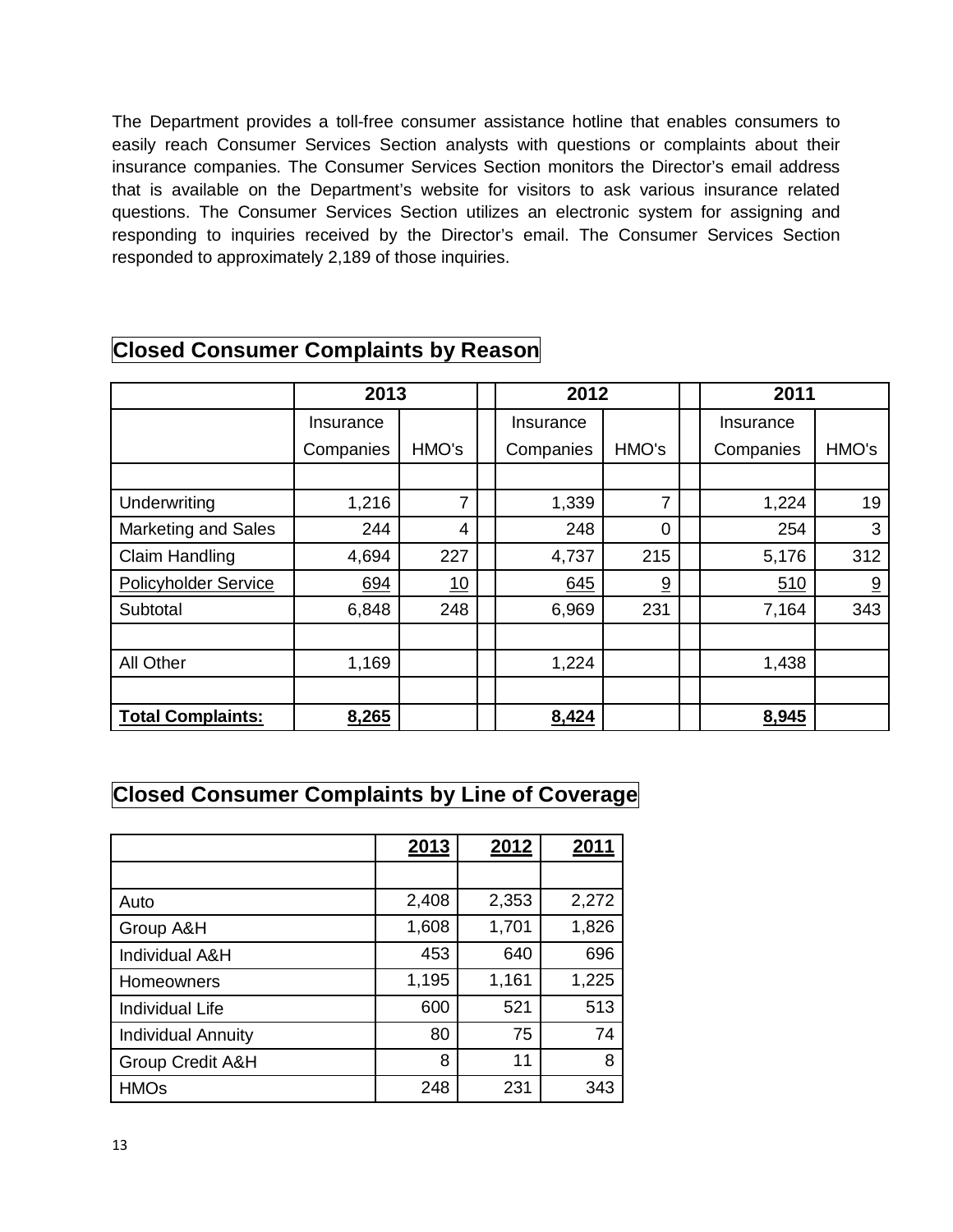| All Other Coverage | 496   | 507   | 550   |
|--------------------|-------|-------|-------|
| Not Categorized    | 1,169 | .224  |       |
|                    |       |       |       |
| Total              | 8.265 | 8,424 | 8.945 |

The "All Other" complaints are not included in the official reconciliation figures. These complaints are excluded from reconciliation for various reasons such as contracts are written in other states, etc. The Department attempts to assist consumers in these situations even though the complaints are not officially counted.

#### **External Reviews and Appeals to Director**

A consumer may request an independent external review if their health insurance company has denied a claim due to 1) medically necessity; 2) experimental/investigational; 3) pre-existing condition; or 4) rescission of coverage. The Department sends the request to the involved carrier to determine if it is eligible for an external review. If the request is found eligible, the Department randomly selects a registered Independent Review Organization to review the case. Expedited cases, where a delay would endanger a person's life or health, are handled as quickly as possible but no longer than 72 hours for non-experimental cases and no longer than 7 calendar days for experimental cases. Standard reviews are handled generally within 28 days but in no event longer than 45 days.

The Department closed 1,275 external review requests in 2013. Of the 1,275 requests, 55 resulted in claim payment by the payer without having to assign to a reviewer; 320 requests were incomplete; 477 were ineligible (for reasons such as not having exhausted internal appeals, not meeting the criteria for external review, plan not subject to the law such as a grandfathered plan, etc.); 15 were self-insured and subject to the federal process; and 408 were assigned to Independent Review Organizations and completed. Of the 408 completed reviews, 152 adverse determinations were overturned, 10 were partially overturned and 246 were upheld. This is about a 37% success rate in overturn or partial overturns.

| <b>External Review Requests Closed in 2013</b> |            |
|------------------------------------------------|------------|
| Claim Service Approved Prior To IRO review     | 55         |
| <b>Federal Process</b>                         | 15         |
| Request Incomplete                             | 320        |
| Ineligible                                     | 477        |
| <b>Completed</b>                               | <u>408</u> |
| <b>Total</b>                                   | 1,275      |

The other category on the chart below is Appeals to the Director. Until July 31, 2013, the consumer could appeal an external review decision to the Director of the Department for a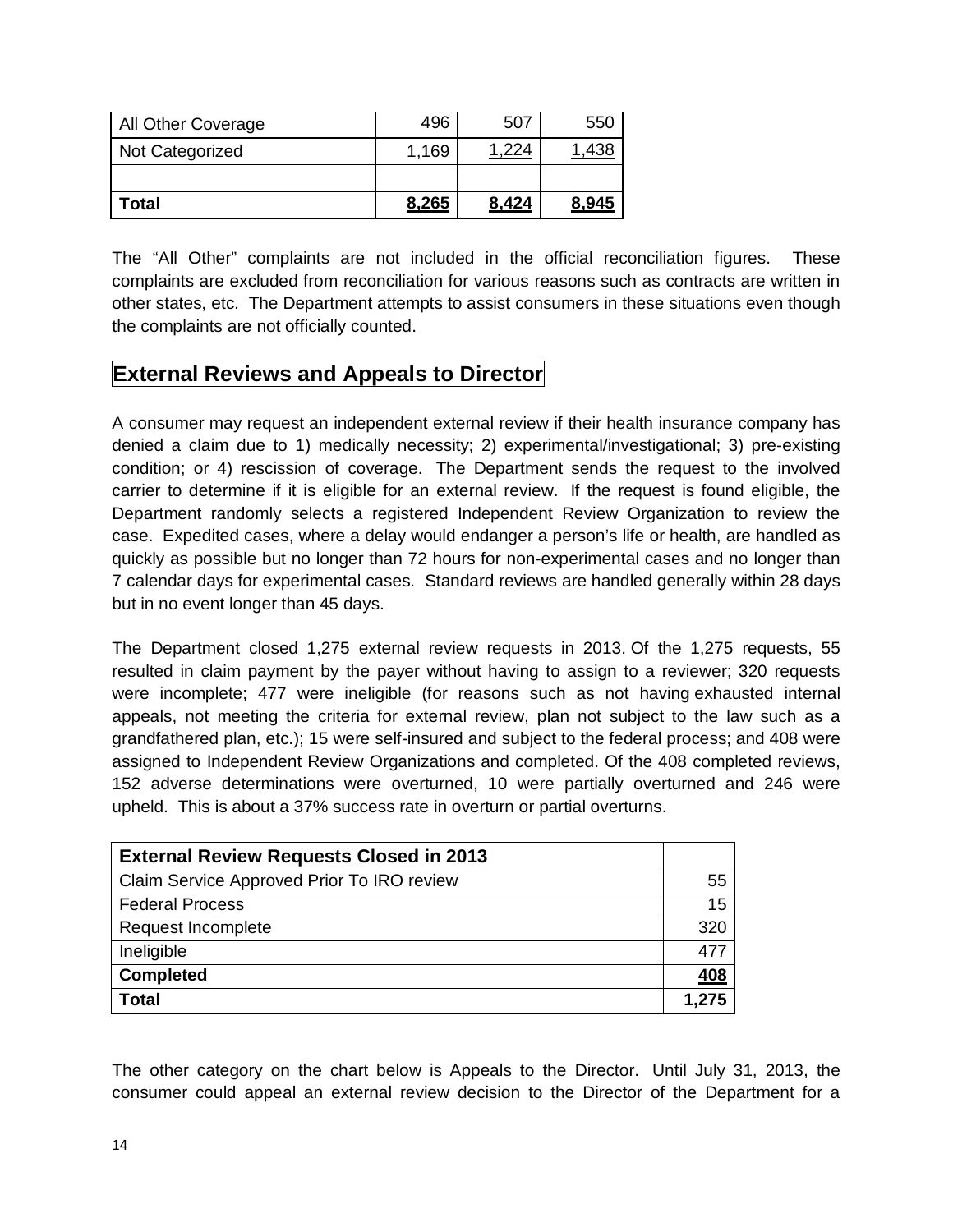review of the IRO decision to determine if it was arbitrary and capricious. The Director reviewed the decisions and, if necessary, sought assistance from medical consultants prior to rendering a decision. The Department closed 71 Appeals to the Director in 2013. Of the 71, 61 were not found arbitrary and capricious; the remaining 10 were found to be arbitrary and capricious. When the Director makes a finding of arbitrary and capricious, the carrier has the option to 1) pay the claim or 2) ask for a second external independent review. Of the 10 reviews that were found arbitrary and capricious, four were paid by the carrier without further review; six were sent to a second external independent review. Of those six, three upheld the Director's decision, one was a partial uphold of the Director's decision and two overturned the Director's decision. As stated previously, the law that allowed for Appeals to the Director sunset July 31, 2013. During 2013, the Office of Consumer Health Insurance (OCHI) staff received 2,256 calls inquiring about the State's new external review process. External independent review decisions rendered after that date are final except the consumer may explore whatever options are available through the courts.

| <b>Appeals To Director</b> |  |
|----------------------------|--|
| Arbitrary & Capricious     |  |
| Not Arbitrary & Capricious |  |
| Total                      |  |

### **Life, Accident and Health (LAH) Compliance Section**

The LAH Compliance Section is responsible for reviewing and approving all filings for life, annuity, disability, and health policies and for Health Maintenance Organizations (HMO), Limited Health Service Organizations (LHSO) and Voluntary Health Services Plans (VHSP). In addition, the Section handles HMO complaints, viatical settlement provider compliance, and the registration and renewal of Preferred Provider Program Administrators (PPA), and Utilization Review Organizations (URO) licensure applications.

### **LAH Product Filings**

|                                     | 2013   | 2012  | 2011   |
|-------------------------------------|--------|-------|--------|
|                                     |        |       |        |
| LAH forms approved                  | 12,319 | 8,040 | 10,671 |
| LAH informational filings           | 1,464  | 1,092 | 1,091  |
| LAH rate filings                    | 560    | 564   | 523    |
| HMO/LHSO/VHSP forms approved        | 1,734  | 395   | 560    |
| HMO/LHSO/VHSP informational filings | 62     | 57    | 34     |
| PPA applications approved/renewed   | 126    | 136   | 136    |
| URO applications approved/renewed   | 94     | 56    | 74     |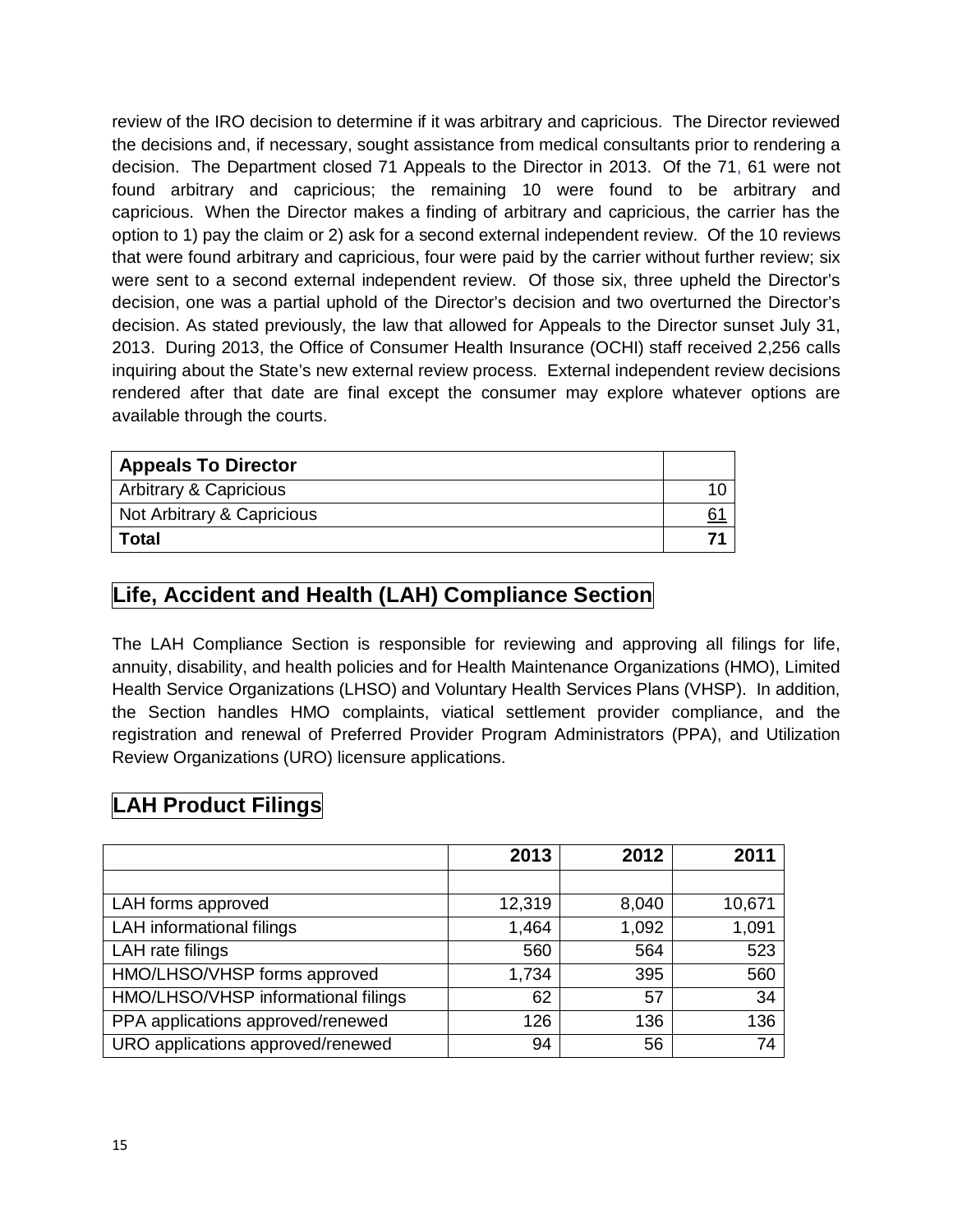#### **Discounted Health Care Plans**

Approximately 250 registered Preferred Provider Program Administrators (PPAs) and Private Label Marketers operate in the State of Illinois. These entities offer a variety of health care service discounts, such as physician, hospital, chiropractic, vision, dental, and prescription drugs.

Illinois law generally requires discount plans to be registered as a Preferred Provider Program Administrator under the Health Care Reimbursement Act (Article XX1/2 of the Insurance Code, 215 ILCS 5/370f), although there are some exceptions. In order to address the number of fraudulent discount plans offered to Illinois consumers, the Department revised Part 2051 of the Illinois Administrative Code (50 Il Adm. Code 2051.320) by holding registered Preferred Provider Program Administrators responsible for providing the Department with a listing of any entity that may be Private Labeling their discount plan and ensuring that those entities act in accordance with the statutes and regulations set forth.

The Department encourages consumers considering this type of coverage to review the listing of registered entities on our website, [http://insurance.illinois.gov/Consumer/consumer.asp,](http://insurance.illinois.gov/Consumer/consumer.asp) prior to purchasing any discount health care service program.

#### **Illinois Pre-Existing Condition Insurance Plan (IPXP)**

The program was established with the passage of the Patient Protection and Affordable Care Act on March 23, 2010. IPXP was a federally-funded health insurance program for uninsured Illinois residents with a pre-existing medical condition. To be eligible, you must have been uninsured for at least six months and have a pre-existing condition that disqualifies you from obtaining other health insurance. The IPXP Program covered pre-existing conditions and a broad range of health benefits including preventive care, primary and specialty care, hospital care and prescription drugs. Enrollees were required to pay a premium, an annual deductible, and out-of-pocket costs.

Under the terms of the contract, and the ACA, the IPXP program ended on December 31, 2013.

#### **Consumer Outreach Activities**

|                                                         | Number of         |                         |
|---------------------------------------------------------|-------------------|-------------------------|
|                                                         | <b>Activities</b> | <b>Estimated Impact</b> |
| High School Presentations*                              | 100               | 2,900 students          |
| Radio Shows*                                            | 80                | 200,000 listeners       |
| <b>Rapid Response Meetings</b>                          | 14                | 1,268 employees         |
| Senior Centers, Retiree Presentations, and Health Fairs |                   | 100 audiences           |

\*Due to the phase out of these programs, 2014 will show 0 activities for these areas.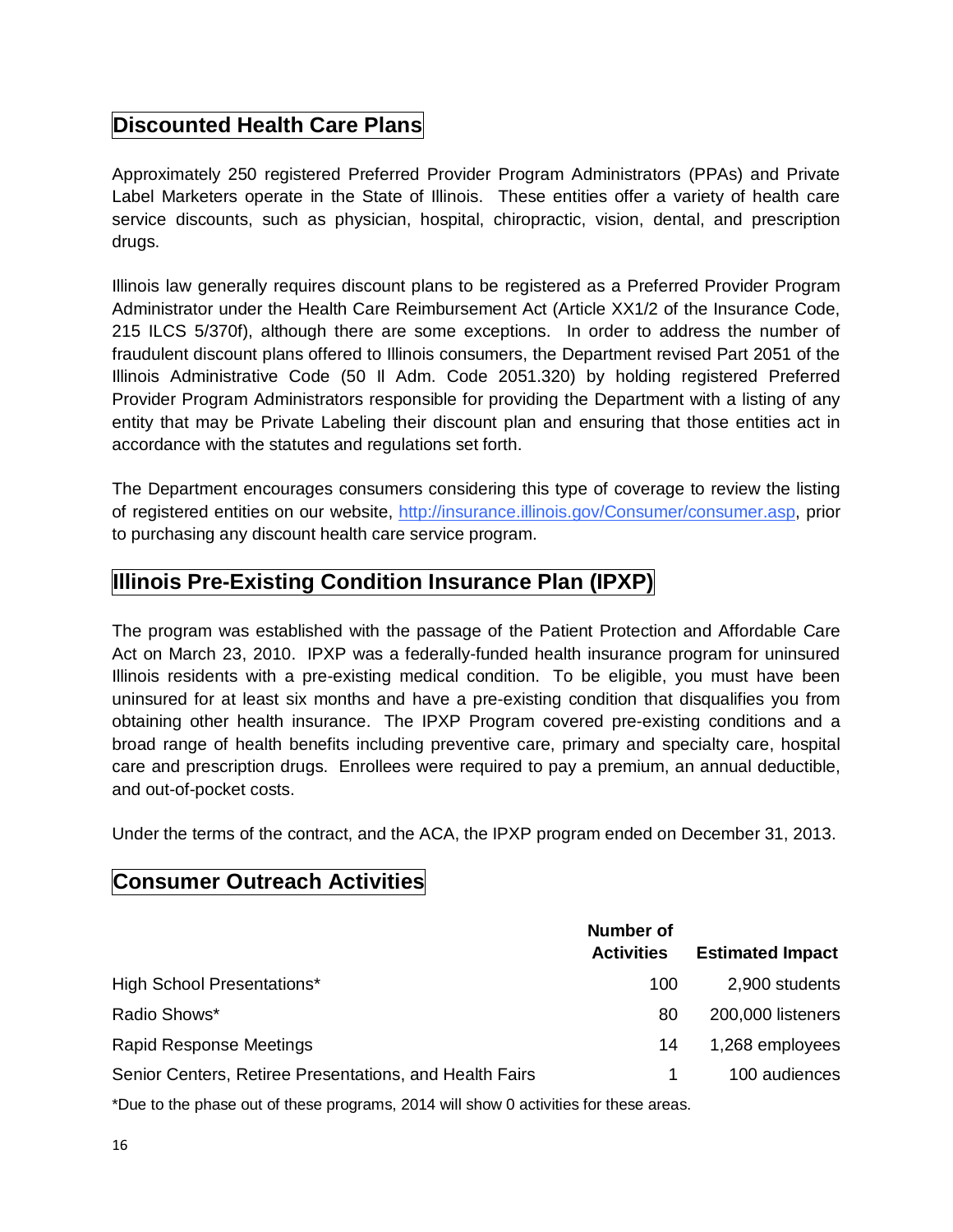In 2013, the Office of Consumer Health Insurance (OCHI) received 20,511 calls. The most frequently addressed topics were: claims issues which totaled 4,259; the HIPAA (Health Information Portability and Accountability Act) which totaled 1,100; the continuation laws which totaled 1,054 and the Marketplace which totaled 970.

The Uninsured Ombudsman Program (Ombudsman), contained within OCHI, is purposed to educate uninsured Illinois residents about health insurance options and benefits, including an explanation of rights guaranteed by state and federal law. The Ombudsman also informs uninsured and underinsured consumers about available low-cost or subsidized medical services.

Since its inception, the Ombudsman staff has worked with various state and local agencies to build a database of local resources that provide medical services to the uninsured and underinsured populations. Information in the database includes resources for medical, dental, mental health, prescription drug, vision, and other available health care services by county and city.

For calendar year 2013, the Ombudsman staff provided county specific health resource information to 824 inquirers. Additionally, the Ombudsman staff referred 448 callers to the Comprehensive Health Insurance Plan and 119 callers to the Illinois Pre-Existing Plan (IPXP). Open enrollment for the Health Marketplace began in October 2013. OCHI assisted callers who were looking to purchase coverage on the Marketplace. OCHI referred 844 callers to the federal marketplace, to the state marketplace, to the Department of Healthcare and Family Services, and to assisters.

As in previous years, the Ombudsman staff actively participated on the Rapid Response Team for Dislocated Workers. At meetings organized by the team, members from various agencies answered dislocated workers' questions and provided the most current information about local resources and services: critical information about continuation rights available through the employer group health insurance plan; tips on how to shop for health insurance; information regarding special enrollment rights under HIPAA (e.g., HIPAA allows dislocated workers to enroll on a spouse's employer group health plan); and the Department's contact information for future inquiries. Staff also provided dislocated workers with information regarding the Health Marketplace and explained that option as a possible alternative to federal and/or state continuation.

| <b>Events</b>      | Location            | <b>Number of</b><br>Impacted<br><b>Employees</b> |
|--------------------|---------------------|--------------------------------------------------|
| <b>Amsted Rail</b> | Alton               | 31                                               |
| Airtex             | Fairfield           | 224                                              |
| <b>Amsted Rail</b> | <b>Granite City</b> | 150                                              |

### **Rapid Response Workshops for the Dislocated Workers**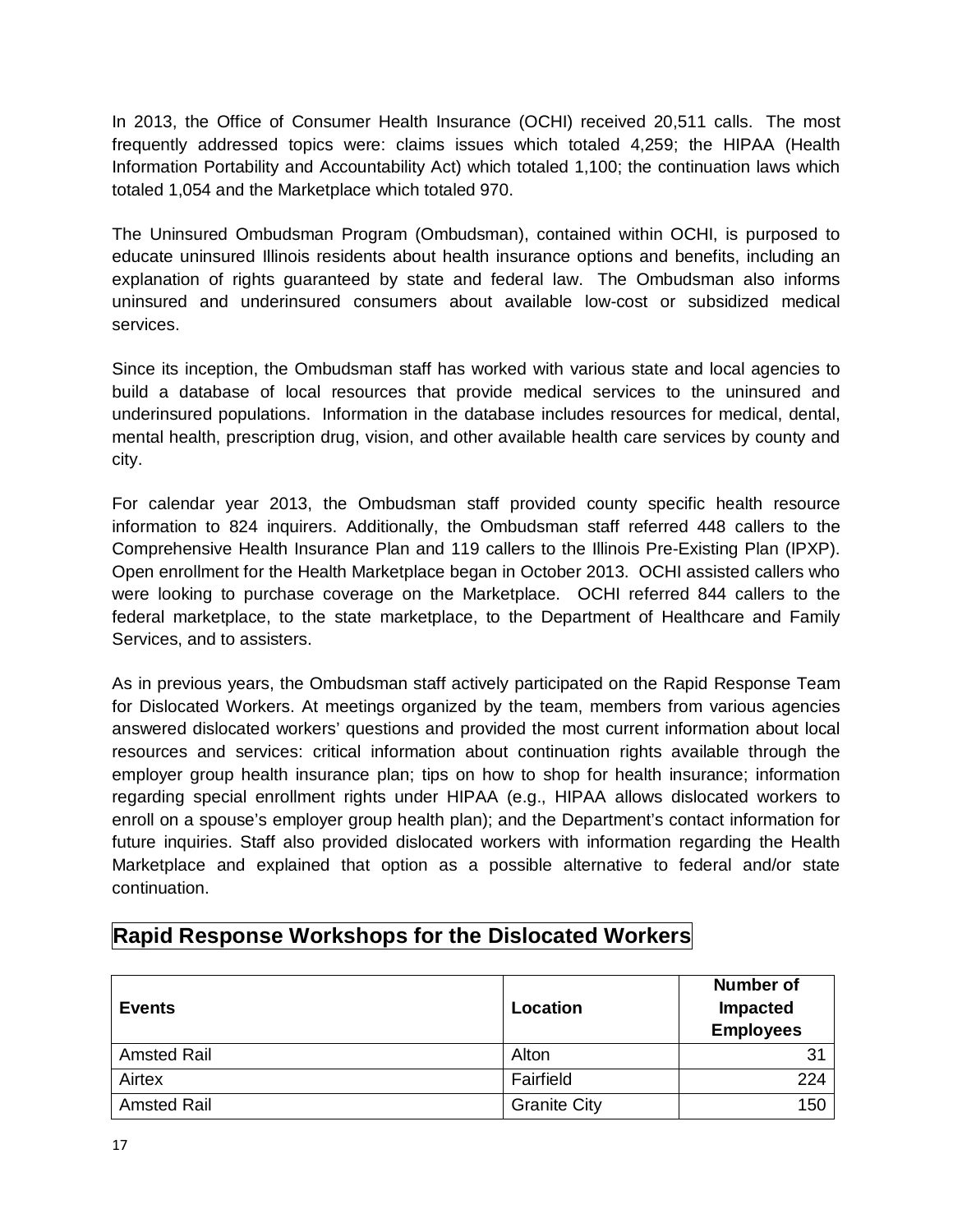| <b>Amsted Rail</b>                      | East Alton          | 175 |
|-----------------------------------------|---------------------|-----|
| <b>Carlyle Plastics</b>                 | Carlyle             | 108 |
| Cast Metals Org.                        | Peoria              | 65  |
| Caterpillar Mapleton & Caterpillar Inc. | Decatur             | 460 |
| Chartwell                               | Carbondale          | 72  |
| Citigroup                               | Danville            | 60  |
| Crown III (Springfield Coal)            | Springfield         | 20  |
| Crown III (Tri-County Coal)             | Waggoner            | 50  |
| <b>Eastern Illinois University</b>      | Bloomington/Rantoul | 120 |
| Electric Energy Inc.                    | Joppa               | 30  |
| <b>Hostess</b>                          | Springfield         | 51  |
| <b>IDES</b>                             | Springfield         | 61  |
| Scott Air Force Base (4 firms)          | Rantoul             | 150 |
| <b>Sears</b>                            | Champaign           | 20  |
| Sears                                   | Champaign           | 30  |
| Sears                                   | Mt. Vernon          | 37  |
| Trace Laboratories Inc.                 | Carthage            | 30  |
| <b>Tri-County Coal</b>                  | Farmersville        | 156 |
| <b>US Cellular Response</b>             | <b>Belleville</b>   | 100 |
| <b>Western Sizzler Restaurant</b>       | Marion              | 22  |

#### **Health Fairs and Expos**

| Events                                       | Location | Number of<br><b>Impacted</b><br><b>Employees</b> |
|----------------------------------------------|----------|--------------------------------------------------|
| Health Insurance Fair for Dislocated Workers | Decatur  | 100                                              |

### **Consumer Assistance and Patient Protection (CAP) Grant under the Federal Affordable Care Act (ACA)**

The Department of Insurance was awarded the Consumer Assistance and Patient Protection Project (CAP) in the amount of \$1,141,954 by the Department of Health and Human Services in August 2012. The CAP Grants program provides new resources to help states and territories establish or strengthen consumer assistance programs. The work of this grant builds on a previous CAP Grant awarded in October 2010 and running through October 2012, unless no cost extensions are granted.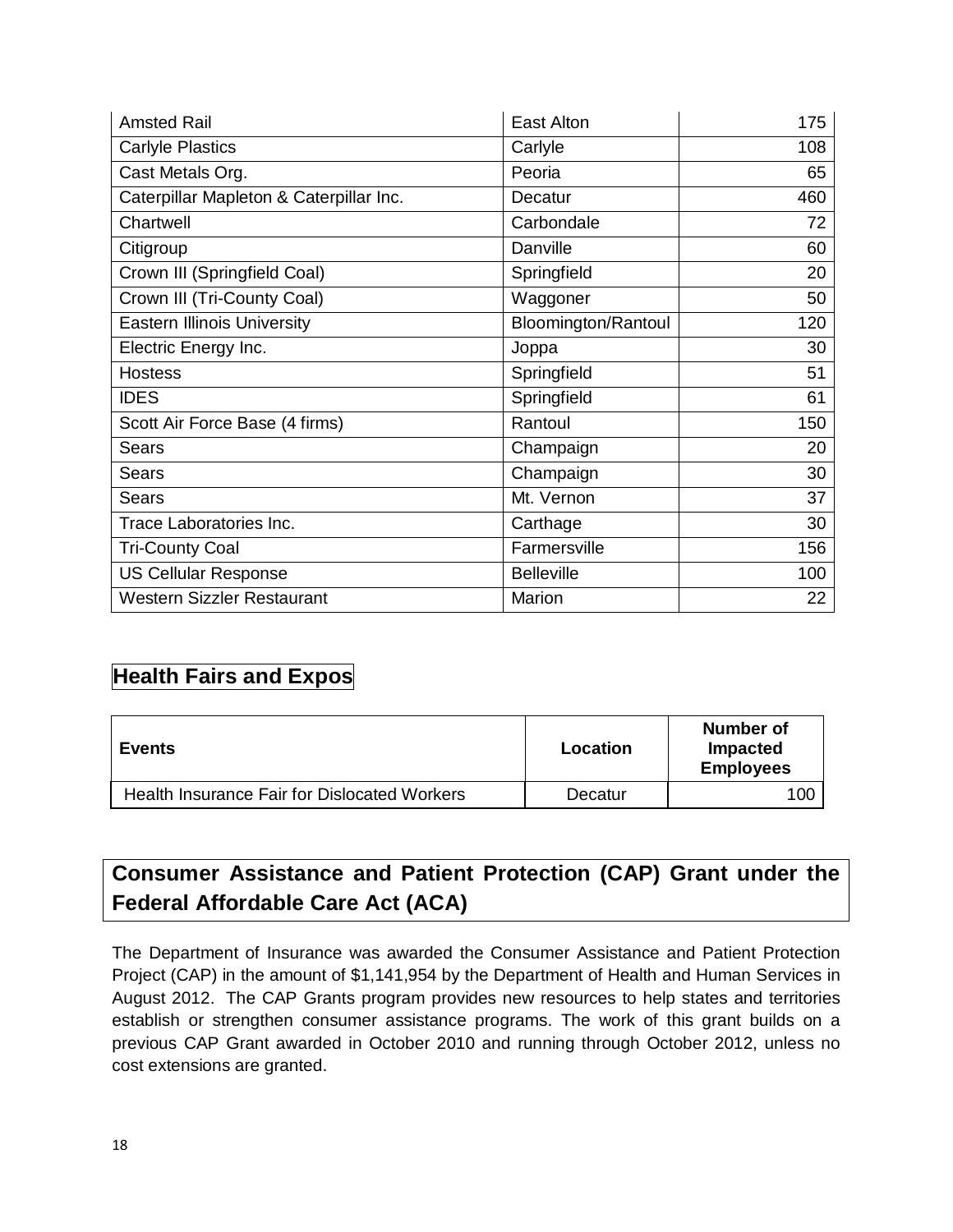During 2013, CAP Grant funds were used to develop two enhanced systems to assist in the Life, Accident and Health Complaint area. The first system, Public Inquiry and Response Tracking (PIRT) was designed to track the topics of consumers' calls and the responses provided by the Department PIRT is a constantly evolving tool with the capacity to provide consumers with up to the minute resources and more accurate responses leading to quicker and more beneficial solutions. This system was deployed to OCHI in 2013 and is being improved upon in stages to incorporate resources and to interact with the phone system.

The second system, Message Center, provides a secure environment for consumers, health carriers and others to communicate with the Department regarding complaints and inquiries. Enhancements are being made to the current complaint system, known as the Consumer Assistance Request Environment (CARE). The enhanced system employs smarter file handling and error logging process which has eliminated the need for manual monitoring of system errors among other things.

The CAP grant funds were also used to purchase a Voice-Over Internet Protocol (VOIP), which was deployed to analysts in 2014. This system tracks the number of calls received and made, as well as, provides quality measures, such as tracking hold times and monitoring and recording calls.

### **Property and Casualty (P&C) Compliance Section**

The P&C Compliance Section is responsible for the review of all commercial lines coverage and personal lines coverage forms and rates that are required to be filed in compliance with Illinois Statutes and Regulations. The P&C Compliance Section has developed checklists for the different lines of coverage for insurance companies to use prior to submitting a filing to verify their filing is in compliance. The checklists are available on the Department's website at [http://insurance.illinois.gov/Prop\\_Cas\\_IS3\\_Checklists/IS3\\_Checklists.asp](http://insurance.illinois.gov/Prop_Cas_IS3_Checklists/IS3_Checklists.asp) as well as at the National Association of Insurance Commissioners (NAIC) website at [http://www.naic.org.](http://www.naic.org/) All filings are submitted using the System for Electronic Rate and Form Filings (SERF).

The Department continues to work on initiatives aimed at moving accepted products to market as quickly as possible.

### **P&C Product Filings**

|                           | 2013   | 2012   | 2011   |  |
|---------------------------|--------|--------|--------|--|
| P&C forms reviewed        | 28,209 | 33,663 | 45,982 |  |
| P&C rate filings reviewed | 2.146  | 3.716  | 3.976  |  |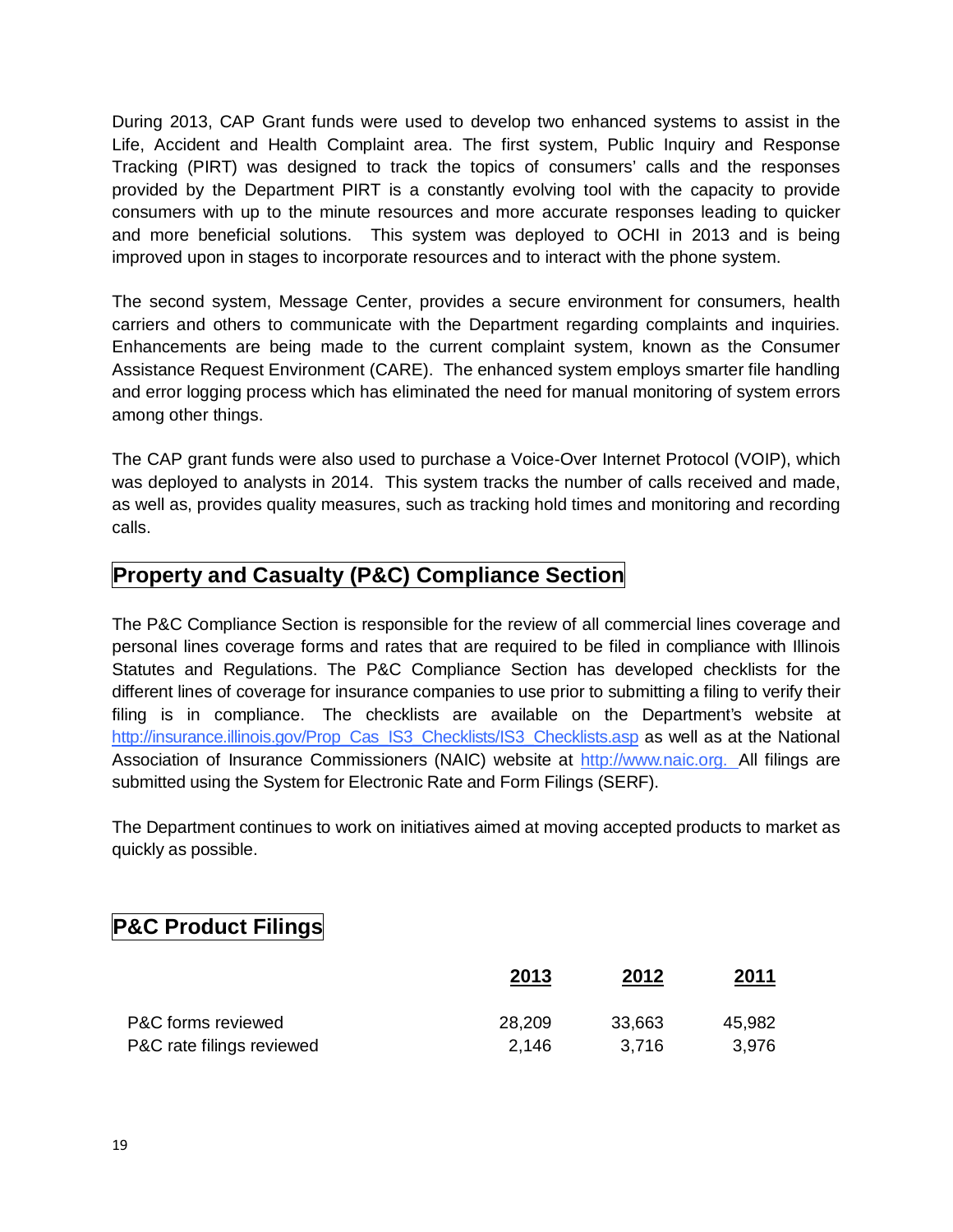### **Producer Licensing & Regulation**

The Licensing Area is responsible for developing and administering licensing examinations required of prospective insurance producers and public adjusters. This responsibility is performed through a test administrator, which has established test sites throughout the state. The examinations are given by computer and electronically graded immediately upon completion. Most licensing applications are processed almost completely on-line, resulting in a cost savings for the Department and a faster licensing service to insurance agents.

#### **Licenses Issued**

|                                        | 2013    | 2012    | 2011    |
|----------------------------------------|---------|---------|---------|
| <b>Producer Licenses</b>               | 185,435 | 168,405 | 173,968 |
| <b>Business Entities' Licenses</b>     | 15,209  | 14,825  | 14,833  |
| Examinations*                          | 30,485  | 27,458  | 25,783* |
| <b>Temporary Licenses</b>              | 1,683   | 2,710   | 1,313   |
| <b>Limited Representative Licenses</b> | 9,910   | 9,902   | 8,687   |
| <b>Premium Finance Licenses</b>        | 154     | 165     | 234     |
| <b>Public Adjuster Licenses</b>        | 410     | 386     | 488     |
| <b>Third Party Administrators</b>      | 433     | 415     | 477     |
| Certification/Clearances               | 716     | 526     | 805     |
| <b>Education Providers</b>             | 347     | 369     | 305     |
| <b>Course Approvals</b>                | 4,908   | 4,927   | 4,684   |

### **Regulatory Actions**

The Producer Regulatory Unit conducts fiduciary financial examinations of licensed insurance producers, limited representatives, business entities, public adjusters, and other licensed entities. The Regulatory Unit also investigates complaints related to their marketing activities and methods. Such examinations and investigations may result in the issuance of a Director's Order to the licensed individual or entity. The Director of Insurance may assess civil penalties based on violations of the insurance code or regulations.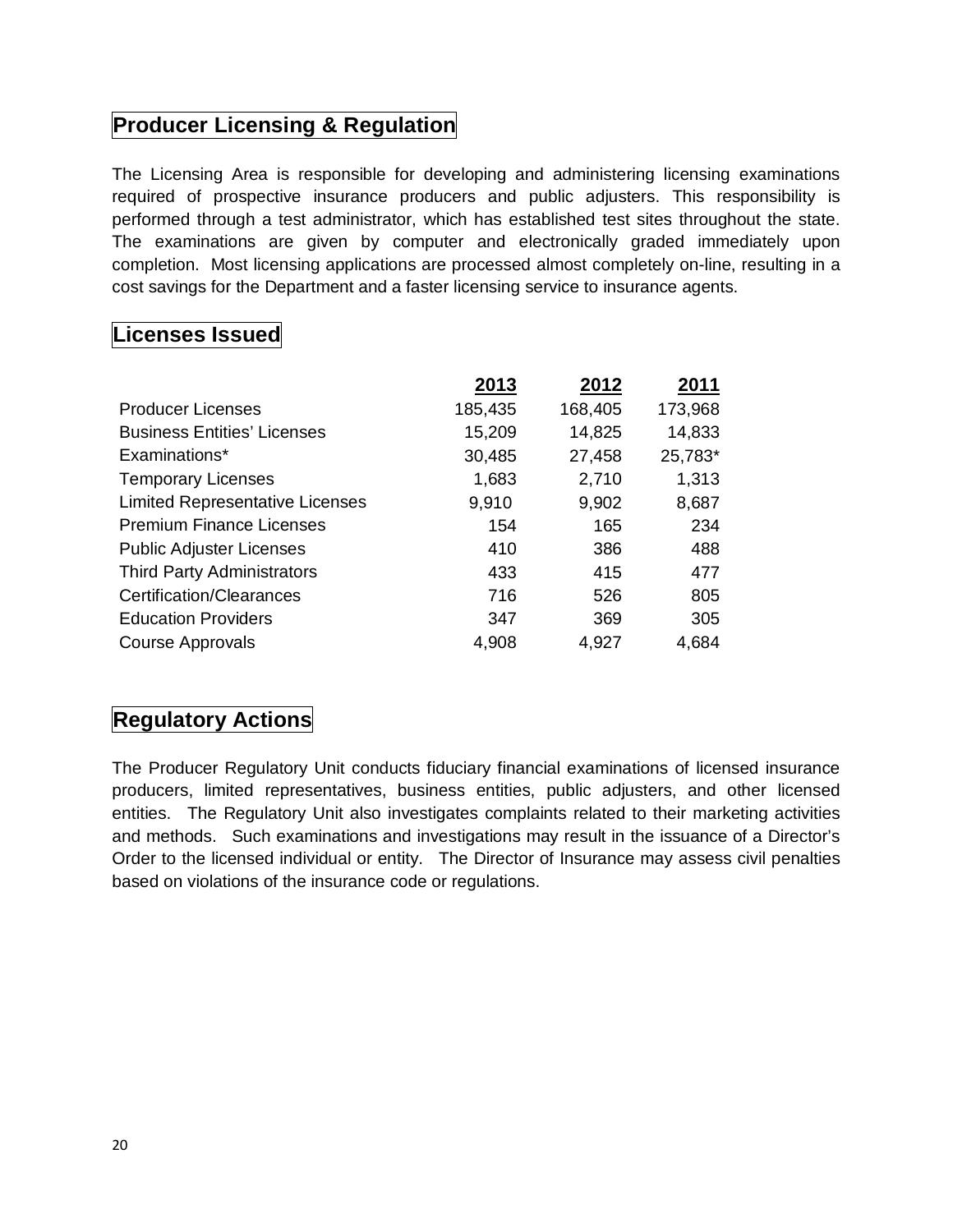



|                         | 2013      | 2012      | 2011      |
|-------------------------|-----------|-----------|-----------|
| <b>Civil Penalties:</b> |           |           |           |
| Amount Assessed         | \$376.400 | \$622,000 | \$915,800 |
| Amount Paid             | \$185.500 | \$171,550 | \$224,000 |

#### **Market Analysis Section**

The Market Analysis Section is responsible for monitoring the health and competiveness of the various insurance markets within Illinois. Through this monitoring, the Section works to quickly identify potential issues that may adversely affect Illinois consumers.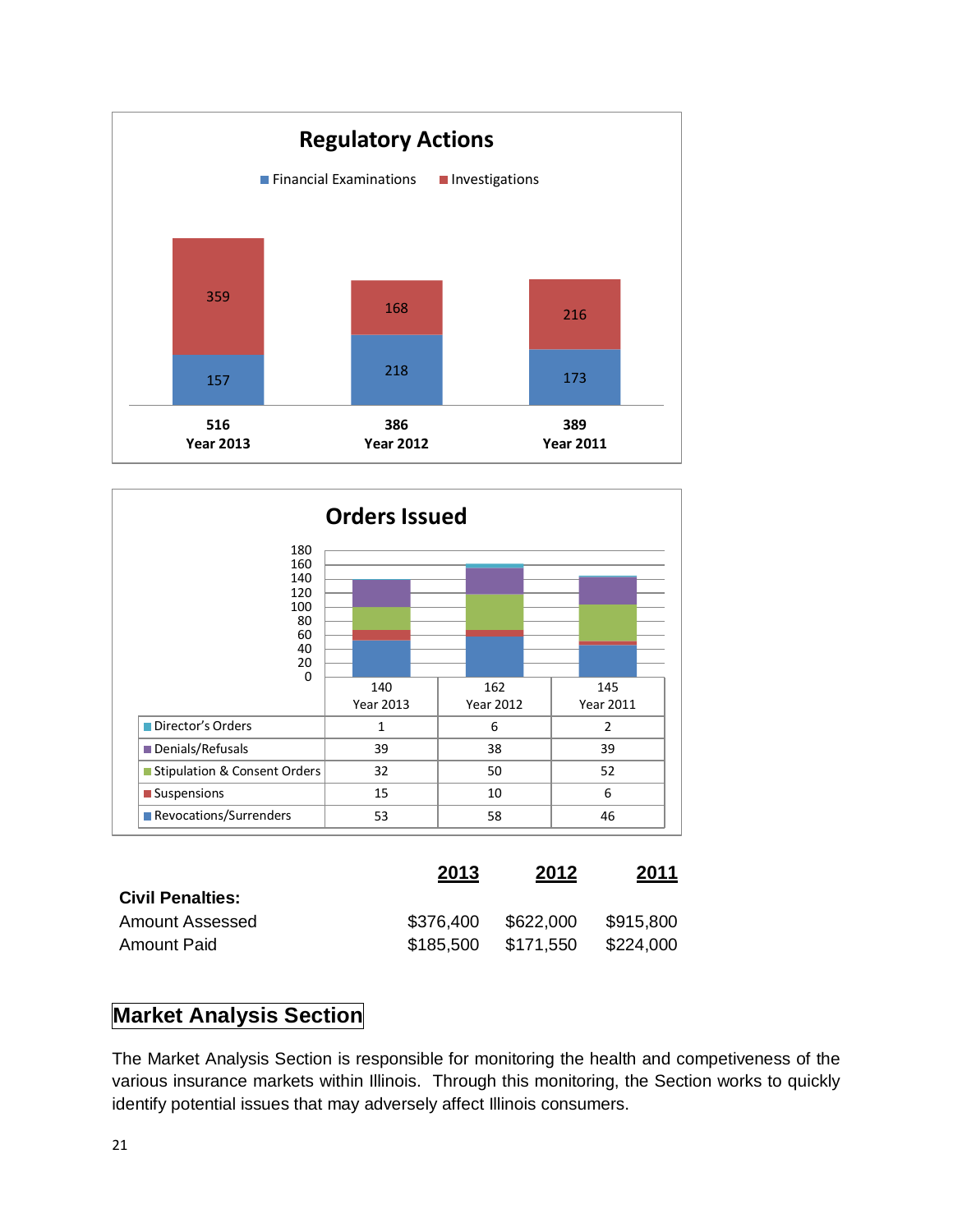The Section is responsible for collecting a significant amount of insurance related data from insurers and statistical organizations throughout the year. The accuracy and consistency of this data is confirmed through various statistical examinations and audit processes. Utilizing this data as well as other sources, the Department annually produces a number of reports related to various aspects of the insurance markets within Illinois. All reports produced by the Market Analysis Section is viewable at http://insurance.illinois.gov/Reports/Report\_Links.asp

#### **Cost Containment Data Call & Report:**

The Cost Containment Act (215 ILCS 5/1200) statutorily requires the collection of a significant amount of data and the creation of an annual report on the current conditions of the property and casualty markets within Illinois. This data call is the largest single data call completed by the Section. It currently collects 121 different data elements related to premiums, losses, and policy exposures from property & casualty insurers licensed in the state of Illinois. Personal lines insurance portion of the data are collected on a zip code basis, allowing the Department to monitor insurance conditions on a local and regional basis.

The following graph identifies the number of insurers that have filed data in each of the four areas; homeowners & residential fire, private passenger physical damage, private passenger liability, and other liability coverage over the past three years. Administrative codes and filing instructions for this data call are available at: [http://insurance.illinois.gov/regulatory\\_filings/regulatory\\_filings.asp](http://insurance.illinois.gov/regulatory_filings/regulatory_filings.asp)

Several significant changes were completed in 2013 regarding this data call. The most distinguishable was the simplification of the data collected from companies. The reduction in amount of data collected should result in less of a burden on insurers while continuing to provide the department all information necessary to monitor the insurance markets involved.

The second substantial revision to this data collection includes the introduction of an online data submission application that will allow insurers to submit data directly to the department. The new application will allow the department to review and analysis the data quicker and reduces the amount of manual processes required by Department staff during the data collection process.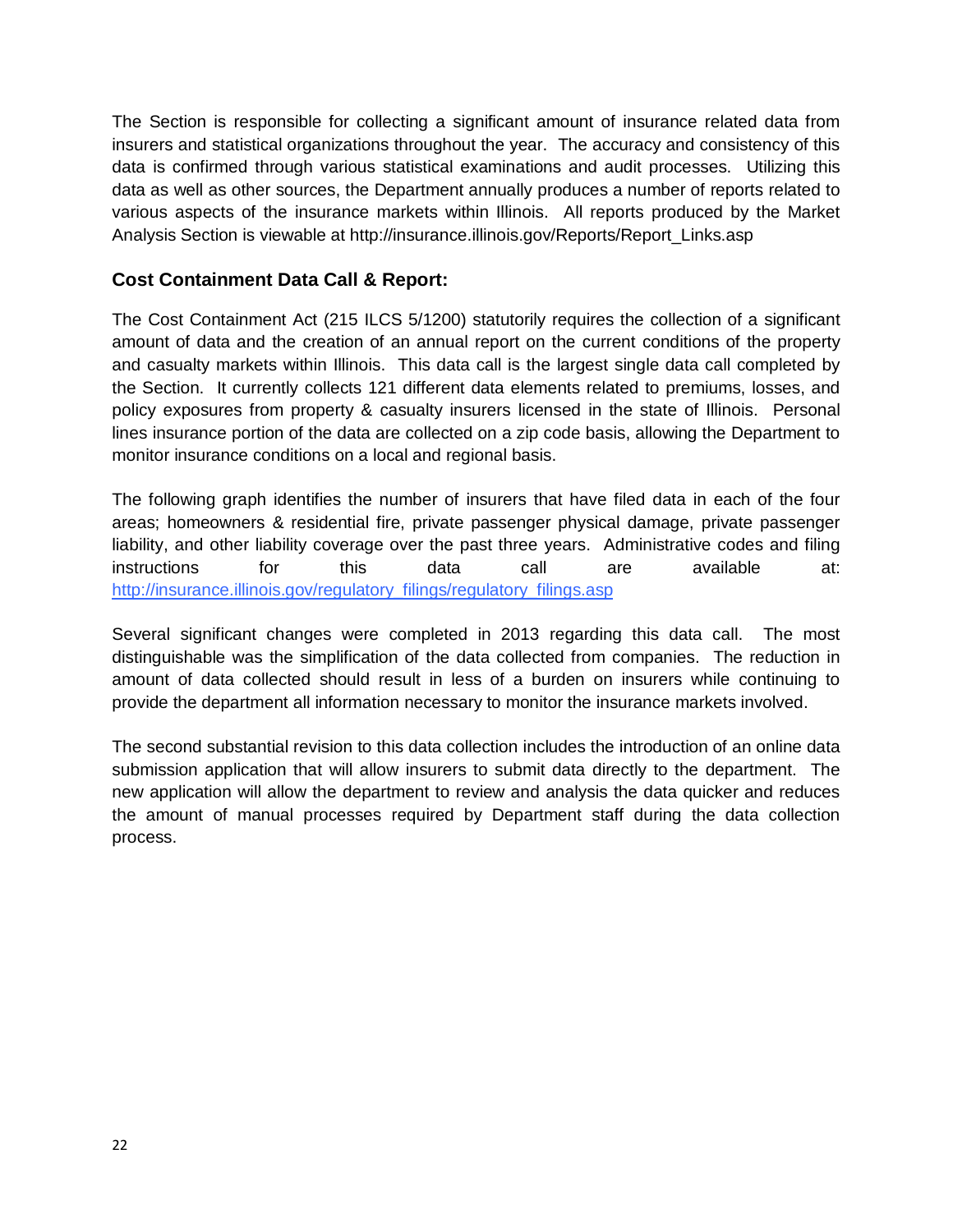

The Cost Containment data is the primary source of data for the Annual Report to the General Assembly. This report examines the current market conditions and availability of various property & casualty markets within the state of Illinois.

#### **Policy in Force Data Call:**

The Policy in Force data examines the overall policy exposure within the Illinois life & health insurance markets. All companies authorized to write life and/or heath coverages, pursuant to Section 5/4 of the Illinois Insurance Code (215 ILCS 5/4), are required to comply with this data call. The data call currently collects policy counts on over 80 different types of life and health insurance in eight coverage types. The following graph shows the total number of Illinois residents with life or health coverage of some type for the past three years. This does not include individuals covered by managed care providers or self-insured arrangements.

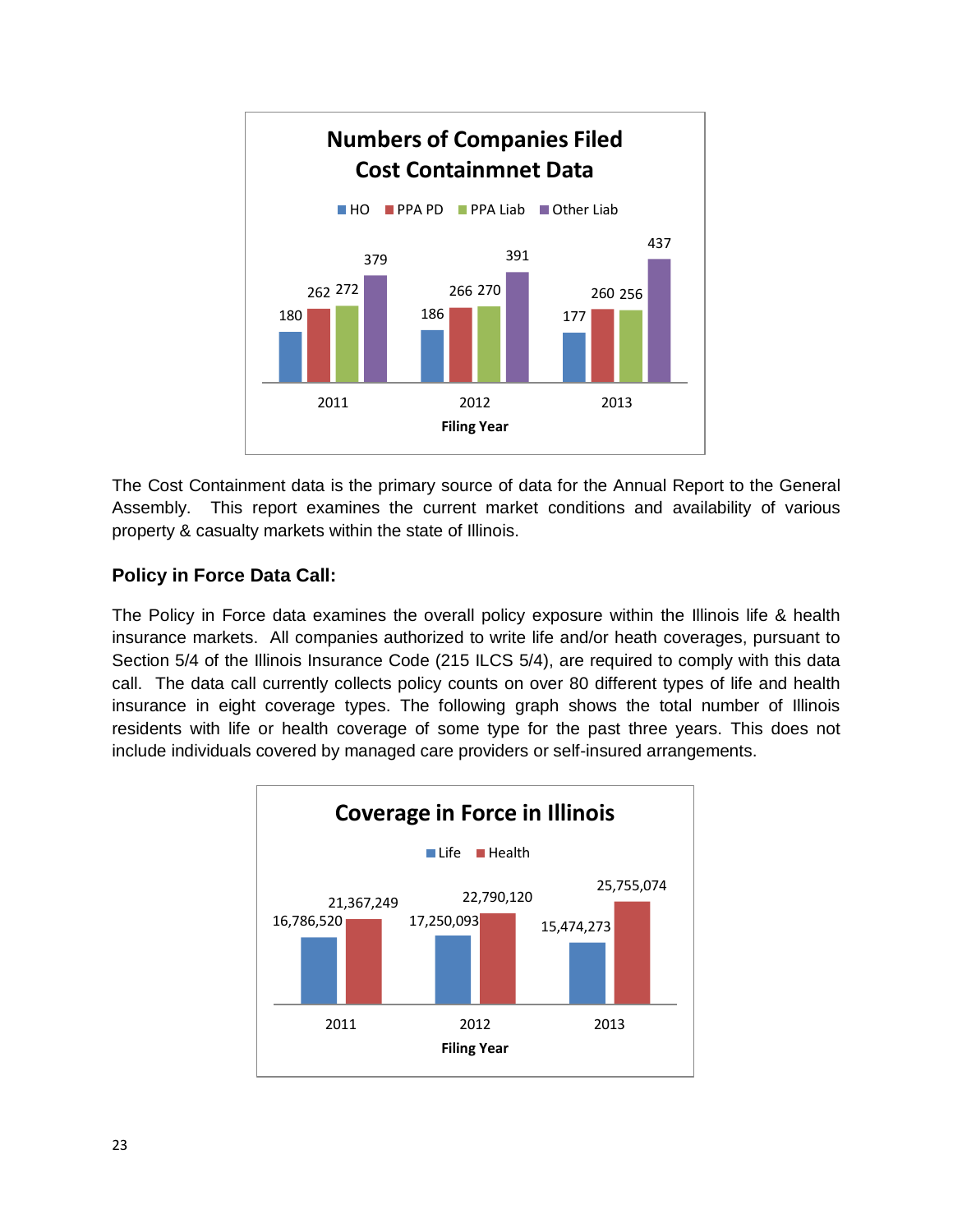#### **Market Conduct Annual Statement:**

All insurers licensed to write life & health and property casualty insurance in the state of Illinois are subject to the Market Conduct Annual Statement (MCAS) data call. Each insurer electronically submits detailed statistics on the number of policies issued, replaced, surrendered, and claims paid during the survey period. This data is used to determine industry averages for various market related activities. Comparing company specific data to the industrial average allows the Department to monitor and identify companies with ratios outside acceptable levels. Industrial average's for all prior years are available at: [http://insurance.illinois.gov/Reports/Report\\_Links.asp](http://insurance.illinois.gov/Reports/Report_Links.asp)

#### **Consumer Complaint Reports:**

The Consumer Complaint Reports are published annually on the Department website. These reports provide statistics on complaints made by Illinois consumers and investigated by the Department. In order to publish as accurate information as possible, the Section verifies the accuracy of complaint data with each insurer and managed care provider prior to releasing the report.

The Section also processes numerous requests for specific complaint reports from consumers and other department staff regarding company specific complaint information.

| <b>Number of Reconciled Companies</b>  |     |     |             |  |  |  |  |
|----------------------------------------|-----|-----|-------------|--|--|--|--|
| 2013<br>2012<br>2011                   |     |     |             |  |  |  |  |
| <b>HMOs and LHSOs</b>                  | 26  | 24  | 22          |  |  |  |  |
| Life and Health Companies              | 86  | 98  | 100         |  |  |  |  |
| <b>Property and Casualty Companies</b> | 103 | 112 | <u> 116</u> |  |  |  |  |
| Total                                  | 215 | 234 | 238         |  |  |  |  |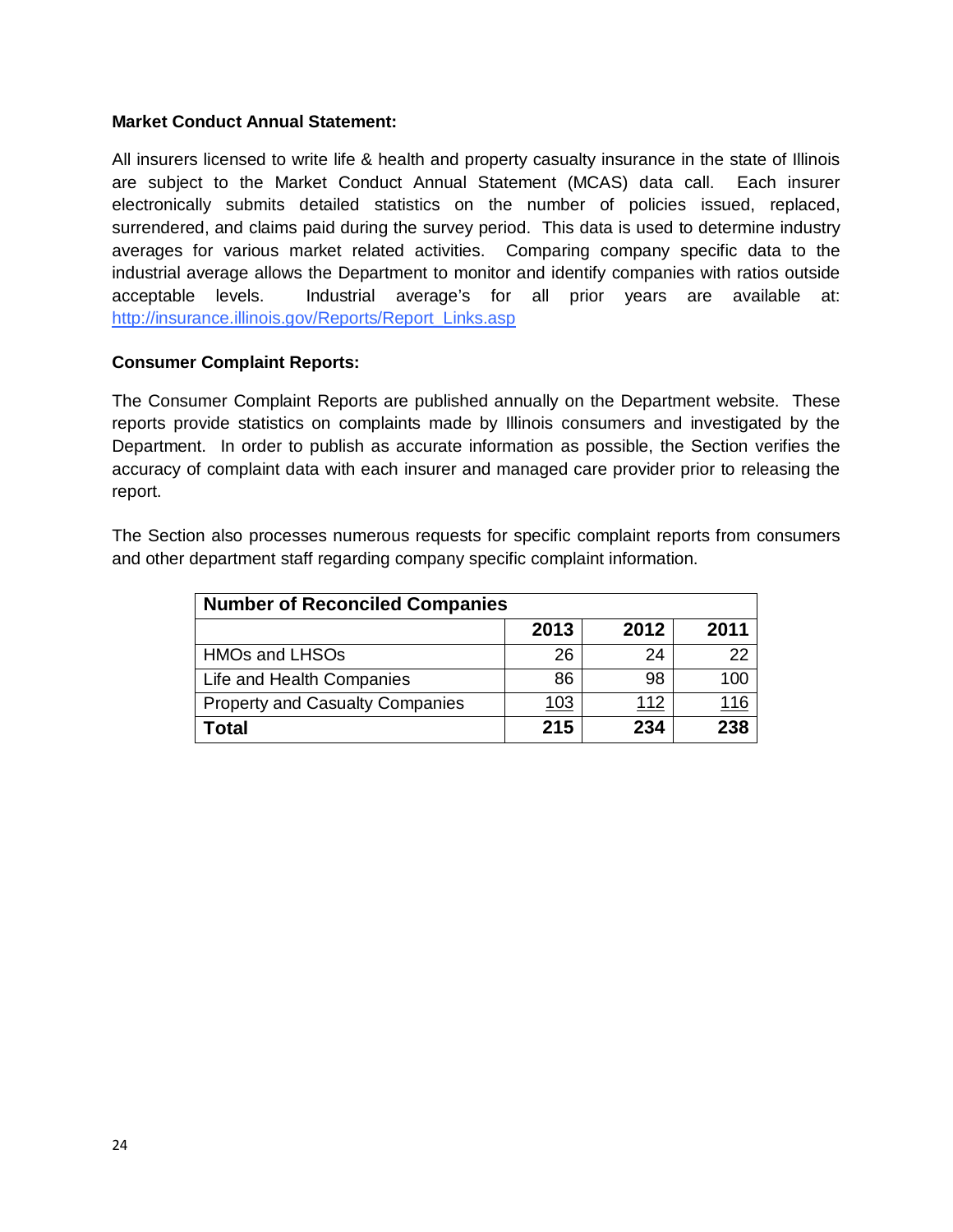## <span id="page-25-0"></span>**Workers' Compensation Fraud Unit**

In 2005, the General Assembly passed House Bill 2137, which would become Public Act 94- 277, would later be codified as Section 25.5 of the Illinois Workers' Compensation Act(Act) (820 ILCS 305/25.5). This legislation established in Illinois, for the first time, a statute devoted specifically to criminalizing and combating workers' compensation fraud.

The 2005 legislation introduced two anti-fraud reforms. First, the Act created a number criminal offenses related to workers 'compensation. These offenses generally included the filing of false claims, making material misstatements in order to obtain workers' compensation benefits, making misstatements regarding an employee's entitlement to benefits, preparing or providing false certificates of insurance, making misstatements in order obtain workers' compensation insurance at less than the proper rate, making misstatements regarding self-insured status, and making false statements to investigators in the course of an investigation regarding fraud or insurance non-compliance. Second, the new legislation required the Illinois Department of Insurance (Department) to create an investigative unit, the Workers' Compensation Fraud Unit (WCFU). The WCFU is charged with examining allegations of workers' compensation fraud and insurance non-compliance.

In 2011, the General Assembly passed House Bill 1698, which would become Public Act 97-18. The 2011 amendments to Section 25.5 of the Act provided the WCFU with additional tools to combat worker's compensation fraud and a new offense aimed at medical providers who bill for medical services that are not provided.

The primary responsibility of the WCFU is to conduct investigations and refer worthy cases for prosecution. To fulfill this task, WCFU investigators spend countless hours each year conducting field investigations, reviewing hours of surveillance footage, issuing numerous subpoenas, and reviewing insurance, payroll, medical, and other records.

More information about the WCFU is available at the Department's website: [http://insurance.illinois.gov/wcfu/.](http://insurance.illinois.gov/wcfu/)

#### **Workers' Compensation Fraud Unit Activities**

| Number of Allegations of Fraud Received by the WCFU by Source     |    |  |
|-------------------------------------------------------------------|----|--|
|                                                                   |    |  |
| Reported by Concerned Individuals                                 | 28 |  |
| Referred by Insurance Companies                                   | 22 |  |
| <b>Referred by Employers</b>                                      | 21 |  |
| Referred by Employees Regarding Employers and Insurance Companies | 14 |  |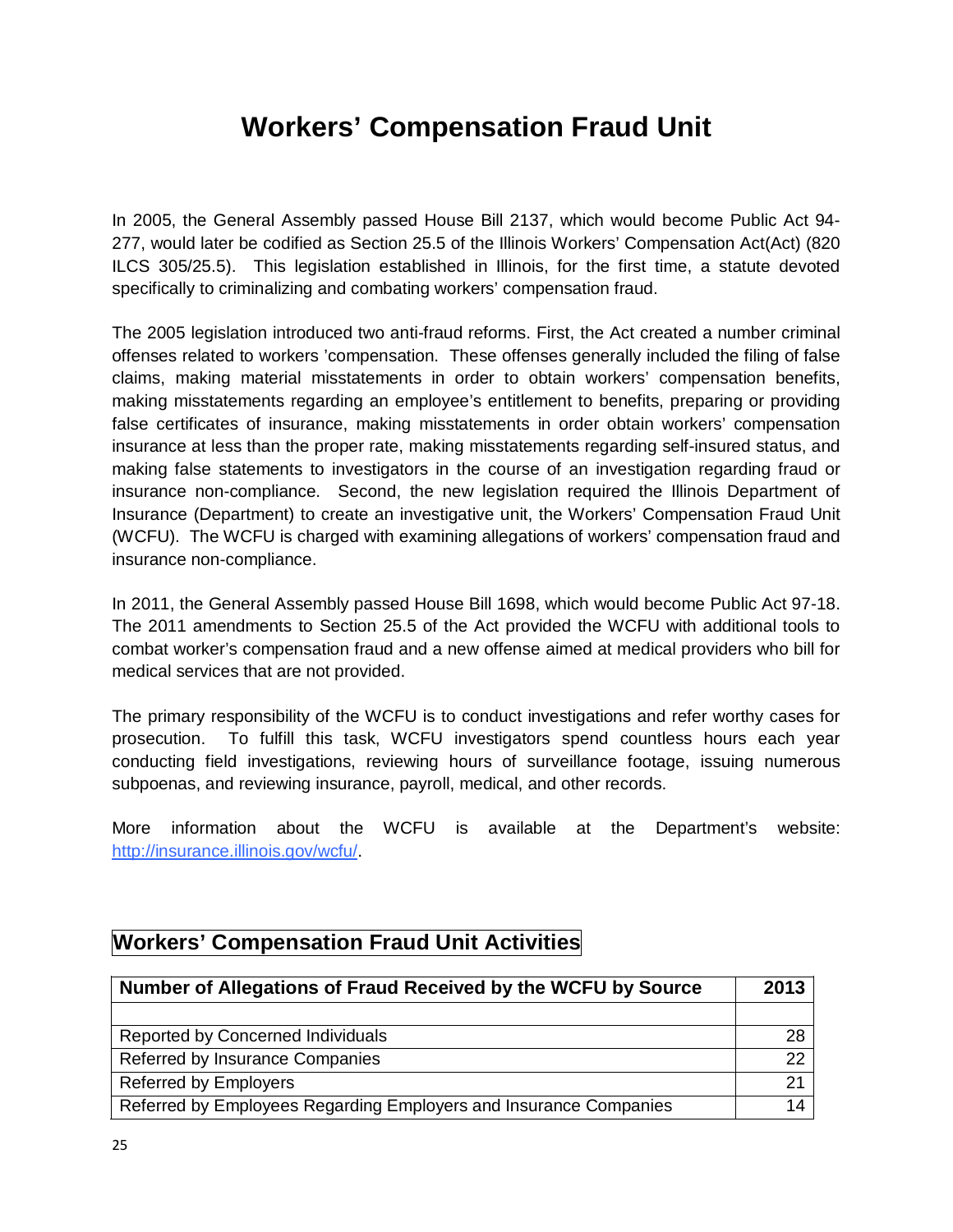| Referred by Special Investigation Agencies                    | 11            |
|---------------------------------------------------------------|---------------|
| Referred by Attorneys                                         | 11            |
| Referred by the Illinois Workers' Compensation Commission     | 4             |
| Referred by the Illinois Dept. of Central Management Services | 4             |
| Referred by the Third Party Administrators                    | $\mathcal{P}$ |
| Referred by the National Insurance Crime Bureau               |               |
| Referred by the Cook County State's Attorney's Office         |               |
| <b>Referred by Medical Providers</b>                          | <u>0</u>      |
| Total                                                         | 119           |

| Number of allegations investigated by the WCFU                                  | 64  |
|---------------------------------------------------------------------------------|-----|
| Number of referrals made to the Office of the Illinois Attorney General and the |     |
| various county State's Attorneys                                                | 18. |
| Number of WCFU cases resulting in criminal charges being filed                  |     |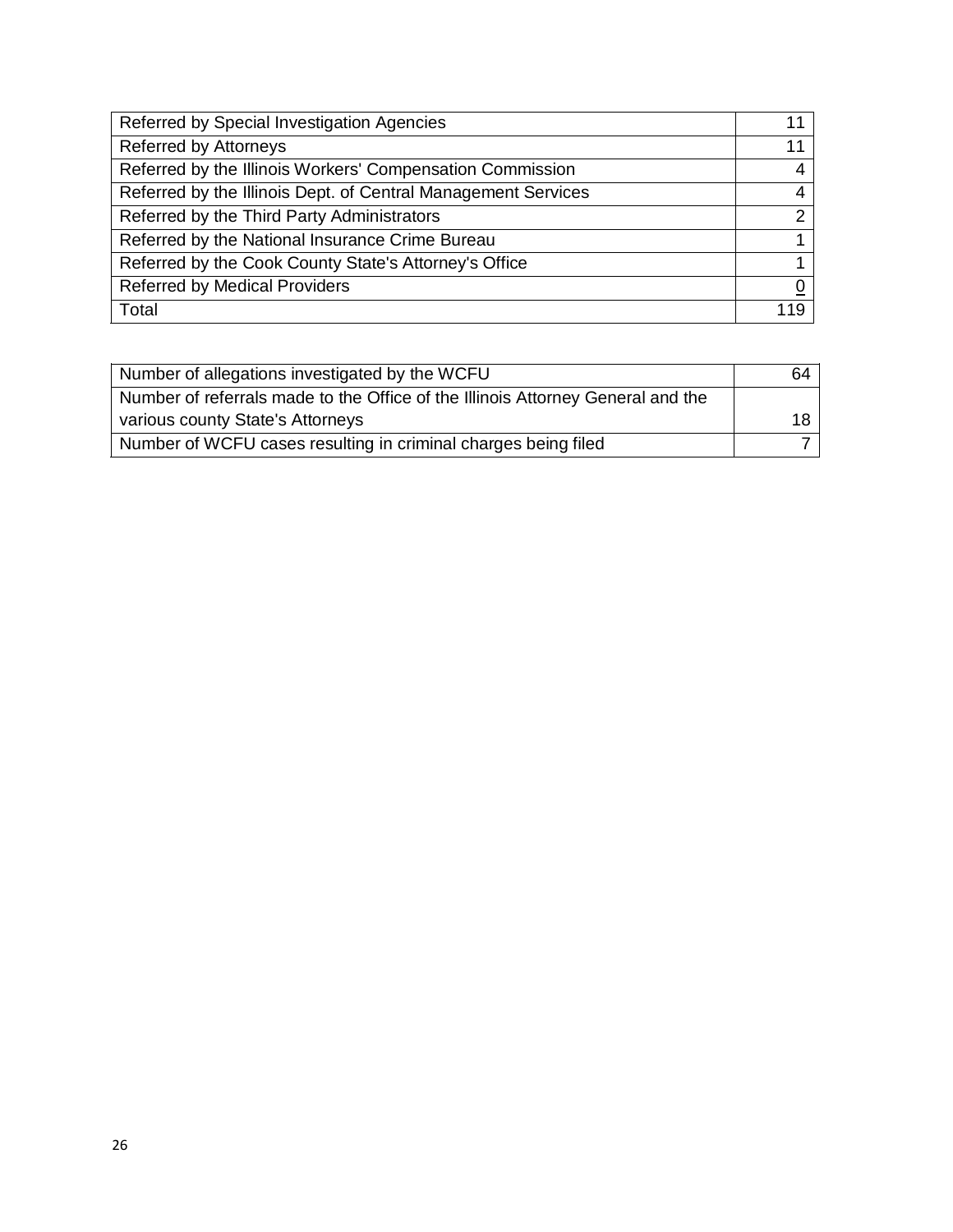# <span id="page-27-0"></span>**Financial - Corporate Regulatory**

The Financial-Corporate Regulatory Division monitors the financial condition and reviews the corporate transactions of insurance companies and other insurance risk-bearing entities operating in Illinois.

In October 2013 the Illinois Department of Insurance underwent the Accreditation Review by the National Association of Insurance Commissioners. The Review Teams perform extensive reviews of the Financial Corporate Regulatory processes and procedures to ensure that each Department continues to meet the required financial solvency oversight standards for insurance companies in their ever-changing financial environment. The Department passed the review for another five years. Illinois was first accredited in 1983.

#### **Financial Regulation Section**

The Financial Regulation Section is responsible for analyzing and monitoring the financial condition of insurance companies, health maintenance organizations, and other regulated insurance risk-bearing entities and intervening when potential problems are identified.

The Financial Regulation Section is responsible for oversight of the management operations of Illinois insurers because, by law, many financial transactions such as entering reinsurance agreements, paying dividends, and transacting business with affiliates require the prior approval of the Department.

The Financial Regulation Section works closely with several entities with distressed financial conditions. In these instances the Section must devote greater staff resources because a more continuous regulatory role is required. For these companies, staff has more contact with company personnel and company advisors in the form of face to face or teleconference meetings. Detailed review of expanded analytical data is often required by these situations. In many cases staff must also participate in national telephone conference calls with other insurance regulators.

The Financial Regulation Section representatives remain active at the national level in a number of NAIC initiatives including: Financial Analysis, Emerging Accounting Issues, Statutory Accounting Principles, Insurance Holding Company, Risk Assessments and Valuation of Securities.

### **Casualty Actuarial Section**

The Casualty Actuarial Section's ongoing responsibilities include providing technical actuarial support to the financial and consumer market areas. The core actuarial analyses performed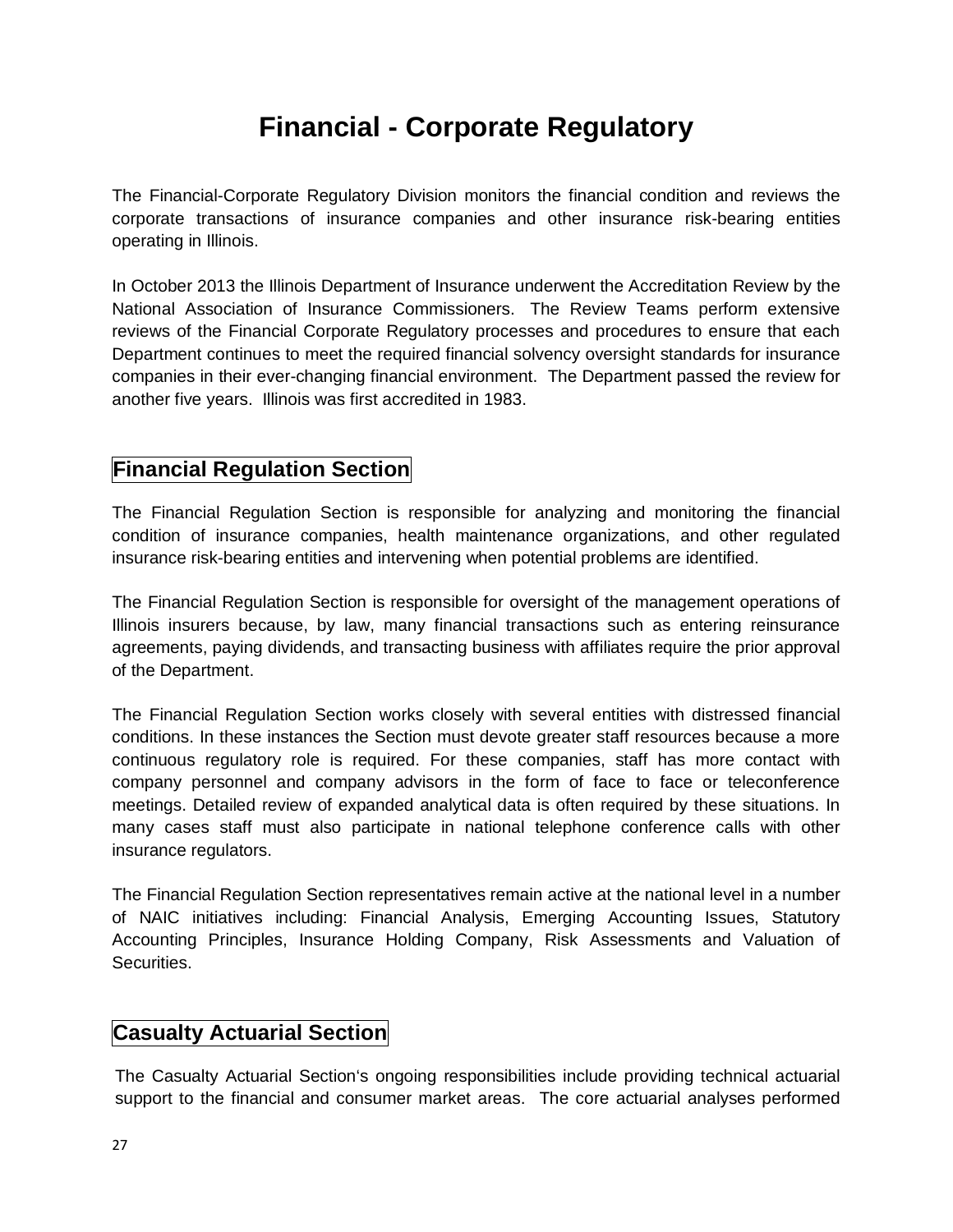with respect to the financial solvency of insurance entities include reviewing Statements of Actuarial Opinion and analyzing work papers supporting them, performing loss reserve analyses of Annual Statement loss data and participating in financial examinations of insurance companies. In conjunction with the Financial Examination Section, staff conducts risk-focused examinations, which includes evaluation of pricing risk. Staff also evaluates the Actuarial Opinion Summary of all domestic property and casualty companies, performs technical analyses of reinsurance agreements for transfer of risk, evaluates all extraordinary dividend notifications and monitors carried asbestos and environmental reserve amounts.

In support of the consumer services area, actuarial staff reviews actuarial information supporting rate filings, such as that of the Illinois FAIR Plan, the Illinois Mine Subsidence Insurance Fund, the Illinois Automobile Insurance Plan, and the National Council on Compensation Insurance. Staff oversees the actuarial evaluation of all medical malpractice rate filings.

Staff remains responsible for monitoring medical malpractice historical data and the Illinois Medical Professional Liability Insurance Uniform Claims Reporting (IMPLIUCR) data submitted by companies. The Casualty Actuarial Section continues to oversee production of the Illinois Property and Casualty Insurance Market Share Report.

Staff represents Illinois on a national level as well. The Casualty Actuarial Section participated in the NAIC Casualty Actuarial Task Force calls throughout the year. More specifically, staff assisted in updating the NAIC Annual Statement Instructions for a Statement of Actuarial Opinion and regulatory guidance for the actuarial opinion and report. The regulatory guidance document, which is part of the American Academy of Actuaries Practice Note on Statements of Actuarial Opinion, provides guidance for any new requirements and addresses problems or concerns found in previous opinions and reports. Staff has provided expertise in enhancing guidelines for the actuarial portion of risk-focused examinations, which are then utilized nationally.

#### **Casualty Actuarial Section Reviews**

|                                                                 | 2013 | 2012           |
|-----------------------------------------------------------------|------|----------------|
|                                                                 |      |                |
| Domestic Statements of Actuarial Opinion                        | 199  | 184            |
| <b>Domestic Actuarial Opinion Summaries</b>                     | 190  | 184            |
| <b>Financial Examinations</b>                                   | 29   | 50             |
| Asbestos and Environmental Reserve Amounts - domestic companies | 9    | 15             |
| <b>Medical Malpractice Rate Filings</b>                         | 33   | 42             |
| Reinsurance Risk Transfer                                       | 5    | $\overline{0}$ |
| <b>Extraordinary Dividend Evaluations</b>                       | 10   | 14             |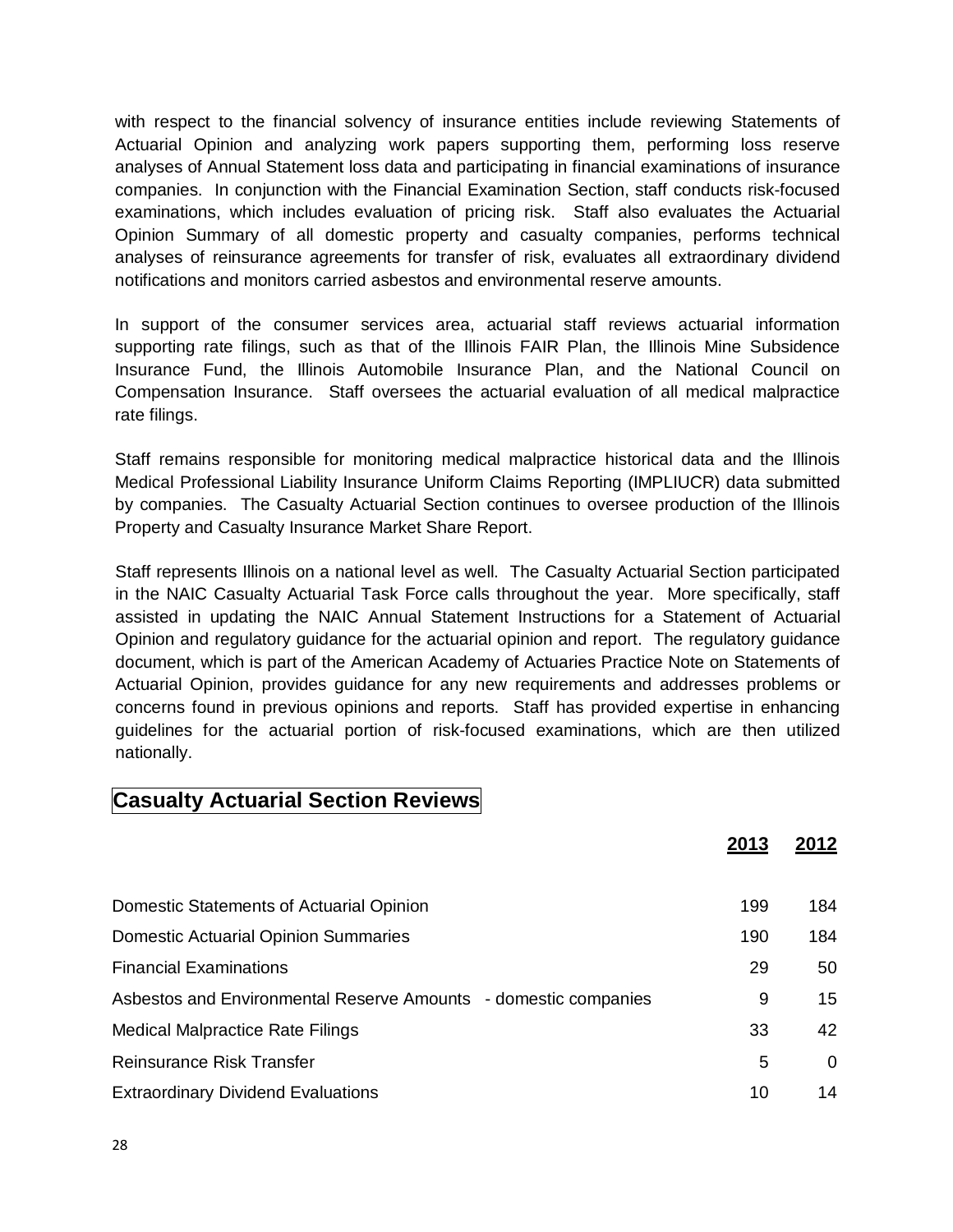#### **Life Actuarial Section**

The Life Actuarial Section has financial and consumer responsibilities related to life, annuity, and health insurance. On the financial side, review of the reserve Actuarial Opinion and Regulatory Asset Adequacy Issues Summary of each Illinois domestic is a critical task performed annually. These reviews are done to determine regulatory compliance, but more importantly to assess the risk of aggregate reserve understatement under what are considered moderately adverse interest rate scenarios and policyholder behavior assumptions. Results are compared with other Illinois domestics and follow-up is initiated where outlier results raise concerns.

Our Examination unit performs more in depth analysis of reserves as part of periodic riskfocused on-site financial exams. Planning memos for each exam are produced and reviewed by the certified Life Actuary to assure issues being discussed nationally at the National Association of Insurance Commissioners (NAIC) are given appropriate emphasis.

Actuarial support is provided to the Financial Analysis area, and inquiries from industry are researched and answered. Examples include analysis of reinsurance treaties for appropriate risk transfer, troubled company issues such as asset modeling, and the effect of Affordable Care Act provisions on health insurers.

The Section became members of a select number of NAIC groups and continued its participation as a nonmember in a wide array of actuarial related groups at the NAIC. Significant emphasis was given to the Life Actuarial Task Force as well as to groups involved in the development of Principles Based Reserves and required changes to the regulatory structure. This paradigm shift in calculating reserves for certain types of newly issued life insurance products is on the horizon and a significant amount of work is being done to lay the groundwork.

On the consumer side, rate increases for long term care (LTC) insurance policies continued to be a major concern in 2013. Although contractually allowed within certain parameters, large premium increases can be a hardship to seniors on fixed incomes, and significant effort has been made in search of appropriate measures to reduce the impact on policyholders. In late 2012 the Department engaged a consulting firm to assist in reviewing the large number of filings. The Section has also actively participated in and monitored the NAIC's various long term care working groups as states work to collectively resolve the issues.

Since September 2011, the Section has reviewed rate filings for comprehensive major medical insurance for compliance with requirements established by the Federal Affordable Care Act (ACA). Results of these reviews are sent to the Department of Health and Human Services. During 2013 personnel in the Section prepared for the implementation of the ACA Health Insurance Exchange in Illinois. This included developing procedures to comply with the ACA actuarial requirements for health plans to be sold in the Exchange and coordination of the Qualified Health Plan (QHP) rate reviews with our actuarial consultants. Personnel in the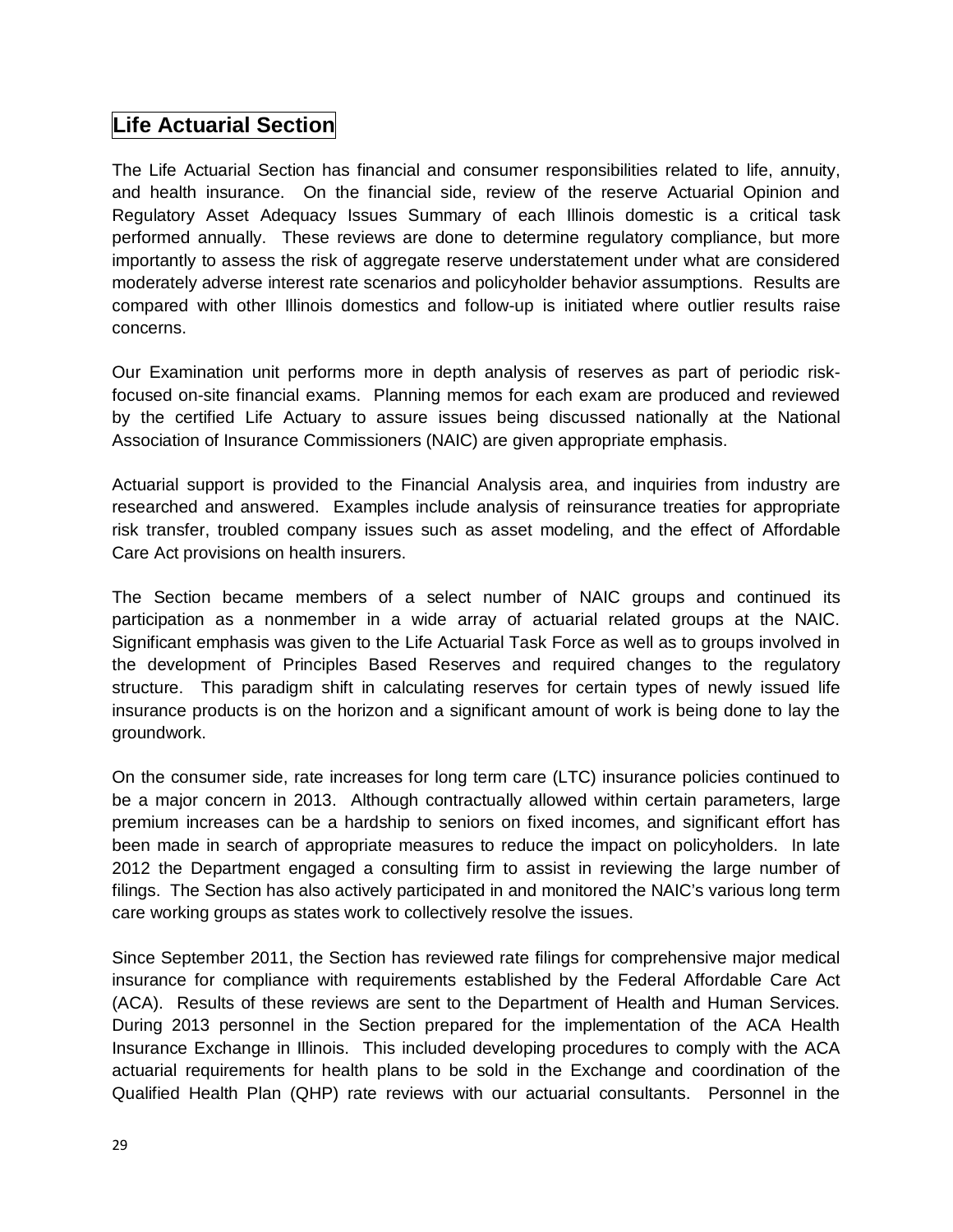Section continued to serve on two NAIC Committees that provide technical advice to the Department of Health and Human Services related to implementation of the rebate requirements contained in the Federal Affordable Care Act.

The Life Actuarial Section reviewed rate filings for Medicare supplement and credit life and credit disability insurance, and monitored compliance with the Small Employer Health Insurance Rating Act. The Life Actuarial Section assisted the Senior Health Insurance Program with conducting an annual survey of Medicare Supplement premium rates in Illinois. This information was incorporated into the 2013 Medicare Supplement Premium Comparison Guide. The Life Actuarial Section also worked with the Illinois Comprehensive Health Insurance Program on various actuarial-related issues.

**2013 2012**

#### **Life Actuarial Reviews (Approximate)**

|                                                              | טוּט∡          | ZUIZ            |
|--------------------------------------------------------------|----------------|-----------------|
| <b>Actuarial Opinions:</b>                                   |                |                 |
| <b>Valuation Law Compliance</b>                              | 89             | 74              |
| Mortality Assumption Specific (X factors)                    | 23             | 23              |
| Equity Indexed Annuity & Equity Indexed Universal Life       | $\overline{7}$ | 7               |
| <b>CARVM</b> for Variable Annuities Certifications           | 10             | 8               |
| <b>Risk Based Capital C-3 Certifications</b>                 | 26             | 20              |
| <b>Small Employer Group Health Compliance Certifications</b> | 28             | 35              |
| Actuarial Guideline 38 Compliance*                           | 3              | 10 <sup>1</sup> |
| Other:                                                       |                |                 |
| Major Medical Rate Filings                                   | 122            | 131             |
| <b>Reserve Actuarial Memorandums</b>                         | 7              | 11              |
| Medicare Supplement, Long Term Care, and Credit              | 271            | 243             |
| A&H Claim Reserve Monitoring (Life, Fraternal, HMO)          | 11             | 10              |
| <b>Medicare Supplement Refund Calculations</b>               | 108            | 102             |
| <b>Regulatory Asset Adequacy Issues Summaries</b>            | 66             | 66              |
| Consumer Complaints - Life*                                  | 4              | 8               |
| <b>Policy Form Reviews</b>                                   | 33             | 56              |

#### **Financial Examination Section**

Illinois law requires the examination of the financial condition of insurance companies domiciled in Illinois not less than once every five years. On-site financial examinations of companies provide for a detailed review of the Company's financial condition, compliance with Illinois laws and regulations, and the reliability of financial statements. The information obtained during an examination may be the basis for timely and appropriate regulatory action.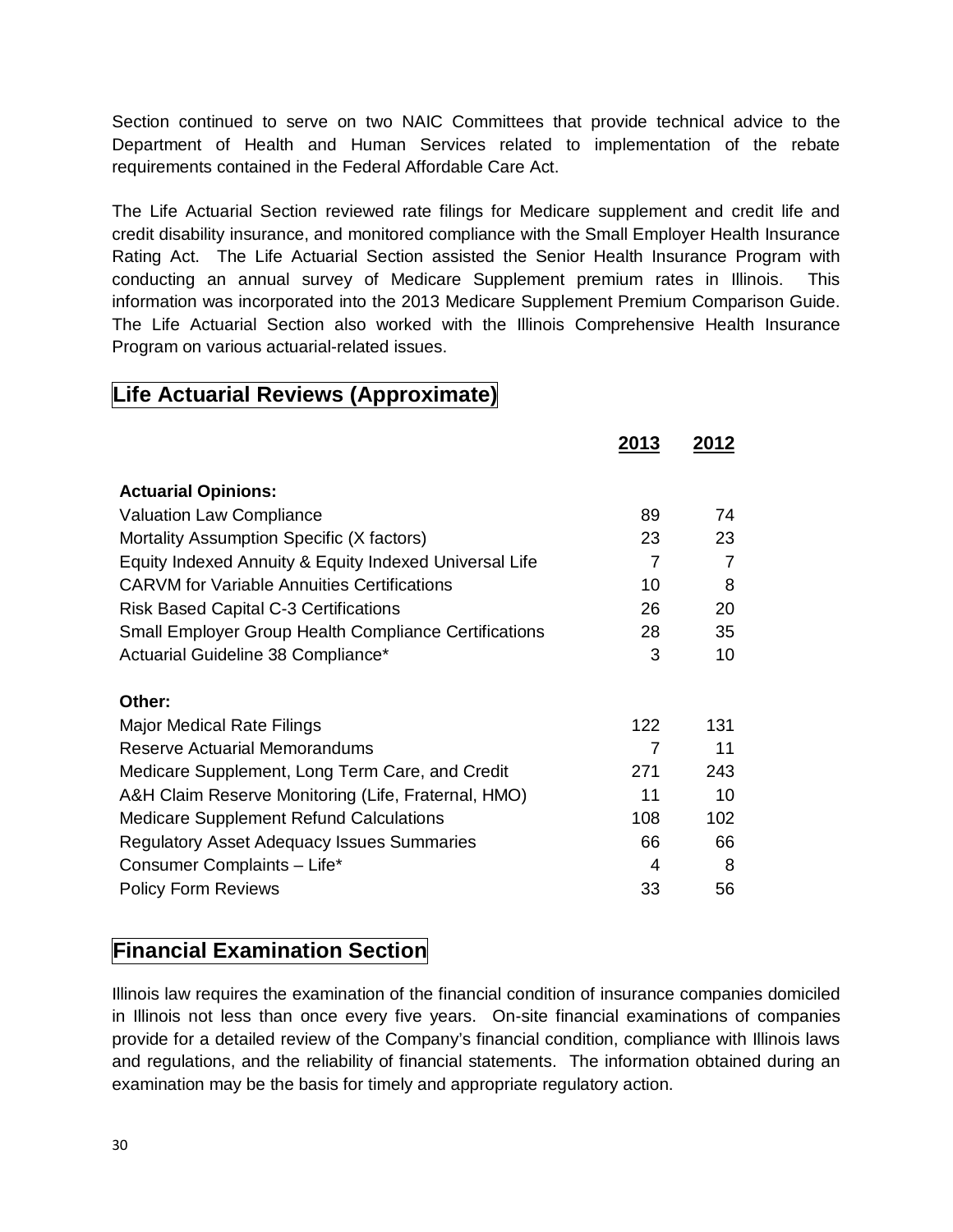Under a national regulatory accreditation program administered by the NAIC, financial examinations of multi-state insurers must be adopted within 18 months of the end of the year being examined.

The Financial Examination Section utilizes the electronic work paper software known as "Teammate." This is the software used throughout most of the country by state insurance regulators that should increase the efficiency and effectiveness of examinations. The Financial Examination Section also utilizes four outside consultants/vendors to provide various levels of financial examination services to assist in the financial examination of Illinois domestic companies.

During 2013, the Financial Examination Section organized and presented two educational seminars, which provided up to 39.7 hours of continuing education credits for the Department's financial examination staff and staff from other Midwest state insurance agencies. These seminars provided information and instruction on such topics as, risk focused exams and actuarial responsibilities; Own Risk and Solvency Assessment (ORSA) and enterprise risk management; interviewing techniques, supervisory colleges; critical risk categories on examinations; principles based reserving for life companies and solvency modernization initiatives. The paramount emphasis of these seminars is the risk assessment approach to planning and conducting risk focused examinations.

In addition to performing financial examinations, the Financial Examination Section annually values the life insurance in force of domestic companies. Reserve liabilities associated with these in-force amounts are certified as meeting applicable minimum standards. Three of these valuations were completed during the year.

| <b>Property &amp; Casualty</b> |                |          | Life, Accident & Health |          |      |
|--------------------------------|----------------|----------|-------------------------|----------|------|
|                                | 2013           | 2012     |                         | 2013     | 2012 |
|                                |                |          |                         |          |      |
| Comprehensive                  | 32             | 39       | Comprehensive           | 22       | 12   |
| <b>Illinois Only</b>           | 32             | 11       | <b>Illinois Only</b>    | 9        |      |
| Compliance/Target              | $\overline{3}$ | <u>3</u> | Compliance/Target       | <u>2</u> |      |
| <b>Total</b>                   | 67             | 53       | <b>Total</b>            | 33       | 16   |

### **Financial Examinations Adopted**

**Notes** 

- 1. Comprehensive represents financial examinations of Illinois domestic insurance companies/entities that are licensed to do business in more than one state.
- 2. Illinois only exams represent financial examinations of Illinois domestic insurance companies/entities that are licensed to do business only in the State of Illinois.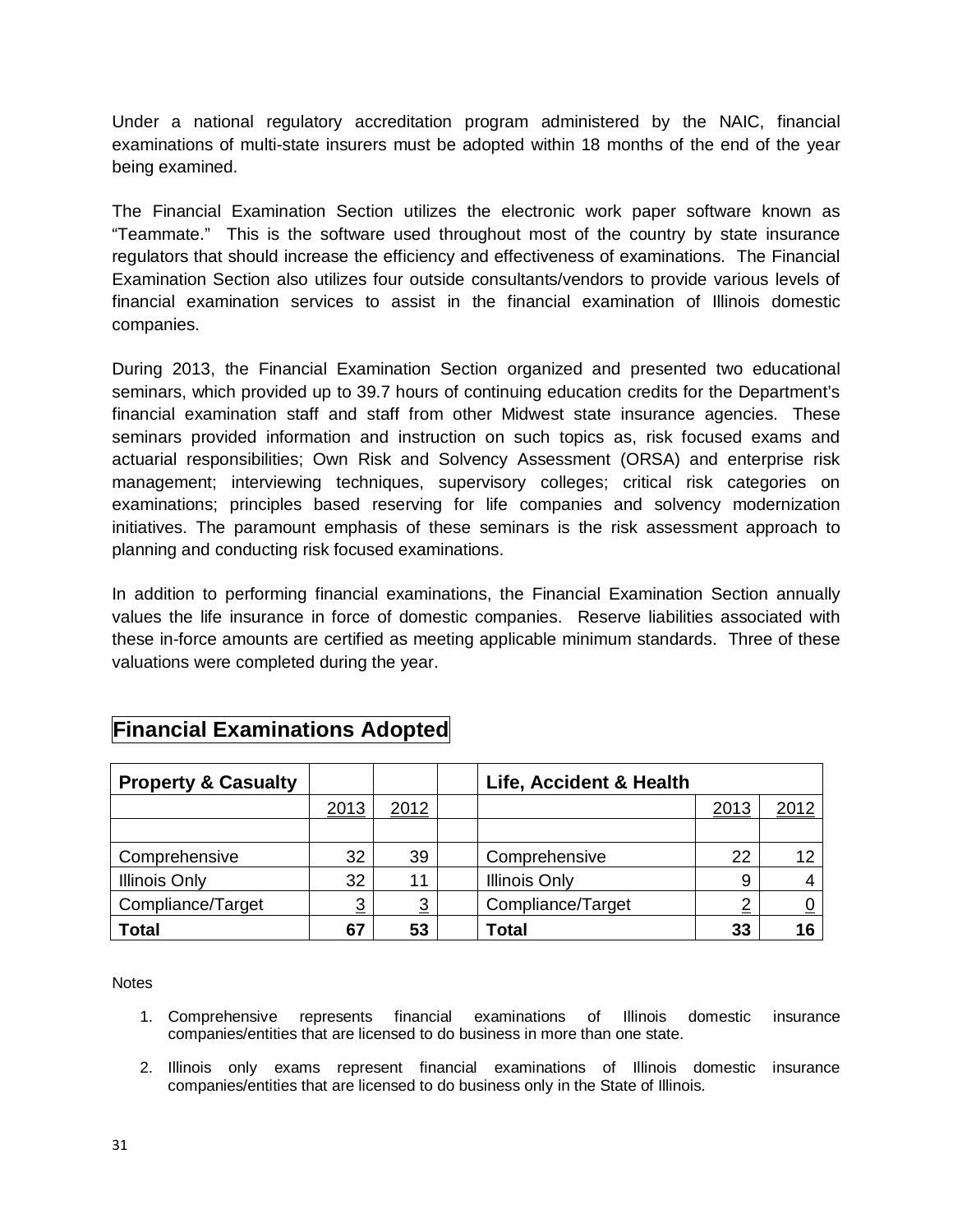3. Compliance/Target exams represent organizational examinations of newly formed insurance companies/entities, increase in capital examinations, target exams, and loss reserve reviews.

#### **Corporate Regulation Section**

The Corporate Regulation Section is responsible for the incorporation, formation, licensing and registration of insurance entities and approval of other corporate transactions. In 2013, 601 life, accident and health and 1,164 property and casualty insurance companies were licensed in Illinois. Other registered entities include:

- 533 **purchasing groups** (organized to purchase commercial liability for the members);
- 106 foreign registered **risk retention groups** (insurance companies organized to write commercial liability insurance on behalf of their owner-members).

As of December 31, 2013, 650 resident and 1,090 non-resident **surplus line producers** were licensed. Those individuals may, under limited circumstances, negotiate insurance contracts with unauthorized insurers not protected by the Illinois Insurance Guaranty Fund. Pursuant to statutory authority, the Director has declared 114 unauthorized insurers ineligible for surplus lines producers use to date.

Although Illinois law prohibits individuals or organizations from sharing risk without authorization to transact the business of insurance, certain types of risk bearing entities are permitted by statute. At the end of 2012, the following were operating in Illinois:

- 9 religious and charitable risk pooling trusts;
- 6 group workers compensation pools';
- 22 service companies providing services to group workers compensation pools;
- 19 self-insured auto fleets;
- 43 reinsurance intermediaries;
- 193 companies registered under the service contract act; and
- 27 viatical settlement providers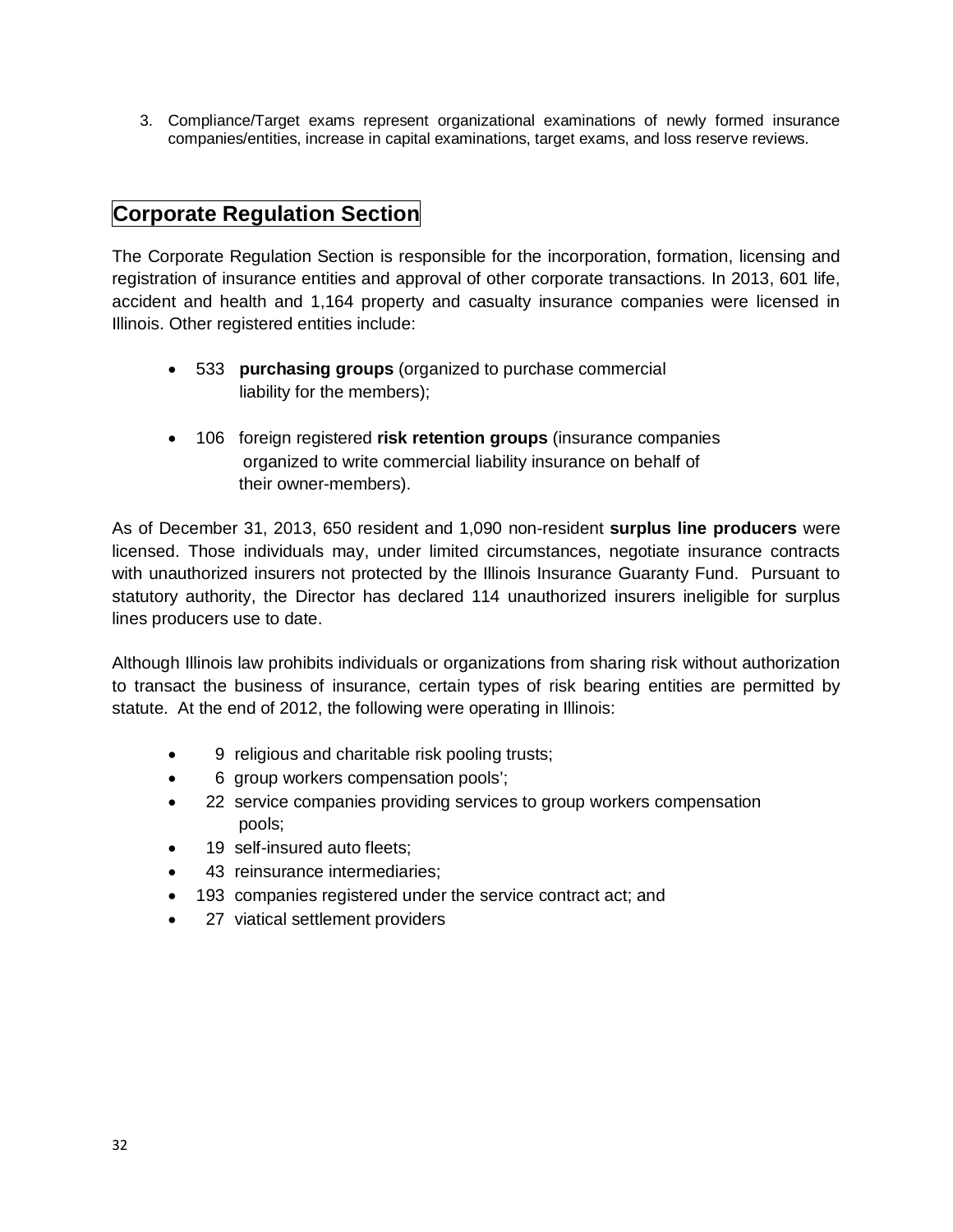# **Licensed Property and Casualty Insurance Companies**

|                              |                 | 2013            |                 |                |                 | 2012           |                |                |
|------------------------------|-----------------|-----------------|-----------------|----------------|-----------------|----------------|----------------|----------------|
|                              | <b>Domestic</b> | Foreign         | <b>Alien</b>    | <b>Total</b>   | <b>Domestic</b> | Foreign        | <b>Alien</b>   | Total          |
| <b>Stock</b>                 | 161             | 777             | $\overline{4}$  | 942            | 162             | 777            | 5              | 944            |
| <b>Stock Captive:</b>        |                 |                 |                 |                |                 |                |                |                |
| <b>Pure</b>                  |                 | 0               | 0               | 1              | 1               | 0              | 0              |                |
| <b>Association</b>           | $\Omega$        | 0               | $\mathbf 0$     | 0              | 0               | 0              | 0              | 0              |
| <b>Industrial Insured</b>    |                 | 0               | $\mathbf 0$     |                |                 | $\overline{0}$ | 0              |                |
| <b>Stock Risk Retention</b>  |                 | $\overline{0}$  | $\mathbf 0$     |                |                 |                |                |                |
| Group                        |                 |                 |                 |                | 1               | 0              | 0              |                |
| <b>Stock Surplus Line</b>    | 13              | $\mathbf 0$     | $\mathbf 0$     | 13             | 14              | $\overline{0}$ | 0              | 14             |
| <b>Mutual</b>                | 14              | 72              | $\mathbf 0$     | 86             | 13              | 74             | 0              | 87             |
| <b>Mutual Risk Retention</b> | $\overline{0}$  | $\overline{0}$  | 0               | $\mathbf 0$    | 0               | 0              | 0              | $\overline{0}$ |
| Group                        |                 |                 |                 |                |                 |                |                |                |
| Reciprocal                   | $\overline{2}$  | 19              | $\mathbf 0$     | 21             | $\overline{2}$  | 19             | $\mathbf 0$    | 21             |
|                              |                 |                 |                 |                |                 |                |                |                |
| Lloyd's                      | 0               | 0               | 1               |                | 0               | $\mathbf 0$    | 1              |                |
| <b>Farm Mutuals</b>          | 61              | 0               | $\mathbf 0$     | 61             | 64              | $\overline{0}$ | $\overline{0}$ | 64             |
| <b>Accredited</b>            | 0               | 20              | 15              | 35             |                 |                |                |                |
| <b>Reinsurers</b>            |                 |                 |                 |                | $\mathbf 0$     | 20             | 13             | 33             |
| <b>Mutual Holding</b>        | $\overline{2}$  | $\underline{0}$ | $\underline{0}$ | $\overline{2}$ |                 |                |                |                |
| Company                      |                 |                 |                 |                | $\overline{2}$  | <u>0</u>       |                | $\overline{2}$ |
| <b>Total</b>                 | 256             | 888             | 20              | 1,164          | 260             | 890            | $\frac{0}{19}$ | 1,169          |

# **Licensed Life, Accident and Health Insurance Companies**

|                                         | 2013            |          |                | 2012  |                 |         |       |              |
|-----------------------------------------|-----------------|----------|----------------|-------|-----------------|---------|-------|--------------|
|                                         | <b>Domestic</b> | Foreign  | <b>Alien</b>   | Total | <b>Domestic</b> | Foreign | Alien | <b>Total</b> |
| Stock Legal Reserve Life                | 52              | 417      | 4              | 473   | 51              | 423     | 5     | 478          |
| Mutual Legal Reserve Life               | 6               | 23       | 0              | 29    | 5               | 24      | 0     | 29           |
| Assessment Legal Reserve Life           | 0               | 0        | 0              | 0     | $\Omega$        | 0       | 0     | 0            |
| Mutual Benefit Association              | O               | $\Omega$ | 0              | 0     | $\Omega$        | 0       | 0     | 0            |
| <b>Burial Societies</b>                 | 0               | 0        | 0              | 0     |                 | 0       | 0     |              |
| <b>Fraternal Benefit Societies</b>      | 13              | 41       |                | 55    | 13              | 41      |       | 55           |
| <b>Voluntary Health Service Plans</b>   | 4               | 0        | 0              | 4     | 4               | 0       | 0     | 4            |
| Vision Service Plan                     | 0               | 0        | 0              | 0     | 0               | 0       | 0     | 0            |
| Dental Service Plan                     |                 | 0        | 0              |       |                 | 0       | 0     |              |
| <b>Health Maintenance Organizations</b> | 11              | 11       | 0              | 22    | 10              | 11      | 0     | 21           |
| Limited Health Service Organizations    |                 | 3        | 0              | 10    |                 | 3       | 0     | 10           |
| <b>Accredited Reinsurer</b>             | 0               | 3        | 0              | 3     | 0               | 3       | 0     | 3            |
| Mutual Holding Company                  | 3               | 0        | <u>0</u>       | 3     | <u>3</u>        | 0       | 0     | 3            |
| Total                                   | 97              | 498      | $\overline{5}$ | 600   | 95              | 505     | 5     | 605          |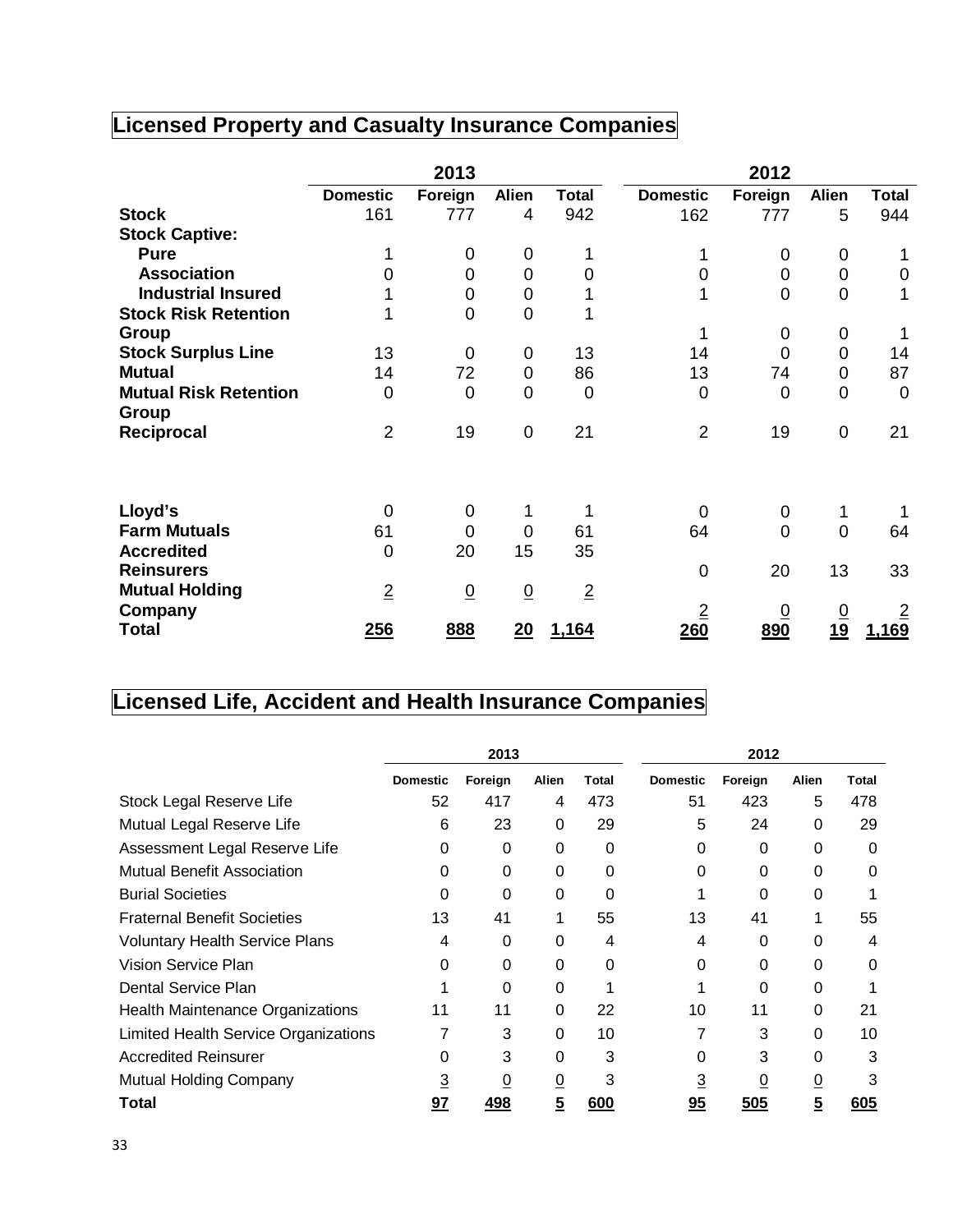# **Public Pension**

<span id="page-34-0"></span>Under state law, the Department of Insurance (Department) Public Pension Division (Division) is designated as the regulator of the Illinois Pension Code (40 ILCS 5/1A). The Pension Code establishes laws regulating the operation of Public Pension Systems operating in Illinois. 675 funds operate under the Code, including 15 'large' pension funds (SERS, TRS, IMRF, etc.) and 660 municipality-specific Downstate and Suburban Police and Fire Pension Funds.

The Division's responsibilities include:

- Subpoena power to conduct examinations and/or investigations of all funds established under the Code, including Police and Fire audits on a 3 year cycle;
- Collecting annual statement data from the funds and compiling it into a biennial report to the Governor and General Assembly;
- Furnishing actuarial services to the 660 Police and Fire Pension Funds, including the production of suggested municipal tax levies;
- Providing advisory services on Illinois Pension Code issues to pension trustees, fiduciaries, municipalities and participants from all funds; and
- Limited enforcement authority, including the ability to issue notices of non-compliance, to conduct administrative hearings, and to levy modest fines for failure to comply with the Illinois Pension Code.

During 2013, the Public Pension Division noted growth in the aggregate asset value of the pension funds, the total number of annuitants covered by the funds, and in benefit payments to retirees, survivors and disabled annuitants. The Division continued its focus on core functions including the completion of compliance audits, collection of annual statement data, initiation of enforcement to address non-compliance and the provision of advisory & actuarial services.

The Division maintains records involving fund membership, trustees, asset size, and investment mix of all pension funds covered under the Pension Code. Each of the 675 funds under the Pension Code is managed by a board of trustees that in aggregate total more than 3,250 trustee positions. The Department assists in providing yearly continuing education to trustees as required by statute.

Based on 2012 reporting, aggregate pension system assets totaled \$138.7 billion. This represented a \$1 billion increase in total assets as compared to 2011.

The Illinois Pension Code covers more than 1 million total annuitants. Active participants exceed 605,000 while retirees, surviving spouses, and other beneficiaries receiving pension benefits total 438,800. In aggregate, the pension funds paid out retiree, disability, and survivor benefits of \$14 billion in 2012.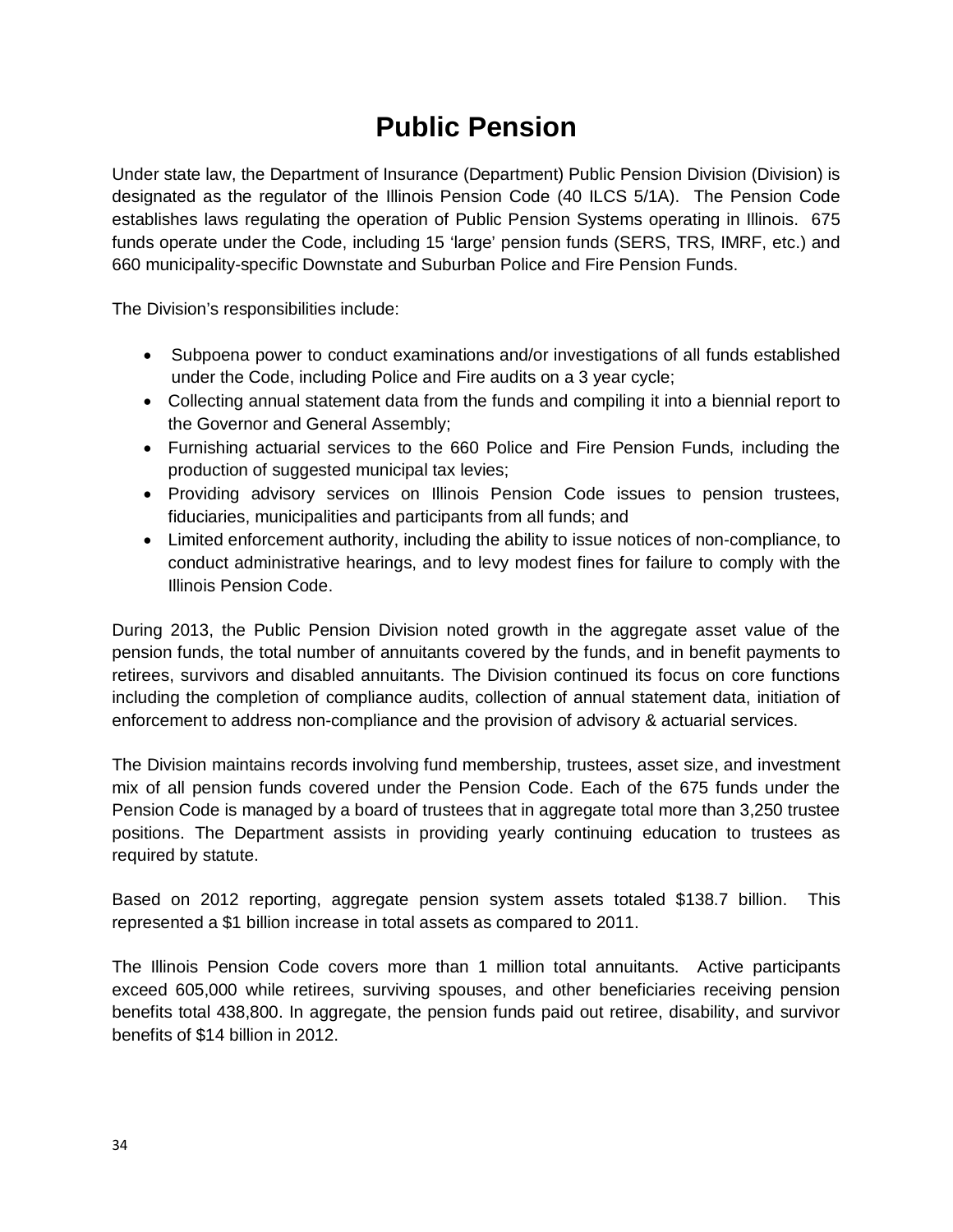A major responsibility of the Division is to conduct compliance audits for all downstate Police and Fire pension funds. Pension fund audit complexity varies as pension fund membership counts can range from as few as 1 to more than 600 participants.

Pension Division compliance staff completed 71 exams during the past fiscal year. The examination process resulted in more than 600 findings being cited in finalized audits. Best practice recommendations were also included as non-material reportable items.

The Division receives annual statements from all public pension funds regulated under the Illinois Pension Code via our electronic filing system. Under Article 1 of the Illinois Pension Code, each system is required to file an annual statement on fund activity in a format prescribed by the Division.

The Division typically calculates recommended municipal tax levies based on pension fund annual report submissions for the 660 police and firefighter pension funds. This service was resumed in September 2012 after a one year hiatus as the Department worked to implement the requirements of Public Act 96-1495. The law, effective January 1, 2011, contained a second tier of benefits for new hires, required the Department to hire an Enrolled Actuary, and changed the methodology to determine annual employer funding requirements for Police and Fire pension funds.

Foster & Foster, Inc. was hired as the consulting Enrolled Actuary to manually produce the tax levies required under PA 96-1495. In addition, they are assisting the Department in the design and implementation of an automated module within our annual statement process to produce draft valuations. Once completed, the system will generate a draft valuation and it will be routed electronically to Foster & Foster for validation and endorsement. The automated system is anticipated to go into production in April 2014.

Downstate and Suburban Police and Fire Trustees must complete 16 hours of trustee training each year. For first year trustees, a total of 32 hours of training is required. To assist with this requirement, the Division personnel made 20 seminar speaking appearances during 2013 to disseminate information on the Pension Code and to provide training.

The Public Pension Division responded to a variety of requests to provide advisory services to pension funds, sponsoring municipalities, and the General Assembly under the provisions of 40 ILCS 5/1A-106. Furnished services included:

- Responding to more than 125 letters requesting formal advisory opinions on questions arising from the operation of various pension funds;
- Handling thousands of phone and e-mail inquiries, including inquiries from police and firefighter pension funds, investment fund managers, professional pension organizations, the general public, pension trustees and annuitants;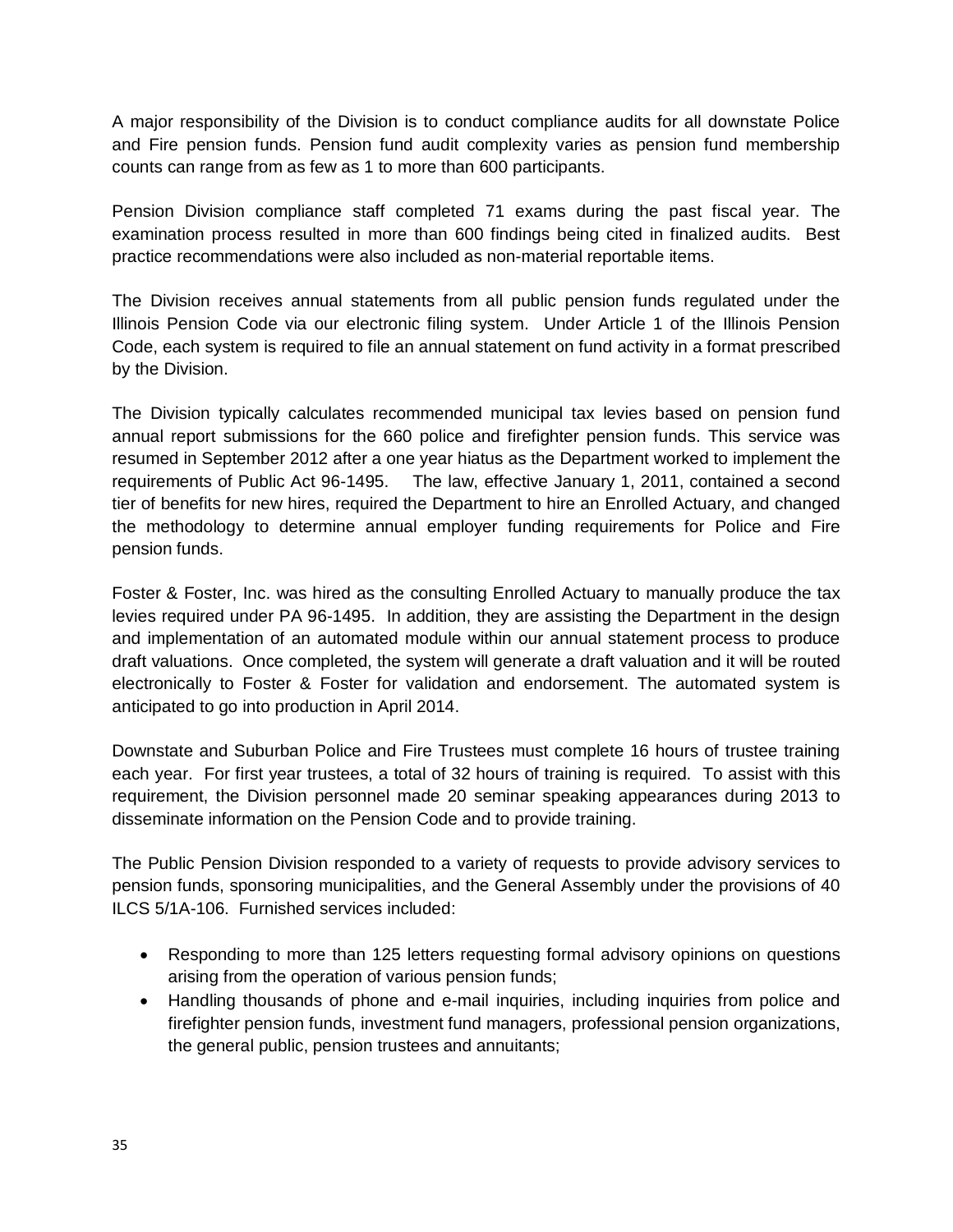- Furnishing of pension fund actuarial information and calculations as requested for the Illinois General Assembly and the Commission on Government Forecasting and Accountability (COGFA);
- Assisting funds with police pension portability and fire reciprocity cost estimation along with answering questions regarding this benefit;
- Providing documentation in response to 43 Freedom of Information (FOIA) requests; and
- Assisting pension funds with benefit calculations for retiring members.

During the past year, The Division took action in 11 cases to cite pension funds or municipalities for failure to comply with requirements of the Illinois Pension Code. In response to a departmental notice, the cited recipient must take action within 30 days to correct the issue.

If the cited non-compliance is not corrected within the required timeframe, the Department schedules a compliance hearing before an Administrative Law Judge. If a finding of noncompliance is upheld at the hearing, fines can be levied against the recipient for the failure to comply.

The Division finalized Illinois Administrative Code rules (50 IL Admin Code 4439) to implement PA 97-0099, *Dissolution and Re-establishment of Inactive Police and Fire Pension Funds*. This legislation allows inactive pension funds with no remaining liabilities to dissolve with the remaining funds returning to the sponsoring municipality. If a police officer or firefighter who had previously withdrawn service time wished to restore that service time, the fund would have to be re-established.

In conjunction with the Coalition for Qualified Status, the Division also worked on the 2014 IRS determination letter renewal applications for Illinois Article 3 Police and Article 4 Firefighter Funds. Every five years, the IRS requires public pension funds to recertify that they remain in qualified status with IRS regulations. The IRS recognizes the Department as a single entity that can file applications on behalf of all Article 3 funds and all Article 4 funds. The IRS approved determination letter is expected to be completed in 2014. The consolidated process saves millions of dollars compared to each fund filing separately.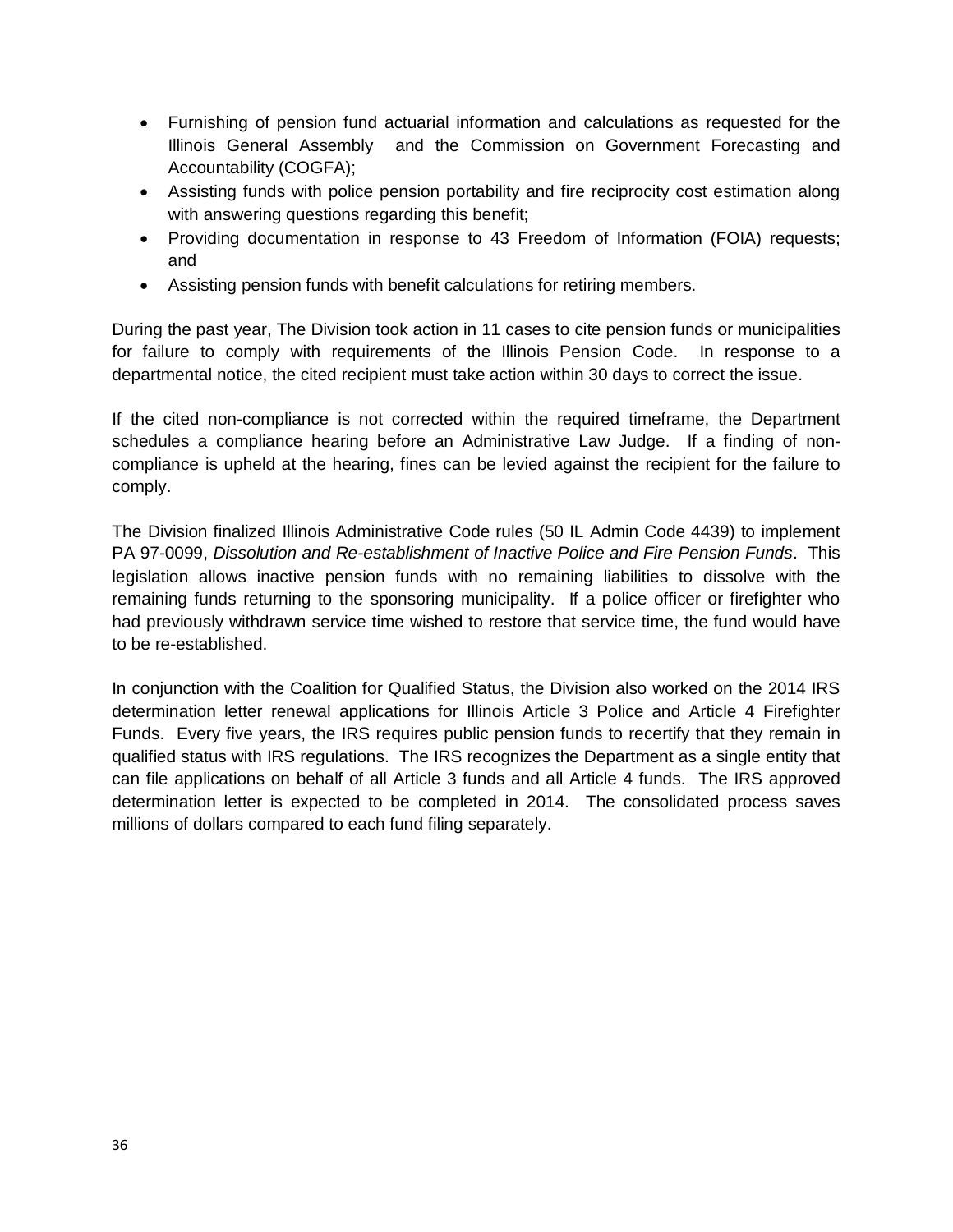# **Legal**

<span id="page-37-0"></span>The Legal Division (Legal) supports the work of the Department of Insurance though advising its agency clients in legal matters, including legislative drafting, proposed rulemakings, administrative hearings, litigation, corporate transactions, procurement, Freedom of Information Act (FOIA) requests, and other regulatory matters.

In 2013, the Legal Division continued its core activities effectively managing the Department's enforcement authority through market conduct examinations; implementation of the Affordable Care Act (ACA) and the Illinois marketplace; and by advising the Department in matters involving solvency issues for insurance companies. Legal continued to focus on insurance and pension regulation through administrative hearings and litigation. Legal also implemented and continues to explore new procedures to ensure consistency and efficiency within the Department.

#### **Market Conduct - Investigation of Life/Annuities Claim Settlement Practices**

In July 2013 market conduct exams transitioned from Legal to the Market Conduct Section with the exception of the National Association of Insurance Commissioners (NAIC) Taskforce exams. At the time of transition, nearly all backlogged market conduct examination reports had been finalized through the collaborative efforts of Legal and Market Conduct staff. A detailed report can be found under the Market Conduct Section within Consumer Market Division.

Legal is one of five Lead States on the NAIC Taskforce investigating Life/Annuities Claim Settlement Practices. The Taskforce's purpose is to investigate the asymmetrical use of the Social Security Administration's Death Master File (DMF) and other practices, specifically where lead insurers fail to pay life insurance proceeds to beneficiaries when due. The Lead States have opened multistate exams for the 40 largest U.S. life insurers. In addition to the Taskforce exams, Legal is also the lead managing state in the examination of the Kemper companies, which transitioned to a multi-state exam in May 2013.

In 2013, Legal settled six examinations as the managing lead state. Through the work of the Taskforce, these multistate exams have led to settlements with thirteen (13) life insurers comprising more than 55% of the total market (Prudential, MetLife, Nationwide, AIG, Hancock, TIAA-CREF, Aviva, Genworth, Sammons, Transamerica, ING, New York Life, and Lincoln Financial) and the finalization of one exam report (MassMutual).

#### **Affordable Care Act**

Legal has also continued to play an integral role in the implementation of the ACA in Illinois. Legal provides strategic advice and ongoing support for implementing the Illinois Marketplace. The implementation of the ACA has presented cutting-edge legal issues. Through the work of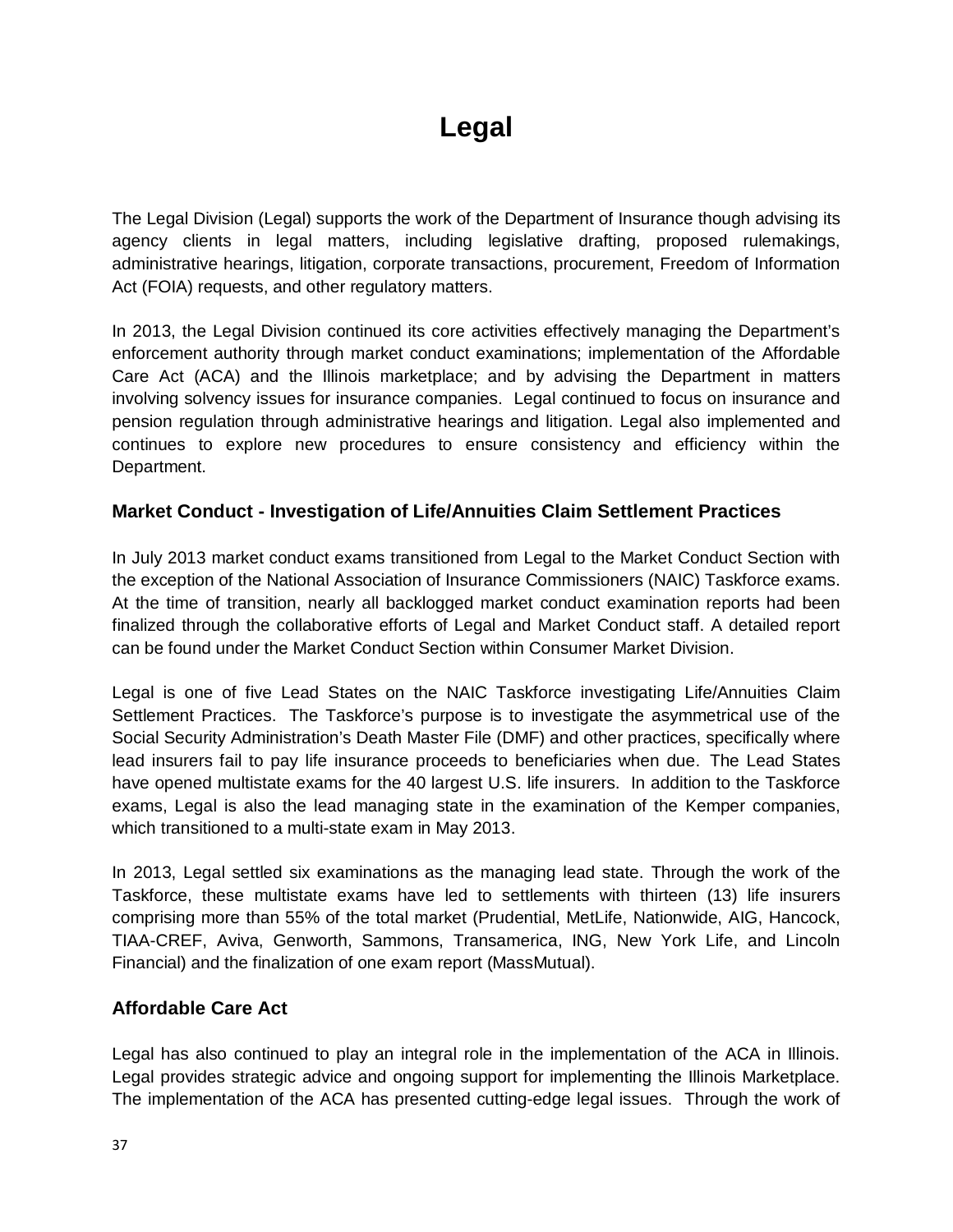its attorneys, Legal has provided overarching advice to the Department's healthcare regulators, reviewed legislation, drafted rules, interpreted federal law and regulations, assisted the Marketplace procurement process, assisted with Navigator/In-Person Counselor/Certified Application Counselor certification, and provided policy advice to the Governor. Legal assisted with the drafting of a Bulletin prohibiting the practices delaying the applicability of the ACA reforms and advised in the determination to follow the President's announcement to allow insurers to renew non-compliant plans with current policyholders in 2014. Legal's attorneys have diligently stayed abreast of federal rulemaking and guidance and other implementation matters by participating in weekly conference calls with the NAIC healthcare reform working group and with general counsels from other states.

Another way in which Legal has been working on the implementation of the ACA is through independent review organization (IRO) appeals. Effective July 1, 2010, the [Health Carrier](http://ilga.gov/legislation/publicacts/96/PDF/096-0857.pdf)  [External Review Act](http://ilga.gov/legislation/publicacts/96/PDF/096-0857.pdf) (215 ILCS 180/1 et seq.) granted Illinois residents with health insurance the right to an external, independent review of denied health insurance claims. If an external IRO decision upheld a determination adverse to the covered person, the covered person had the right to appeal the final decision to the Department pursuant to the Managed Care Reform and Patient's Rights Act (215 ILCS 134/1 et seq.) until July 1, 2013. Legal has been working diligently to address a backlog of these appeals to the Department. In the year 2013, the Department completed 75 IRO appeals. Of those appeals, 10 adverse determinations were found to be arbitrary and capricious and the Director ordered coverage of the denied claims.

#### **Receivership**

In an effort to regulate the insurance code, Legal facilitated cost saving measures and advised the Department on conservation and rehabilitation for insurance companies. In 2013, there were 20 companies in receivership.

#### **Pension Code**

The Department has focused its efforts on issuing Notices of Non-Compliance and Director's Orders as part of its enforcement mechanism pursuant to Article 1A of the Illinois Pension Code. (40 ILCS 5/1A *et seq*). As a result of ongoing concerns relating to pension underfunding, the Department issued four Notices of Noncompliance for underfunding. These notices were sent to the Villages of Harvey, North Riverside, Loves Park and Stone Park. In addition to underfunding issues, the Department also recently issued a Notice of Noncompliance to the Village of Richton Park for failure to form a pension fund.

The Department has also focused on issues of re-entry under the Pension Code. In 2013 the Department filed a complaint for administrative review regarding the reentry of the Chief of Police in Naperville. The Circuit Court affirmed the Naperville Police Pension Board finding that Chief Marshall had not reentered active service as a police officer and that his pension benefits should not be suspended under the Illinois Pension Code. This matter is currently pending with the Court of Appeals.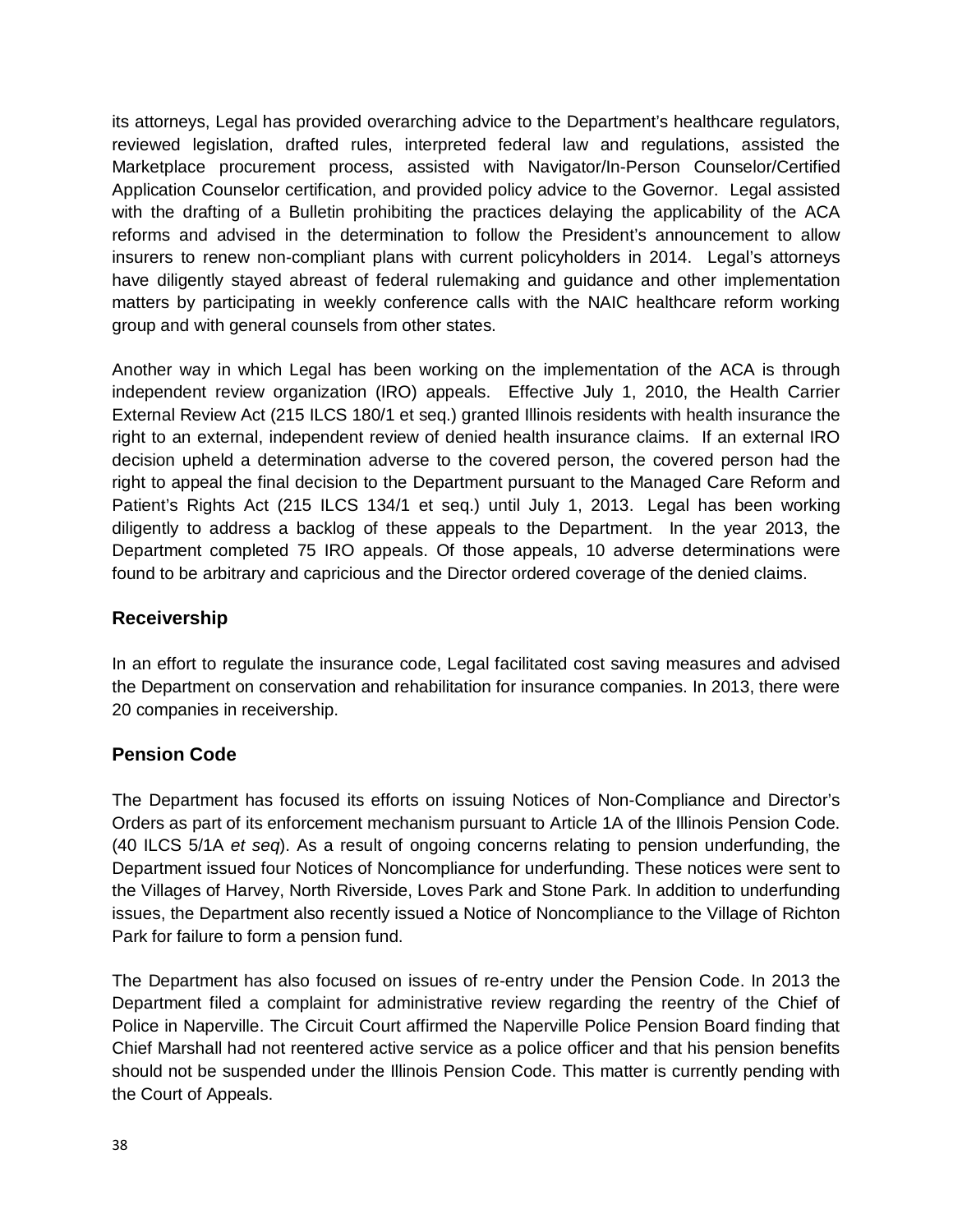#### **Retaliatory Tax Regulation**

The Sangamon County Circuit Court struck down the validity of a decade-old regulation that impacts the annual collection of millions of dollars of retaliatory tax in *United States Liability Insurance Company v. Illinois* in October 2012. In 2013, the Department appealed in the 4<sup>th</sup> Appellate District. In March 2014, the Appellate Court affirmed the Circuit Court. On September 24, 2014, the Illinois Supreme Court denied the Department's Petition for Leave to Appeal. In light of the ruling in Sangamon County, the Department pursued legislation to codify its practices in relation to retaliatory tax. SB3366 passed both Chambers during the veto session in December 2014.

|                                               | 2013 | 2012 | 2011 |
|-----------------------------------------------|------|------|------|
| Administrative Hearings Scheduled             | 153  | 89   | 78   |
| Freedom of Information Act Requests Processed | 489  | 484  | 521  |
| Opinions Issued *                             | 189  | 280  | 214  |
| Legislation                                   | ◠    | 14   | 21   |
| <b>Regulatory Files Reviewed</b>              | 426  | 241  | 300  |
| <b>Rules Adopted</b>                          | 28   | 6    | 8    |
| Subpoenas **                                  | 21   | 19   | 126  |
| New Litigation                                | 29   | 38   | 40   |

Regulatory files are comprised of producer, consumer and corporate division files.

\*\* Prior to 2012 all subpoenas were issued through the legal department. In 2012, Workers Compensation began issuing its own subpoenas, which are not included in these numbers.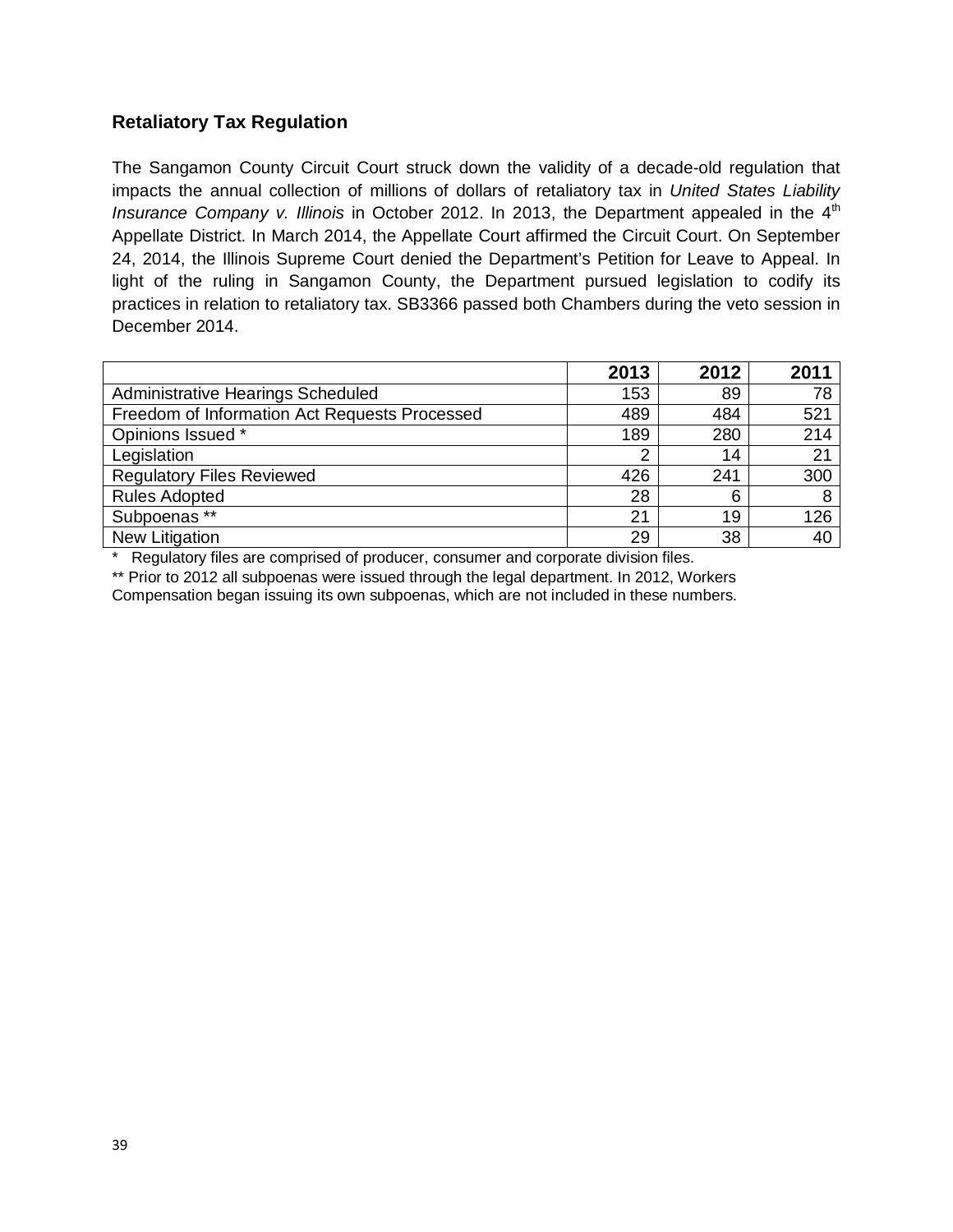# **Insurance Legislation**

<span id="page-40-0"></span>Following are the lists of insurance related bill signed in to law during 2013. Complete texts can be found at http://www.ilga.gov/.

|                |                                          |                   | <b>Effective</b> |
|----------------|------------------------------------------|-------------------|------------------|
| <b>Bill</b>    | <b>Short Description</b>                 | <b>Public Act</b> | <b>Date</b>      |
| HB 0104        | DHFS-ALLKIDS-3RD PARTY INSURER           | PA98-0130         | $8 - 12 - 13$    |
| HB 0981        | INS CD-GUARANTY FUND-BOARD               | PA98-0202         | $1 - 1 - 14$     |
| HB 0981        | INS CD-SEPARATE ACCOUNTS                 | PA98-0039         | $6 - 28 - 13$    |
| HB 0991        | INS CD-REHAB DOMESTIC INS CO             | PA98-0136         | $8 - 2 - 13$     |
| <b>HB 1388</b> | PODIATRIC PHYSICIANS                     | PA98-0214         | $8 - 9 - 13$     |
| HB 1460        | MOTOR VEHICLE ANCILLARY PROD             | PA98-0222         | $1 - 1 - 14$     |
| <b>HB 1552</b> | <b>INS CD-DOI-ADMIN</b>                  | PA98-0226         | $1 - 1 - 14$     |
| HB 1571        | INS CD-INSURER INVESTMENTS               | PA98-0110         | $1 - 1 - 14$     |
| HB 2393        | INS CD-POLICY INFO-RENEWAL               | PA98-0242         | $1 - 1 - 14$     |
| HB 2962        | INS CD-PENALTIES                         | PA98-0609         | $1 - 1 - 14$     |
| HB 3300        | INSURANCE-COMMUNICATION METHOD           | PA98-0189         | $1 - 1 - 14$     |
| SB 0626        | INS CD-EARLY INTERVENTION SERV           | PA98-0041         | $6 - 28 - 13$    |
| SB 1194        | <b>INSURANCE NAVIGATOR ACT</b>           | PA98-0524         | $8 - 23 - 13$    |
| SB 1658        | INS CD-PRUDENT LAYPERSON                 | PA98-0154         | $8 - 2 - 13$     |
| SB 1718        | INS CD-DEPOSIT OF SECURITIES             | PA98-0571         | $8 - 27 - 13$    |
| <b>SB 1729</b> | <b>INS CD-RISK BASED CAPITAL</b>         | PA98-0157         | $8 - 2 - 13$     |
| SB 1730        | INS CD-DOI-LIENS                         | PA98-0158         | $8 - 2 - 13$     |
| <b>SB 1758</b> | INS CD-LIMITED LINES LICENSE             | PA98-0159         | $8 - 2 - 13$     |
| <b>SB 1775</b> | <b>INSURANCE E-CARD</b>                  | PA98-0521         | $8 - 23 - 13$    |
| SB 1847        | <b>WORK COMP-OD-FIREFIGHTER-EMT</b>      | PA98-0291         | $1 - 1 - 14$     |
| SB 1898        | <b>TRANSPORTATION-TECH</b>               | PA98-0519         | $1 - 1 - 15$     |
| SB 1940        | <b>INSURANCE &amp; VEH. REGISTRATION</b> | PA98-0539         | $1 - 1 - 14$     |
| SB 2071        | INS CD-CONTINUATION-MEDICARE             | PA98-0614         | 12-27-13         |
| SB 2306        | PRIVACY WORKPLACE-SOCIAL NET             | PA98-0501         | $1 - 1 - 14$     |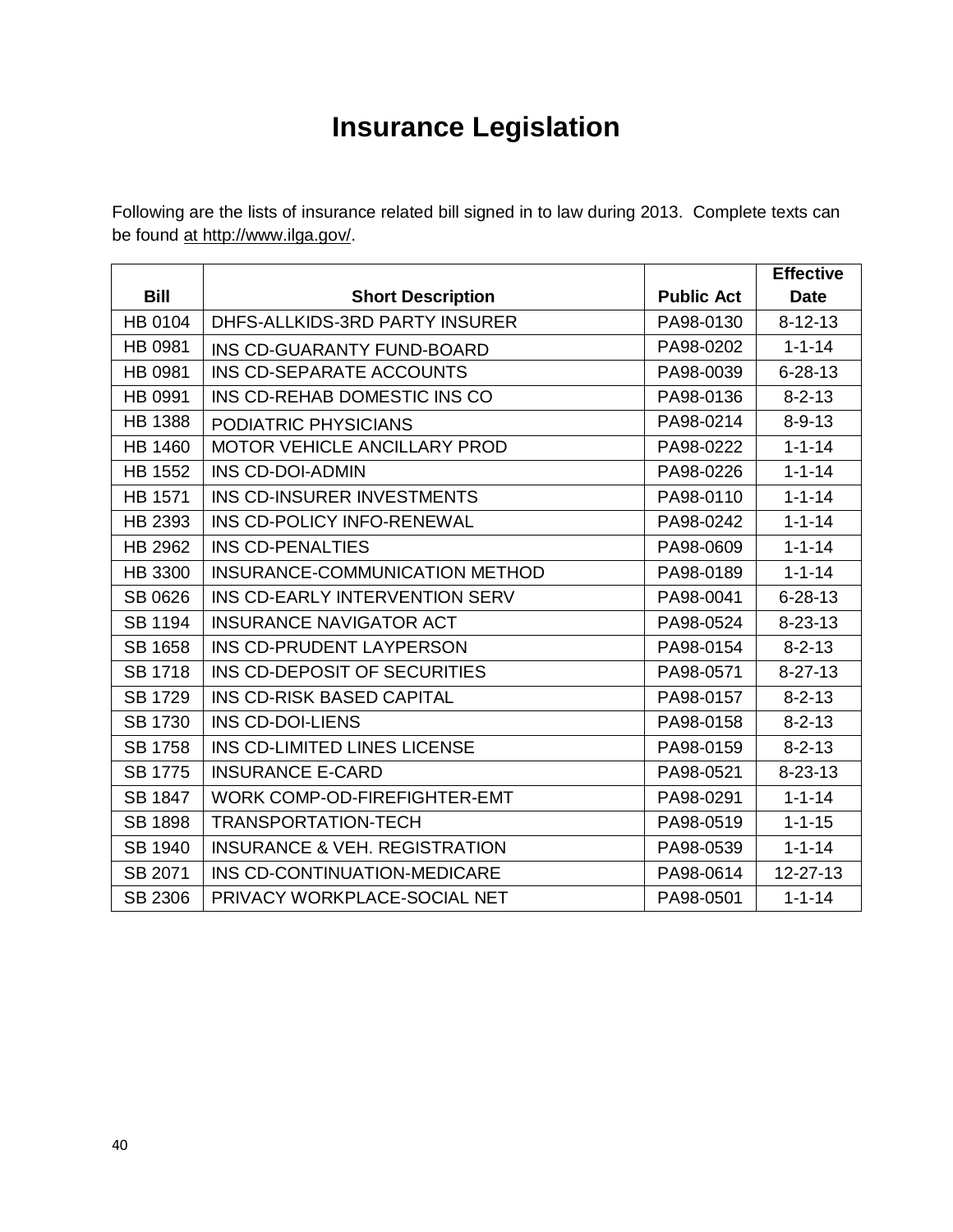# **Insurance Rulemaking**

<span id="page-41-0"></span>The following rules were drafted in 2013 and were effective January 2, 2014, except where noted otherwise. Complete texts can be found at *<http://www.ilga.gov/>* .

- 50 Ill. Adm. Code 2001 Construction and Filing of Accident and Health Insurance Policy Forms
- 50 Ill. Adm. Code 2002 Advertising of Accident and Sickness Insurance
- 50 Ill. Adm. Code 2005 Pre-Existing Illness
- 50 Ill. Adm. Code 2007 Minimum Standards of Individual Accident and Health **Insurance**
- 50 Ill. Adm. Code 2012 Long-Term Care Insurance
- 50 Ill. Adm. Code 2014 Small Employer Group Health Insurance (Repealed)
- 50 Ill. Adm. Code 2026—Premium Increase Justification and Reporting
- 50 Ill. Adm. Code 3125 Navigator, In-Person Counselor and Certified Application Counselor Certification (effective Jan. 3, 2014)
- 50 Ill. Adm. Code 5420 Managed Care Reform & Patient Rights
- 50 Ill. Adm. Code 5421 Health Maintenance Organization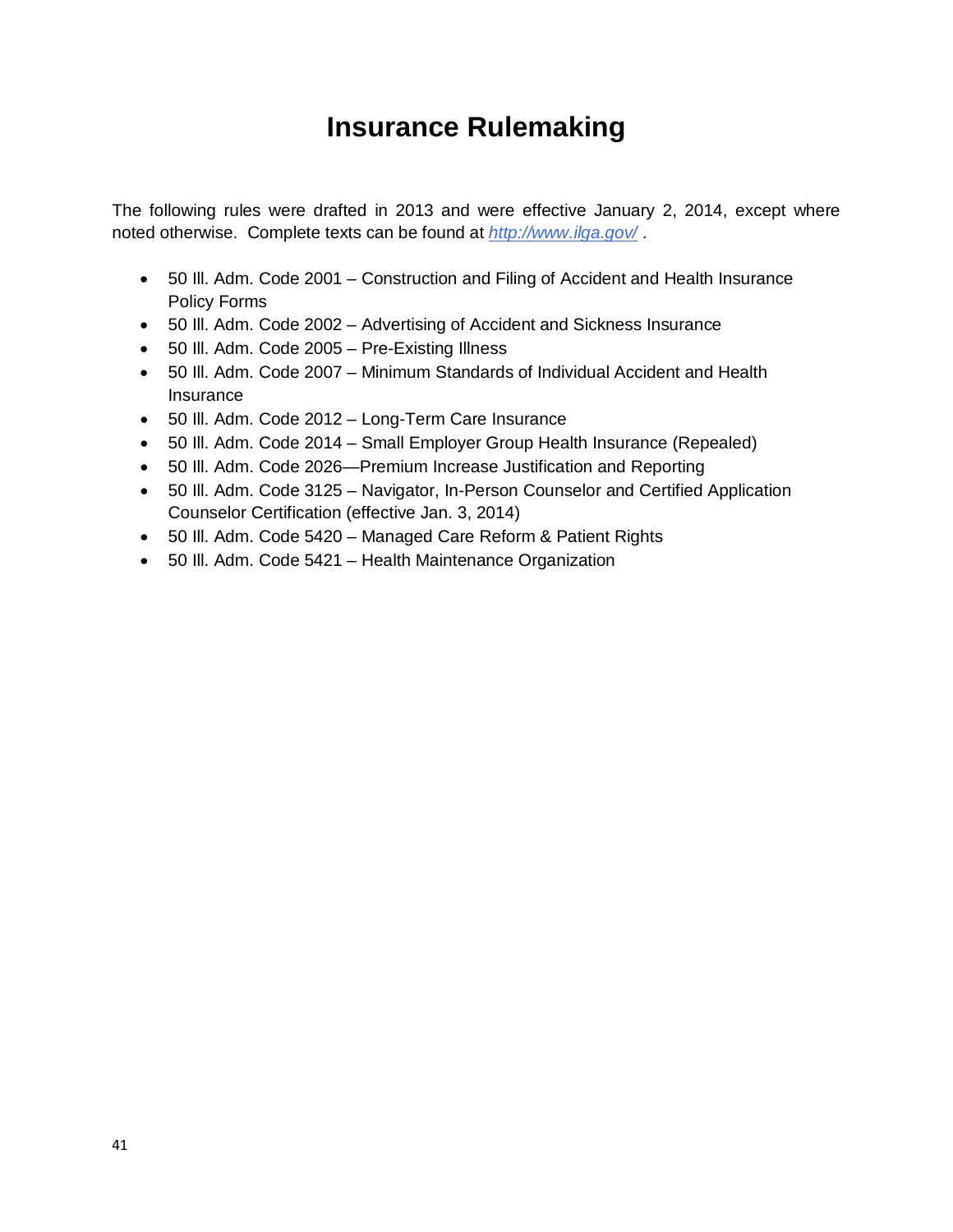# **Information Technology**

<span id="page-42-0"></span>The Information Technology Division (IT) serves other Department of Insurance (DOI) units by integrating computer systems; coordinating and providing training; negotiating and managing information technology related contracts; and technology assistance and support. IT creates a technological environment which enables DOI employees to quickly access vital information using the efficient and cost effective system hardware and software.

IT works with other Divisions within DOI to analyze information in order to make recommendations on the feasibility and cost benefits of using information technology to resolve the problem. Once the scope of the problem is defined, IT works with the users to develop applications and procedures to meet the business needs.

### **IT Operation Accomplishments for 2013**

Procured IT resources enabling us to launch a multitude of long overdue projects to address our application development initiatives including the following systems:

- Public Inquiry and Response Tracking System (PIRT) Initial deployment was May 2013 and replaced legacy tracking system.
- Pension Initiated the Actuarial Valuation project with Foster & Foster.
- Telecom Initiated development of a new system to approve telecom equipment billing electronically.
- Help Desk\Project Request Initiated work to allow users to communicate help desk items and project ideas electronically.
- Accounting Management System Initiated rewrite of Cash Receipts System.
- Message Center Initiated development to communicate with respondents and insureds electronically.
- Legal Job Assignment Tracking Additional tracking for litigation assignments
- Independent Review Organization (IRO) External Review Survey Initiated system to survey Independent Review Organizations.
- Company Portal Implemented enhancements to the public facing company portal to provide Accident & Health Expense data.
- Producer Regulatory Enforcement System Initiated work on a new reporting tool to help Producer Regulatory track their investigations.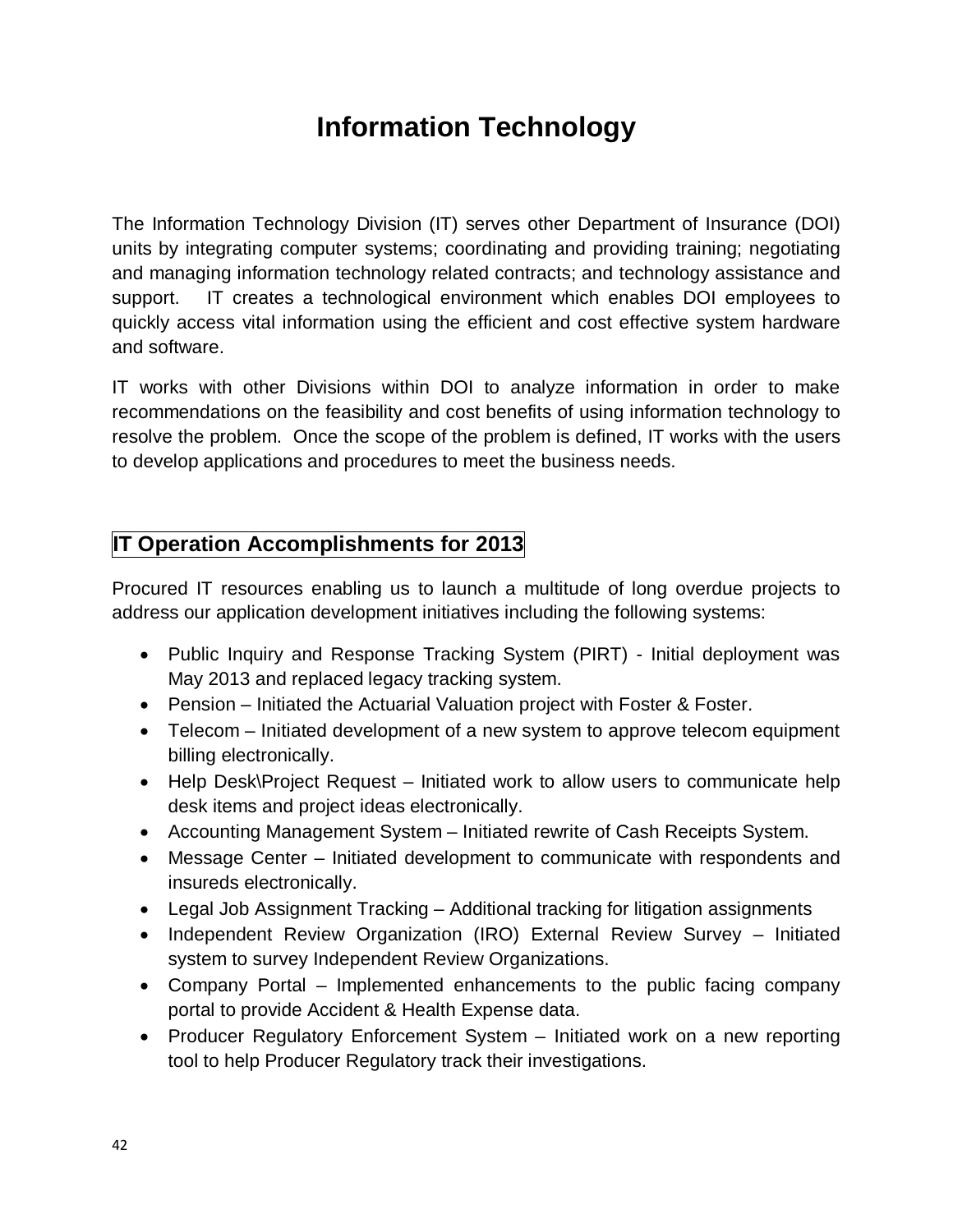- System for Electronic Rate and Form Filing Reporting (SERFF) Implemented a new policy form reporting tool for the Compliance Sections.
- CARE Implemented several enhancements to our complaint system.
- Medical Malpractice Uniform Claims Reporting expanded the claims searching process.

### **Completed initiatives**

- Migration to Illinois.Gov Effort to decommission servers on the Illinois Department of Professional Regulation (ILDPR) domain and migrate data files to new servers on the Illinois.Gov domain.
- Retooling IT Shop Conversion to Team Foundation Server (TFS), establishing new development standards to include Model View Control (MVC), Entity Framework, etc.
- Migrated various applications to a new dedicated application server.
- Decommissioned legacy mainframe system Product Evaluation Databases (PEDs).
- Voice Over Internet Protocol
- Security New security administrator addressing risk assessment issues.
- Rolled out the updated DOI Staff website and the Employee web service that is now becoming a hub for a large portion of our systems.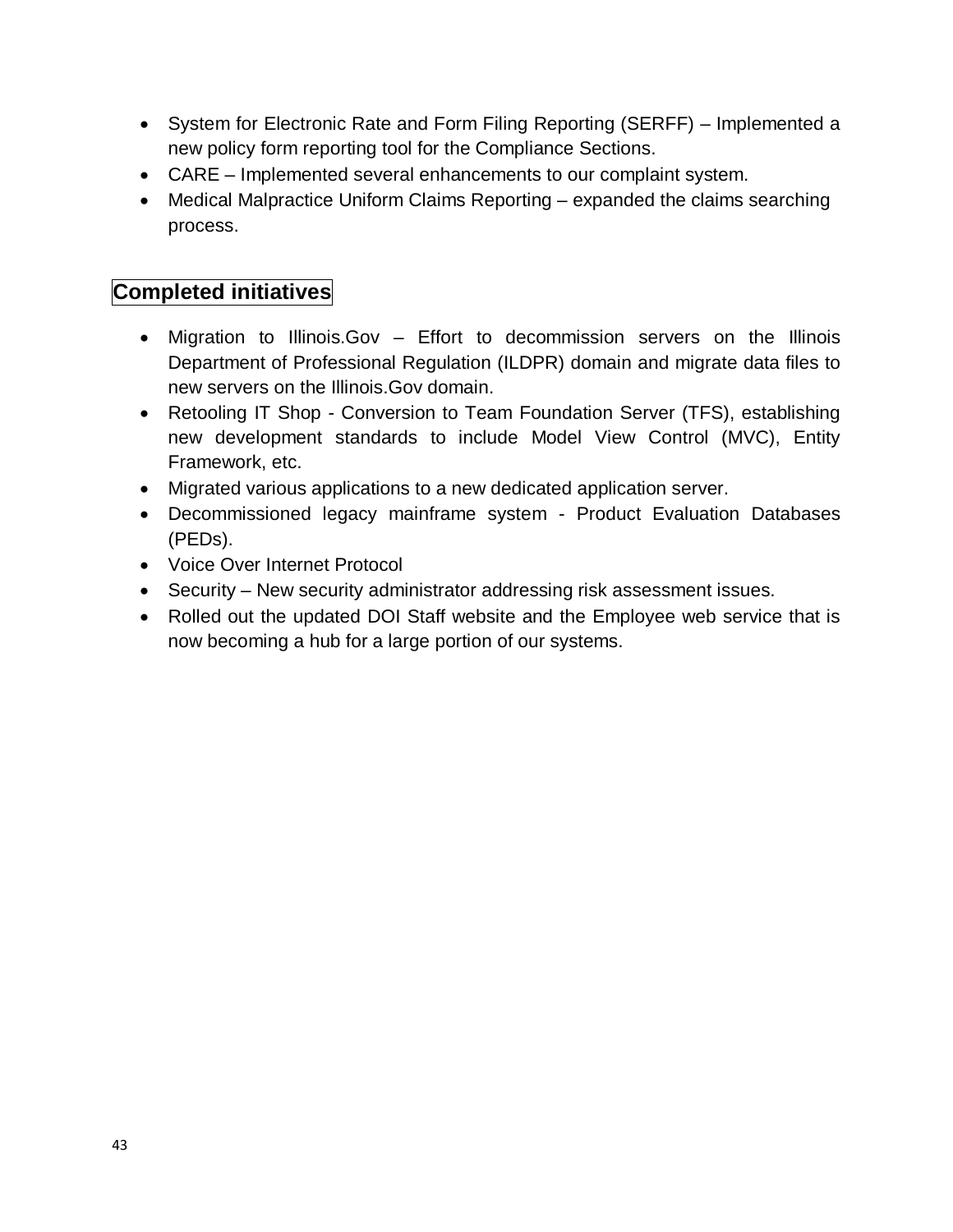# **Internal Audit**

<span id="page-44-0"></span>The mission of the Internal Audit Division within the Department, in accordance with the Institute of Internal Auditor's formal definition of Internal Auditing, is to provide independent and objective assurance and consulting services designed to add value and improve the Department's operations. It assists the Department in accomplishing its objectives by bringing a systematic, disciplined approach to evaluate and improve the effectiveness of risk management, control, and governance processes.

### **Purpose**

The purpose of Internal Audit function is to determine whether the Department's control, risk management, and governance processes, as designed and implemented by management, are adequate and functioning to ensure:

- Risks are appropriately identified and managed.
- Interaction with the various governance groups occurs as needed.
- Financial, managerial, and operating information is accurate, reliable, and timely.
- Employees' actions are in compliance with Department policies and procedures, and applicable laws and regulations.
- Resources are acquired economically, used efficiently, and adequately protected.
- Plans and objectives are achieved.
- Quality and continuous improvement are fostered in the Department's control process.
- Significant legislative or regulatory issues impacting the Department are recognized and addressed appropriately.

### **Authority**

The Internal Audit Division is an integral part of the Department and carries out its activities consistently with the missions of the Department. The Internal Audit function assists the Department in achieving its goals by evaluating the processes through which goals are established, communicated, executed, and monitored to ensure accountability.

The Chief Internal Auditor is authorized to direct a broad, comprehensive program of Internal Auditing within the Department in accordance with the Fiscal Control and Internal Auditing Act (FCIAA) (30 ILCS 10/2001)\*, professional standards and the Code of Ethics published by the Institute of Internal Auditors (IIA), the General Accounting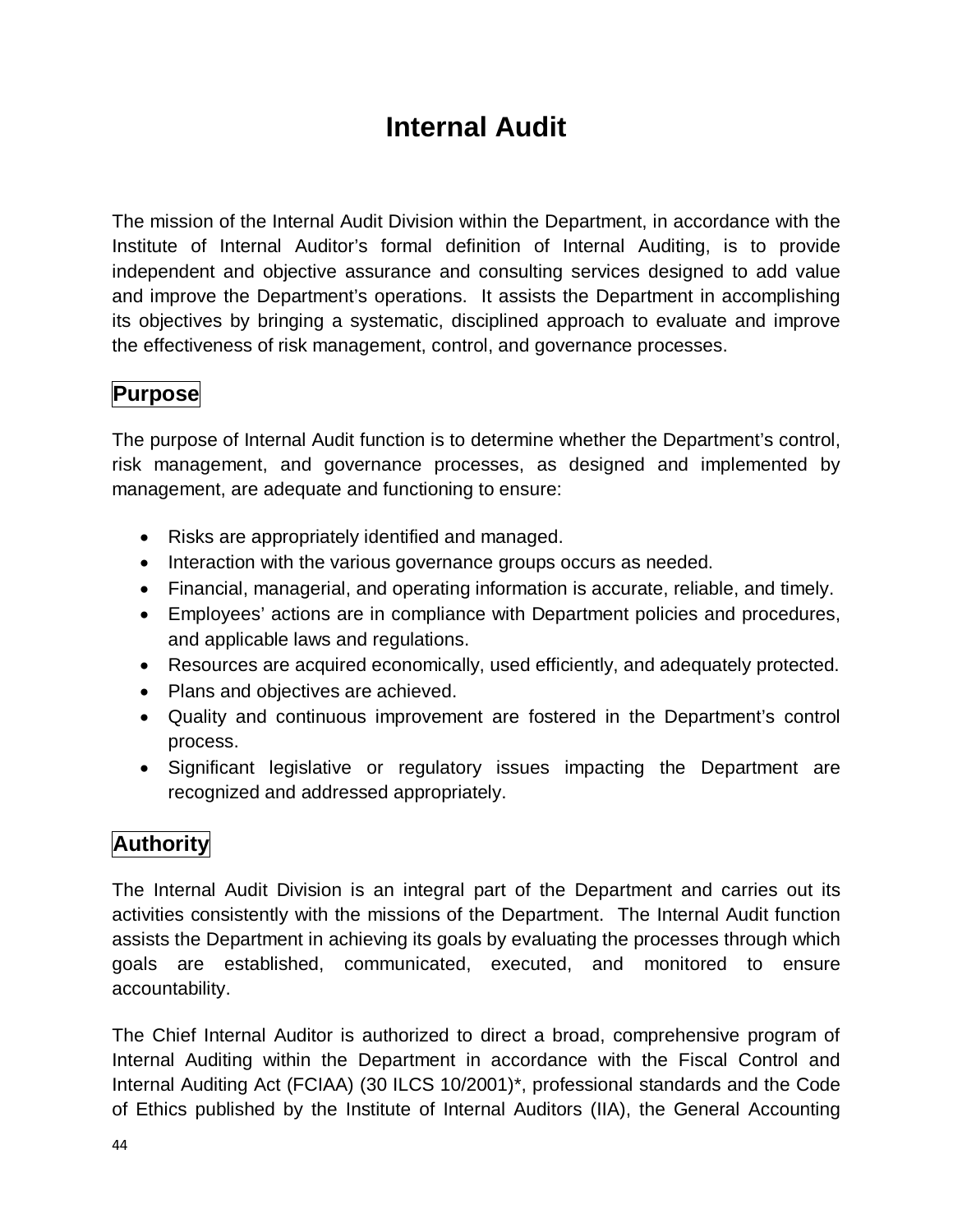Office, and other professional standards for which the State Internal Audit Advisory Board (SIAAB)\*\* determines to be applicable to all State Internal Auditors.

[\\*http://www.ilga.gov/legislation/ilcs/ilcs.asp](http://www.ilga.gov/legislation/ilcs/ilcs.asp)

\*[\\*http://siaab.audits.uillinois.edu/](http://siaab.audits.uillinois.edu/) - The State Internal Audit Advisory Board (SIAAB) was established and is defined by the Fiscal Control and Internal Auditing Act (FCIAA) (30 ILCS 10/2005).

### **Responsibility**

Internal Audit's responsibilities include the following:

- Develop a flexible two-year plan identifying audits scheduled for the pending fiscal year, using an appropriate risk-based methodology, including any risks or control concerns identified by management, and submit the plan to the Director for approval by June 30 of each year.
- Implement the audit plan, as approved by the Director, including as appropriate any special tasks or projects requested by the Director.
- Issue periodic reports to the Director summarizing results of audit activities.
- Report to the Director by September 30 of each year the scope and results of the Department's audits and the adequacy of management's corrective actions.
- Maintain sufficient knowledge, skills, and experience to meet the requirements of this Charter.
- Assist Department management by conducting special services to assist management in meeting its objectives, where appropriate.
- Assist in the investigation of significant suspected fraudulent activities within the organization and notify the Director of the results.
- Establish a follow-up process to monitor and identify if management's actions have been effectively implemented or senior management has accepted the risk of not taking action.
- Consider the scope of work of the external auditors and regulators as appropriate for the purpose of providing optimal audit coverage of the institution.
- Annually provide the Internal Audit Charter to the Director for review and approval.

### **Accomplishments for 2013**

- DOI hires a new Chief Internal Auditor February 2013
- Approved Audit Charter and Introduction of Internal Audit to Department Staff
- Agency Wide Risk Assessment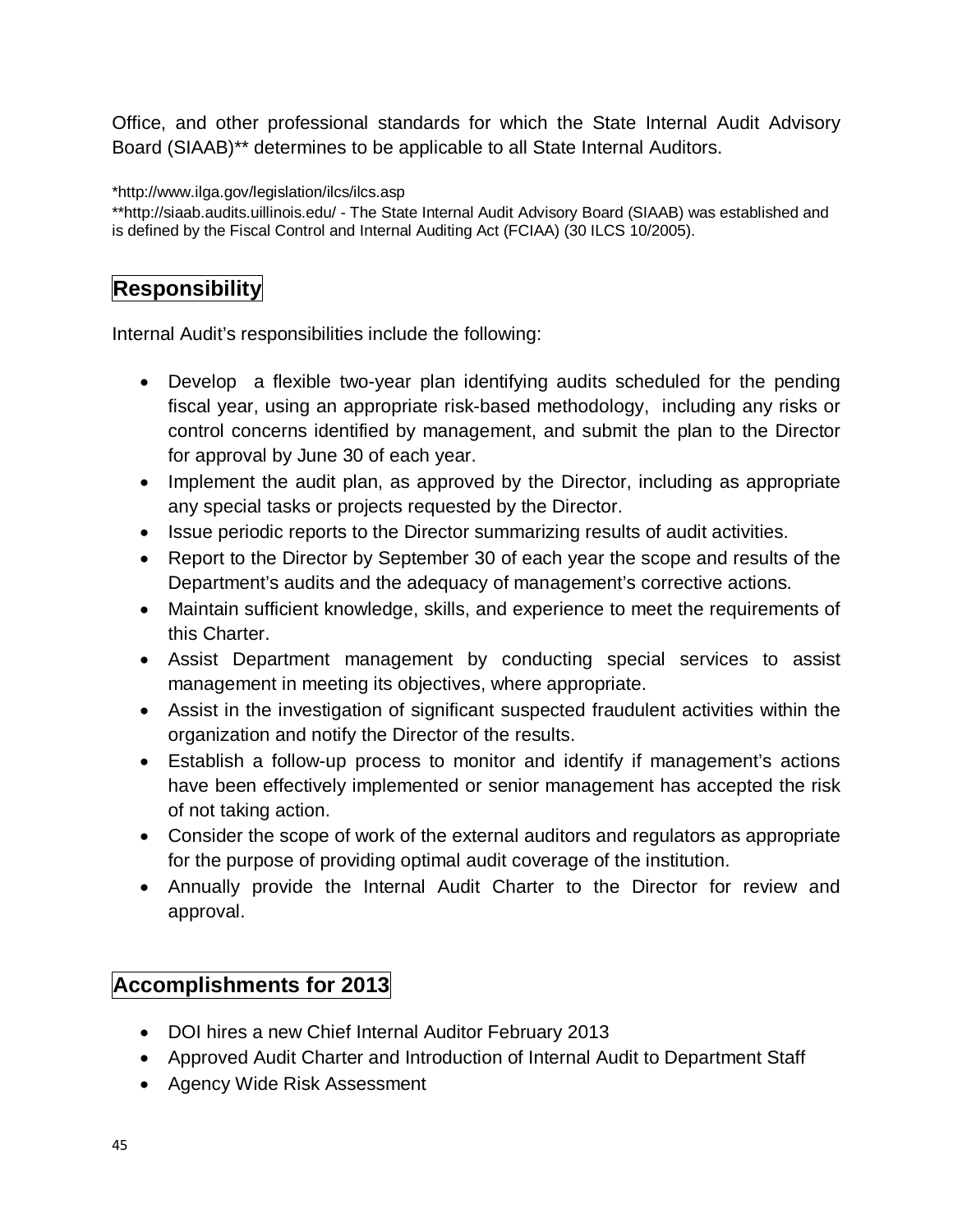- Self-Assessment of the Internal Audit Division
- Corrective Action Plan Developed
- Audit Plan Developed
- Audit Liaison for external audits
- Several informal consulting projects
- Training
- 2 Internal Audits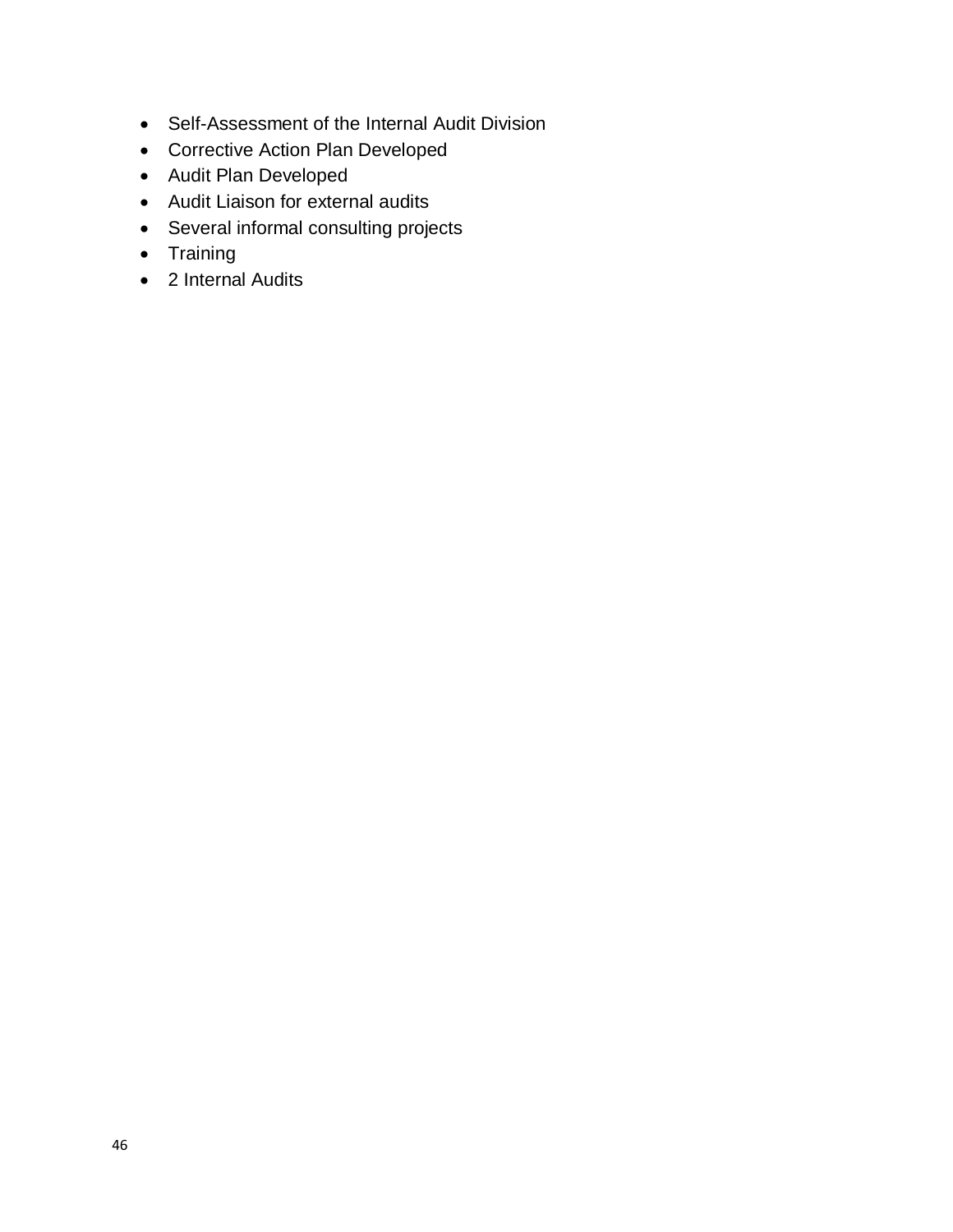# <span id="page-47-0"></span>**Office of the Special Deputy Receiver (OSD)**

Pursuant to provisions of Article XIII and XIII½ of the Illinois Insurance Code, the Illinois Director of Insurance is appointed as statutory Conservator, Rehabilitator or Liquidator of Illinois domestic companies in receivership.

The Director, through his Special Deputy, takes the following alternative courses of action, depending on the type of court order that is issued against a company:

- 1. Pursuant to an Order of Conservation, the Director takes possession of property, business and affairs of a company to protect the interests of policyholders and other creditors, and proceeds to ascertain the condition and situation of the company, subject to a confidentiality order entered by the Court.
- 2. Pursuant to an Order of Rehabilitation, the Director is vested with title to all property, contracts and rights of action of the company. He proceeds to conduct the business of the company and to take appropriate steps, if possible, to remove the causes and conditions which made rehabilitation necessary.
- 3. Pursuant to an Order of Liquidation, the Director is also vested with title to all property, contracts and rights of action of the company. Upon entry of the court order, he proceeds immediately to liquidate the property, business and affairs of the company, to marshal assets, and to evaluate the claims asserted against the company in order to make a distribution of assets as soon as possible to policyholders and other creditors.

A receivership may also trigger the Illinois Insurance Guaranty Fund, the Illinois Life and Health Insurance Guaranty Association, and the Illinois Health Maintenance Organization Guaranty Association, depending on the line of insurance issued by the company, which are mandated by statute to respond to the covered claims up to certain statutory caps. Similar Funds and Associations exist in most other states for similar purposes. The claims of policyholders of unauthorized, unlicensed, or surplus insurers are not generally afforded this protection.

The Director's mission is to maximize assets of estates under his management, fairly dispose of claims, and timely deliver assets to claimants. A summary of the Director's 2013 receivership activity regarding companies in rehabilitation, liquidation, or public conservation proceedings for 2013 and more information on the OSD, please visit the website at [http://www.osdchi.com/.](http://www.osdchi.com/)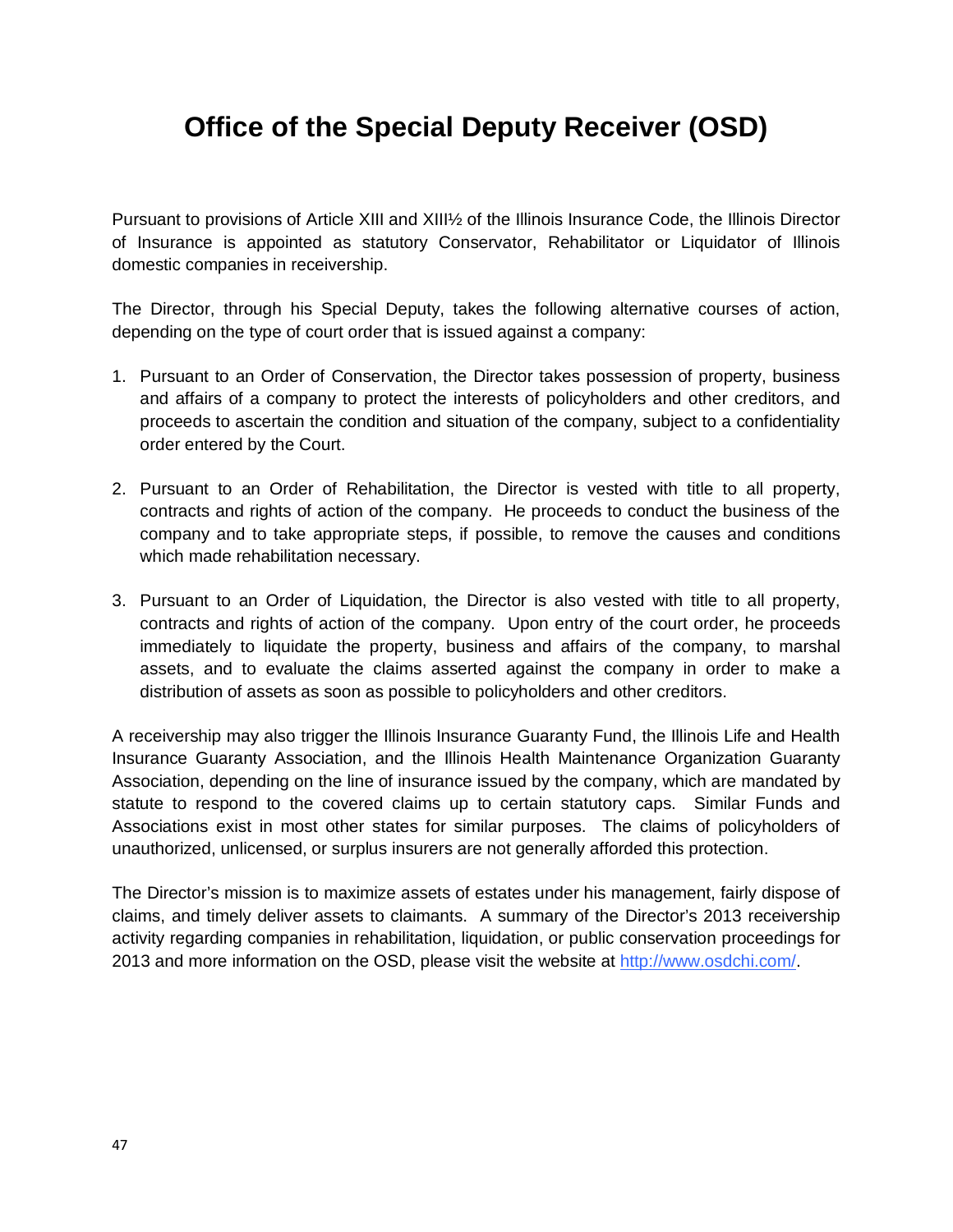# **Surplus Lines Companies**

<span id="page-48-0"></span>The Surplus Line Association of Illinois receives countersigns and records all surplus line insurance contracts which are procured by its member surplus line producers. The following is a list of the unauthorized insurers and domestic surplus lines insurers from who licensed surplus line producers procure insurance. The total amount of premium for each company for calendar year 2013 is listed below.

| <b>Insurance Company</b>                                 | <b>Premium</b> |
|----------------------------------------------------------|----------------|
| Acceptance Indemnity Insurance Co                        | 839,375        |
| <b>ACE Bermuda Insurance Ltd</b>                         | 641,975        |
| <b>ACE European Group Ltd</b>                            | 1,013,668      |
| <b>ACE Insurance Co Ltd</b>                              | 16,851         |
| <b>ACE Seguros SA</b>                                    | 29,225         |
| <b>Admiral Insurance Co</b>                              | 8,015,932      |
| Adriatic Insurance Co                                    | 2,933,034      |
| <b>AIG Europe Limited</b>                                | 9,384,062      |
| AIG Specialty Insurance Co                               | 2,114,890      |
| AIX Specialty Insurance Co                               | 7,964,795      |
| <b>Allianz IARD</b>                                      | $-906$         |
| Allianz Underwriters Insurance Co                        | 47,463         |
| Allied World Assurance Co (US) Inc                       | 9,267,359      |
| Allied World Assurance Co Ltd                            | 1,911,959      |
| Allied World Surplus Lines Insurance Co                  | 17,346,802     |
| Alterra Excess & Surplus Insurance Co                    | 8,453,834      |
| Alterra Reinsurance Europe plc                           | 66,064         |
| American Empire Surplus Lines Insurance Co               | 1,685,083      |
| American Modern Surplus Lines Insurance Co               | 785,892        |
| American Safety Indemnity Co                             | 6,541,159      |
| American Safety Insurance Co                             | 77,029         |
| American Safety Risk Retention Group Inc                 | 3,276          |
| American Western Home Insurance Co                       | 492,116        |
| <b>Amtrust International Underwriters Limited</b>        | 983,004        |
| ANA Compania De Seguros SA de CV                         | 30,611         |
| Arch Excess & Surplus Insurance Co                       | 53,250         |
| Arch Insurance Company (Europe) Limited                  | 181,133        |
| Arch Reinsurance Ltd                                     | 91,180         |
| Arch Specialty Insurance Co                              | 13,886,789     |
| Argo Re Ltd                                              | 269,645        |
| Aspen Insurance UK Ltd                                   | 6,194,830      |
| Aspen Specialty Insurance Co                             | 8,694,492      |
| Associated Electric & Gas Insurance Services Ltd (AEGIS) | 12,848,710     |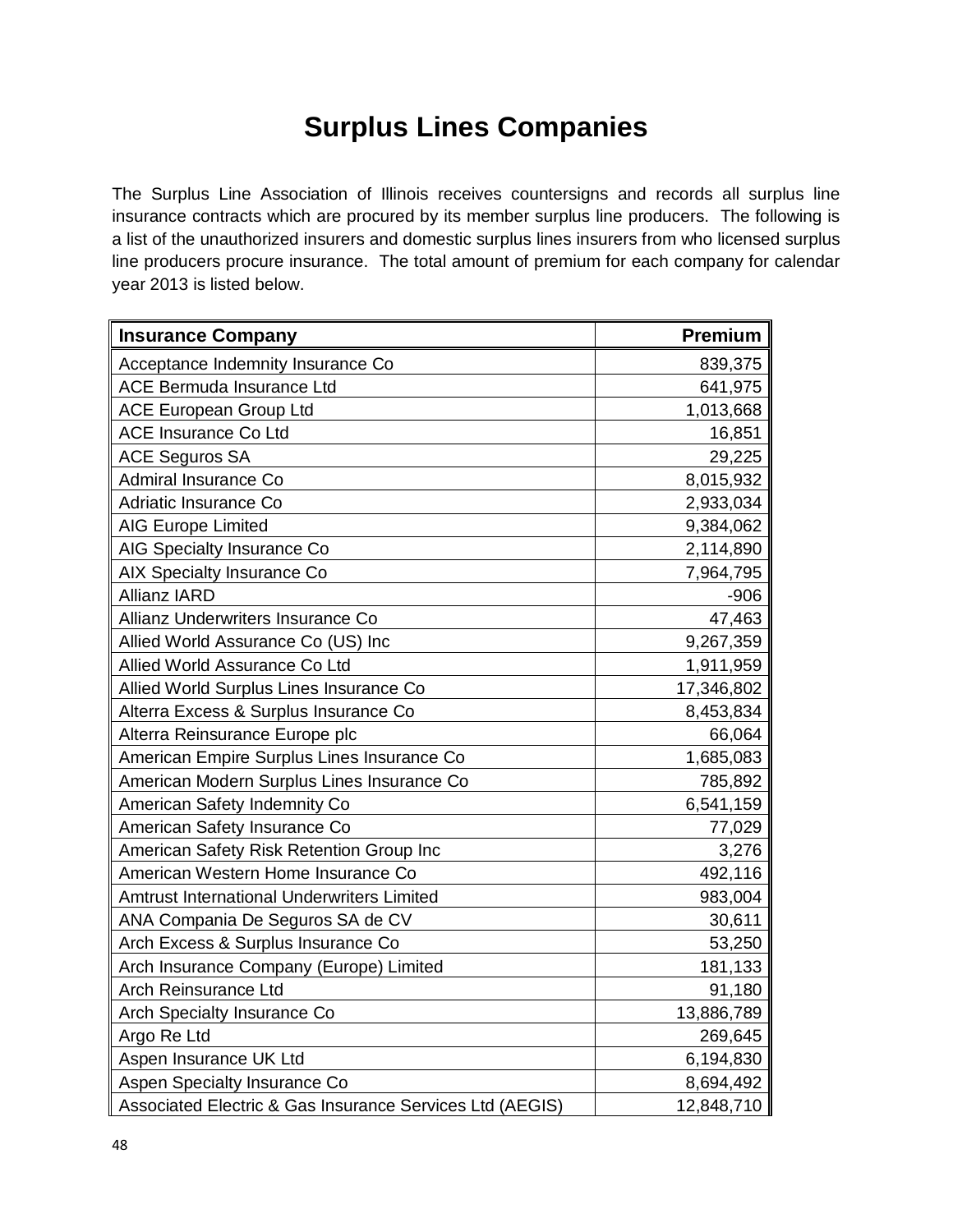| Associated Industries Insurance Company Inc           | 1,159,820  |
|-------------------------------------------------------|------------|
| Atain Specialty Insurance Co                          | 3,149,708  |
| <b>Atlantic Casualty Insurance Co</b>                 | 1,925,840  |
| <b>AXA Corporate Solutions Assurance</b>              | $-69,450$  |
| AXA Versicherungen AG                                 | 23,601     |
| <b>Axis Specialty Europe SE</b>                       | 2,104,733  |
| <b>AXIS Specialty Insurance Co</b>                    | 107,875    |
| <b>Axis Specialty Ltd</b>                             | $-289,815$ |
| <b>AXIS Surplus Insurance Co</b>                      | 23,368,503 |
| <b>Berkley Assurance Co</b>                           | 2,681,984  |
| Berkley Regional Specialty Insurance Co               | 335,381    |
| Berkshire Hathaway International Insurance Limited    | 747,133    |
| Bracken Hill Specialty Insurance Company Inc          | 2,167      |
| <b>Burlington Insurance Company</b>                   | 4,877,010  |
| Canal Indemnity Co                                    | $-1,392$   |
| Canopius US Insurance Inc                             | 487,929    |
| Capitol Specialty Insurance Corp                      | 2,617,489  |
| Catalina London Ltd                                   | 2,543      |
| Catlin Insurance Co Ltd                               | 581,909    |
| Catlin Insurance Company (UK) Ltd                     | 558,000    |
| Catlin Specialty Insurance Co                         | 11,319,756 |
| <b>Century Surety Co</b>                              | 1,998,340  |
| <b>Chartis Excess Ltd</b>                             | 407,440    |
| Chartis Insurance UK Ltd                              | 208,201    |
| Chartis Seguros Mexico SA de CV                       | 1,555      |
| <b>Chartis Select Insurance Co</b>                    | 378,143    |
| Chubb Atlantic Indemnity Ltd                          | 469,345    |
| Chubb Custom Insurance Co                             | 20,518,130 |
| Chubb Insurance Co of Europe SE                       | 113,826    |
| Cincinnati Specialty Underwriters Insurance Co        | 7,992,364  |
| <b>CNA Insurance Company Limited</b>                  | 986,255    |
| Colony Insurance Co                                   | 8,711,888  |
| <b>Columbia Casualty Company</b>                      | 38,639,217 |
| Compagnie Europeenne d'Assurance Industrielles (CEAI) | 12,605     |
| <b>Companion Specialty Insurance Co</b>               | 940,620    |
| Covington Specialty Insurance Co                      | 848,666    |
| Crum & Forster Specialty Insurance Co                 | 1,865,364  |
| <b>CUMIS Specialty Insurance Company Inc</b>          | 13,700     |
| Dakota Fire Insurance Co                              | 319,643    |
| Empire Indemnity Insurance Co                         | 45,103     |
| Endurance American Specialty Insurance Co             | 6,020,102  |
| <b>Endurance Specialty Insurance Ltd</b>              | 676,466    |
| Energy Insurance Mutual Ltd                           | 7,250,145  |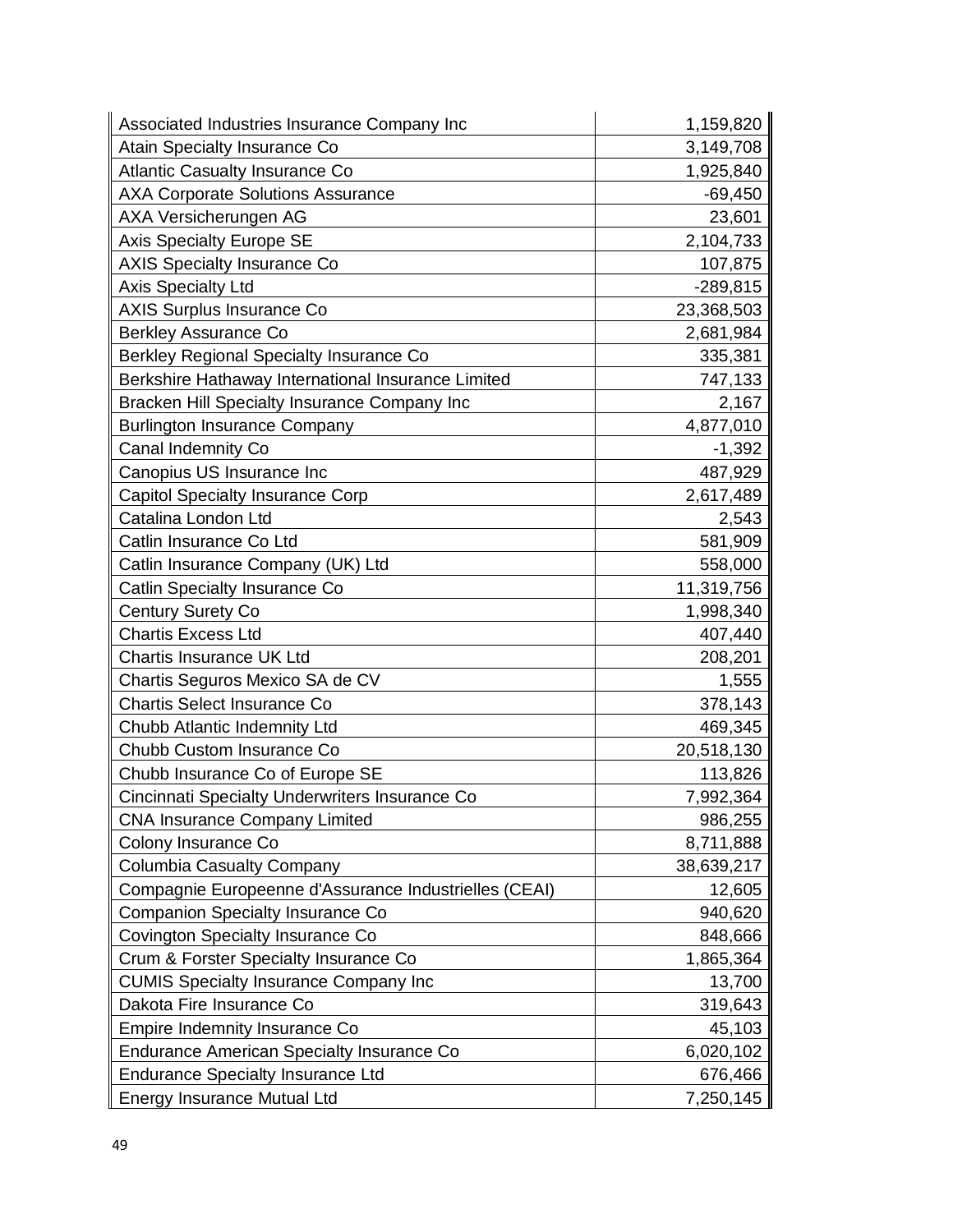| Essex Insurance Co                           | 25,305,572   |
|----------------------------------------------|--------------|
| Everest Indemnity Insurance Co               | 2,192,752    |
| Everest Reinsurance (Bermuda) Ltd            | 2,041        |
| <b>Executive Risk Specialty Insurance Co</b> | 1,455,728    |
| Fireman's Fund Insurance Co Of Ohio          | 208,432      |
| <b>First Mercury Insurance Company</b>       | 8,993,925    |
| <b>First Specialty Insurance Corporation</b> | 17,263,067   |
| Gemini Insurance Co                          | 12,297,619   |
| General Security Indemnity Co of Arizona     | 5,791,153    |
| <b>General Star Indemnity Co</b>             | 6,600,724    |
| GeoVera Specialty Insurance Co               | 45,497       |
| Gerling-Konzern Allgemeine Versicherungs-    |              |
| Aktiengesellschaft                           | 34,299       |
| Global Aerospace Inc                         | 268,777      |
| Global Indemnity plc                         | 1,354,997    |
| <b>GLOBALE Rueckversicherungs-AG</b>         | 4,623        |
| Golden Bear Insurance Company                | 15,450       |
| Gotham Insurance Co                          | 532,156      |
| Great American E&S Insurance Co              | 14,589,856   |
| Great American Fidelity Insurance Co         | 219,138      |
| Great Lakes Reinsurance (UK) PLC             | 10,702,450   |
| <b>Grupo Nacional Provincial SAB</b>         | 66,053       |
| GuideOne National Insurance Company          | 1,470,241    |
| Hallmark Specialty Insurance Company         | 1,389,176    |
| <b>Hannover Rueck SE</b>                     | 5,994        |
| <b>HCC Specialty Insurance Company</b>       | 31,250       |
| HDI Seguros SA de CV                         | 3,121        |
| HDI-Gerling Industrie Versicherung AG        | 309,728      |
| Hermitage Insurance Co                       | 166,681      |
| Homeland Insurance Co of NY                  | 12,010,148   |
| Houston Casualty Co                          | 8,439,167    |
| Houston Specialty Insurance Co               | 2,637,221    |
| Hudson Specialty Insurance Co                | 6,239,558    |
| Illinois Union Insurance Co                  | 15,829,414   |
| Indian Harbor Insurance Co                   | 17,346,596   |
| Infrassure Ltd                               | $-1,844,233$ |
| Ingalls Casualty Insurance Ltd               | 2,337,922    |
| International Insurance Co of Hannover PLC   | 4,293,554    |
| Interstate Fire & Casualty Company           | 4,730,244    |
| Ironshore Europe Ltd                         | 2,822,262    |
| Ironshore Insurance Ltd                      | 1,490,405    |
| Ironshore Specialty Insurance Co             | 39,312,858   |
| <b>ISMIE Indemnity Company</b>               | 5,000        |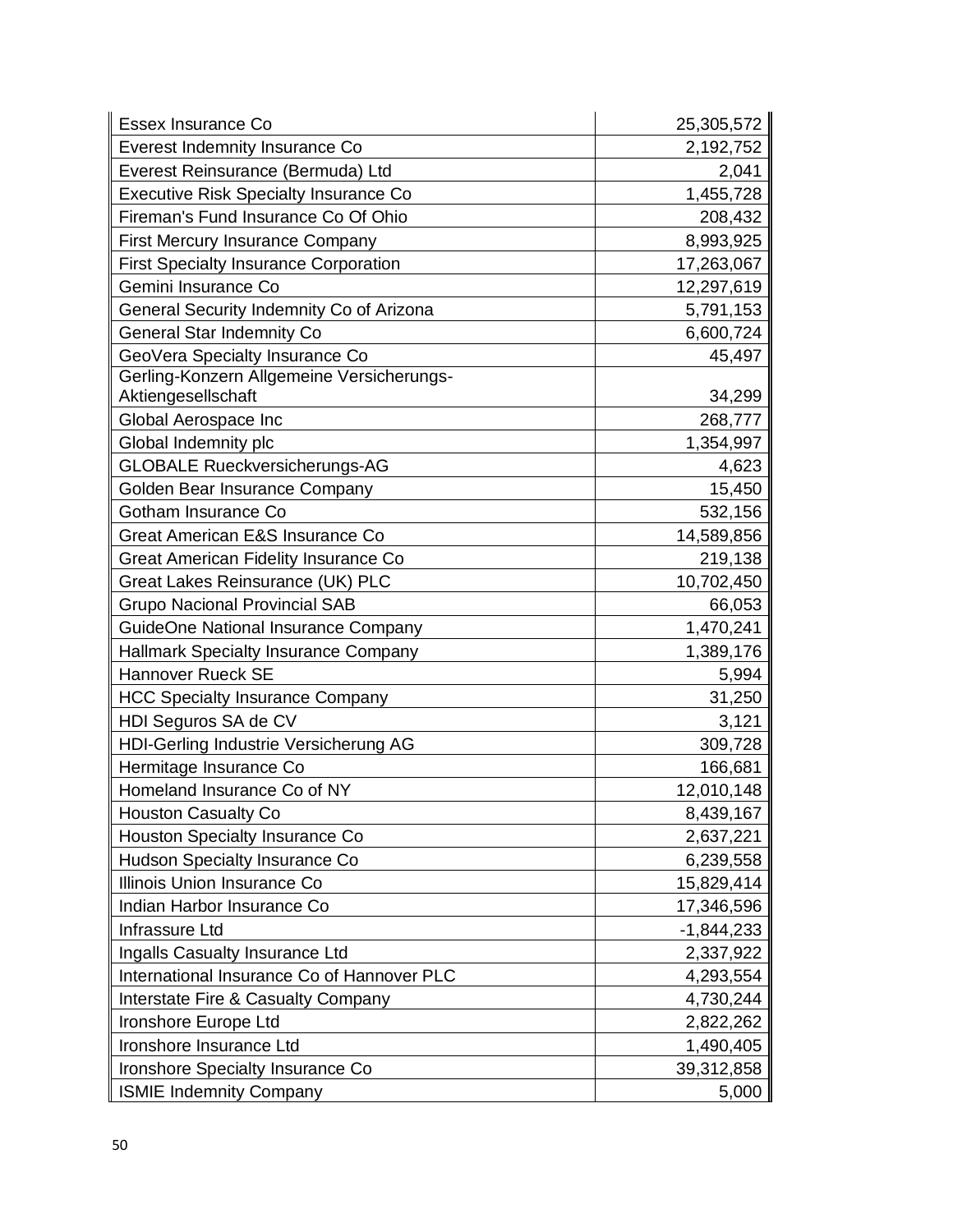| James River Insurance Co                       | 6,708,622    |
|------------------------------------------------|--------------|
| Kinsale Insurance Co                           | 2,146,163    |
| La Reunion Francaise                           | $-171$       |
| Lancashire Insurance Co (UK) Ltd               | 638,512      |
| Lancashire Insurance Co Ltd                    | 47,132       |
| Landmark American Insurance Co                 | 12,112,990   |
| Landmark Insurance Co                          | 91,901       |
| Lantana Insurance Ltd                          | 69,009       |
| Lexington Insurance Co                         | 248,650,592  |
| Liberty International Insurance Co Ltd         | $-1,010,550$ |
| Liberty Mutual Insurance Europe Ltd            | 4,012,911    |
| <b>Liberty Surplus Insurance Corp</b>          | 15,012,428   |
| Lloyd's of London                              | 140,295,055  |
| Maiden Specialty Insurance Co                  | 3,617,418    |
| Mapfre Empresas SA                             | 14,734       |
| Mapfre Tepeyac SA                              | 176,360      |
| Markel Bermuda Ltd                             | 218          |
| Markel International Insurance Co Ltd          | 419,550      |
| Mary Cap Insurance                             | 44,661       |
| Maxum Indemnity Co                             | 6,120,120    |
| Merchants National Insurance Co                | 121,600      |
| Mesa Underwriters Specialty Insurance Company  | 1,439,037    |
| Mid-Continent Excess & Surplus Insurance Co    | 63,276       |
| Mitsui Sumitomo Ins Co (Europe) Ltd            | 54,800       |
| Montpelier Reinsurance Ltd                     | 71,956       |
| Mount Vernon Fire Insurance Co                 | 2,482,687    |
| <b>MSA Insurance Co</b>                        | 752          |
| Mt Hawley Insurance Company                    | 4,633,458    |
| NAMIC Insurance Co Inc                         | 1,012,948    |
| National Fire & Marine Insurance Co            | 6,812,741    |
| National Guaranty Insurance Company of Vermont | 456,175      |
| Nautilus Insurance Co                          | 28,969,224   |
| Navigators Specialty Insurance Company         | 16,355,782   |
| Navillus Insurance Co LTD                      | 638          |
| <b>NCH Casualty Insurance SPC Ltd</b>          | 1,217,401    |
| Noetic Specialty Insurance Co                  | 595,554      |
| North American Capacity Insurance Co           | 9,225,014    |
| Northbridge Indemnity Insurance Co             | 3,212        |
| Northfield Insurance Co                        | 4,583,986    |
| Nutmeg Insurance Co                            | 101,489      |
| Pacific Insurance Co Ltd                       | 1,764,370    |
| PartnerRe Ireland Insurance Ltd                | 1,239,590    |
| Penn-Star Insurance Co                         | 1,810,004    |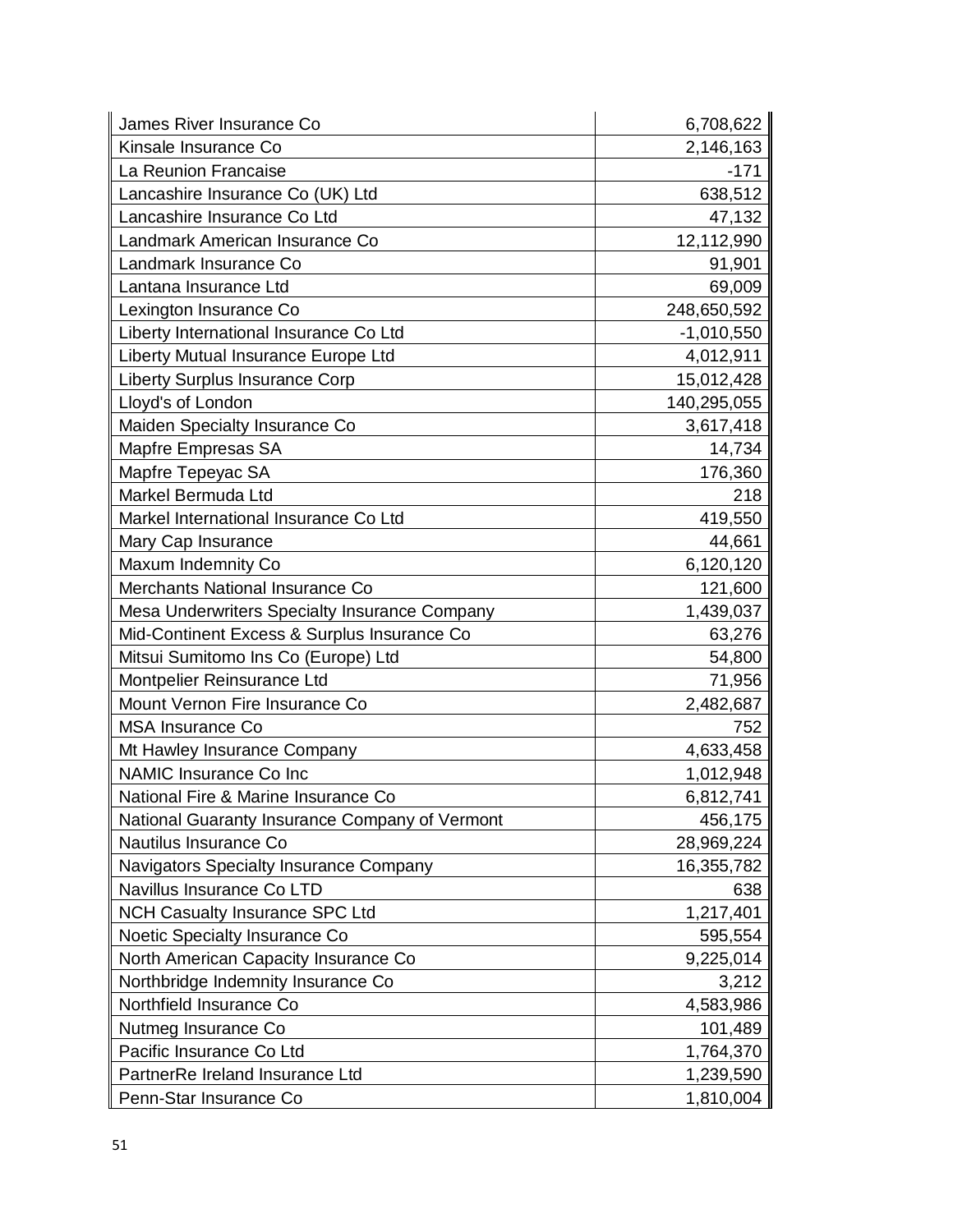| Prime Insurance Co                                      | 686,753    |
|---------------------------------------------------------|------------|
| Princeton Excess and Surplus Lines Insurance Co         | 7,231,569  |
| ProAssurance Specialty Insurance Co Inc                 | 923,959    |
| Professional Underwriters Liability Insurance Co        | 906,214    |
| Protective Specialty Insurance Co                       | 238,803    |
| QBE Insurance (Europe) Ltd                              | 12,821     |
| QBE Specialty Insurance Co                              | 4,009,785  |
| Qualitas Compania de Seguros SA de CV                   | 27,125     |
| Quanta Specialty Lines Insurance Co                     | 24,750     |
| Republic - Vanguard Insurance Co                        | 177,924    |
| Rockhill Insurance Co                                   | 2,551,555  |
| Saint Paul Surplus Lines Insurance Co                   | 1,625,457  |
| <b>SCOR UK Company Ltd</b>                              | 2,131,619  |
| Scottish Lion Insurance Co Ltd                          | 2,115      |
| Scottsdale Insurance Co                                 | 31,062,262 |
| Seguros Comercial America SA de CV                      | 3,152      |
| Seneca Specialty Insurance Co                           | 1,482,939  |
| Sirius International Insurance Corp                     | 3,183      |
| Sparta Specialty Insurance Co                           | 3,000      |
| Starr Surplus Lines Insurance Co                        | 10,730,176 |
| Steadfast Insurance Co                                  | 27,616,051 |
| Sunderland Marine Mutual Insurance Company Limited      | 3,280      |
| Swiss Re Frankona Reinsurance Ltd                       | 8,631      |
| <b>Swiss Re International SE</b>                        | 7,977,276  |
| Swiss Re Specialty Insurance (UK) Ltd                   | $-16,445$  |
| <b>THE Insurance Company</b>                            | $-9,993$   |
| The Marine Insurance Co Ltd                             | 82,362     |
| Tokio Marine & Nichido Fire Ins Co Ltd                  | 100,506    |
| Tokio Marine Europe Insurance Limited                   | 36,629     |
| <b>Tokio Marine Specialty Insurance</b>                 | 3,553,944  |
| Topa Insurance Co                                       | 45,331     |
| Torus Insurance (Bermuda) Ltd                           | 10,253     |
| Torus Insurance (UK) Limited                            | 314,955    |
| <b>Torus Specialty Insurance Co</b>                     | 3,808,378  |
| Travelers Casualty and Surety Company of Europe Limited | 155,464    |
| Travelers Excess & Surplus Lines Co                     | 1,761,303  |
| <b>TT Club Mutual Insurance Ltd</b>                     | 222,577    |
| <b>Tudor Insurance Co</b>                               | 480,201    |
| United National Insurance Co                            | 1,543,746  |
| United Specialty Insurance Co                           | 4,574,003  |
| <b>US Underwriters Insurance Co</b>                     | $-1,623$   |
| Voyager Indemnity Insurance Co                          | 287,978    |
| W R Berkley Insurance (Europe) Limited                  | 91,051     |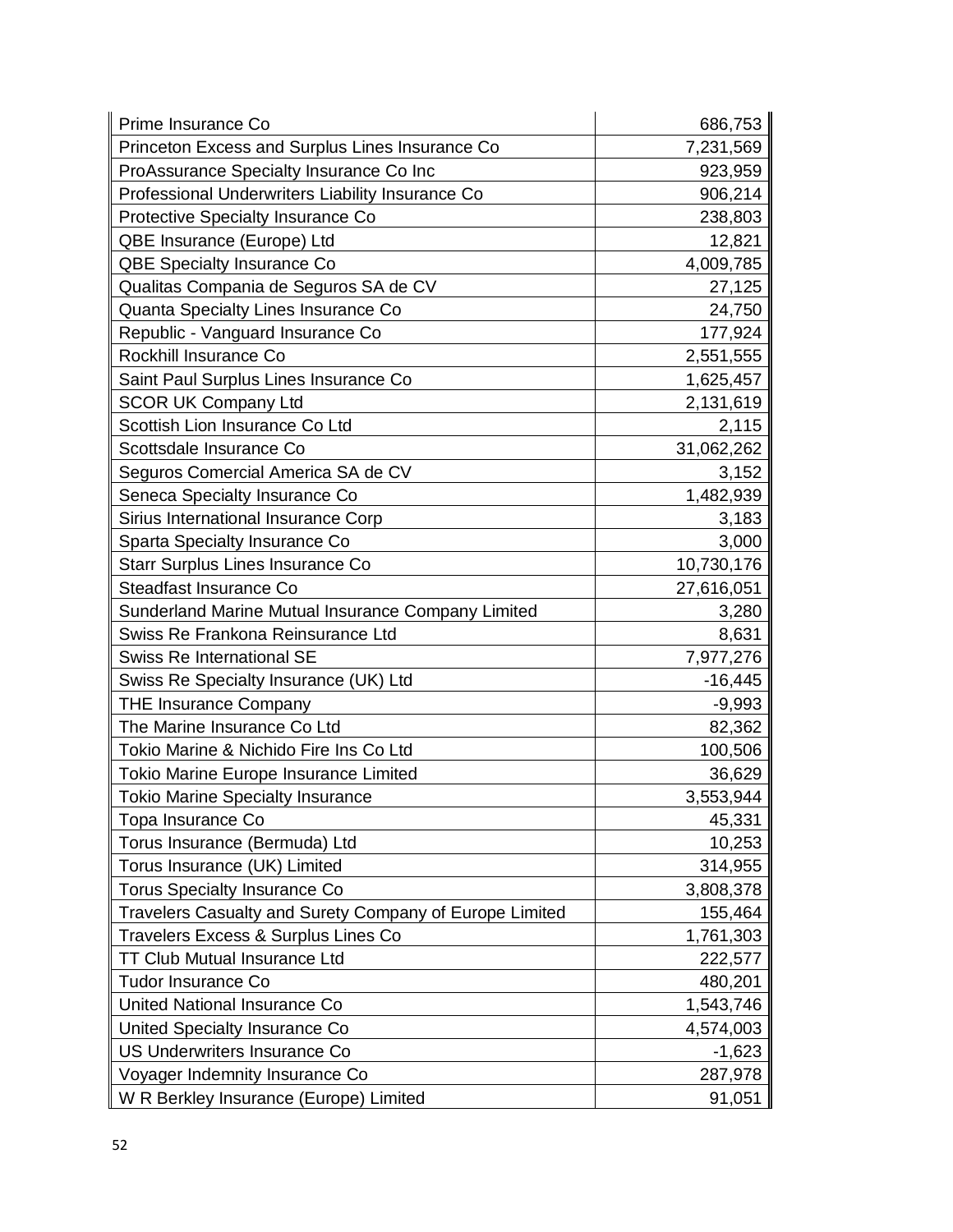| Westchester Surplus Lines Ins Co  | 8,515,738       |
|-----------------------------------|-----------------|
| Western Heritage Insurance Co     | 788,651         |
| Western World Insurance Co Inc    | 3,765,976       |
| Wilshire Insurance Co             | 2,412           |
| Wuerttembergische Versicherung AG | 650             |
| <b>XL Europe Ltd</b>              | 72,238          |
| XL Insurance (Bermuda) Ltd        | 781,980         |
| XL Insurance Co Ltd               | 3,041,188       |
| Zurich Insurance Company Ltd      | 494,086         |
| Zurich Specialties (London) Ltd   | 45,002          |
| 2013 Total Premium                | \$1,160,115,328 |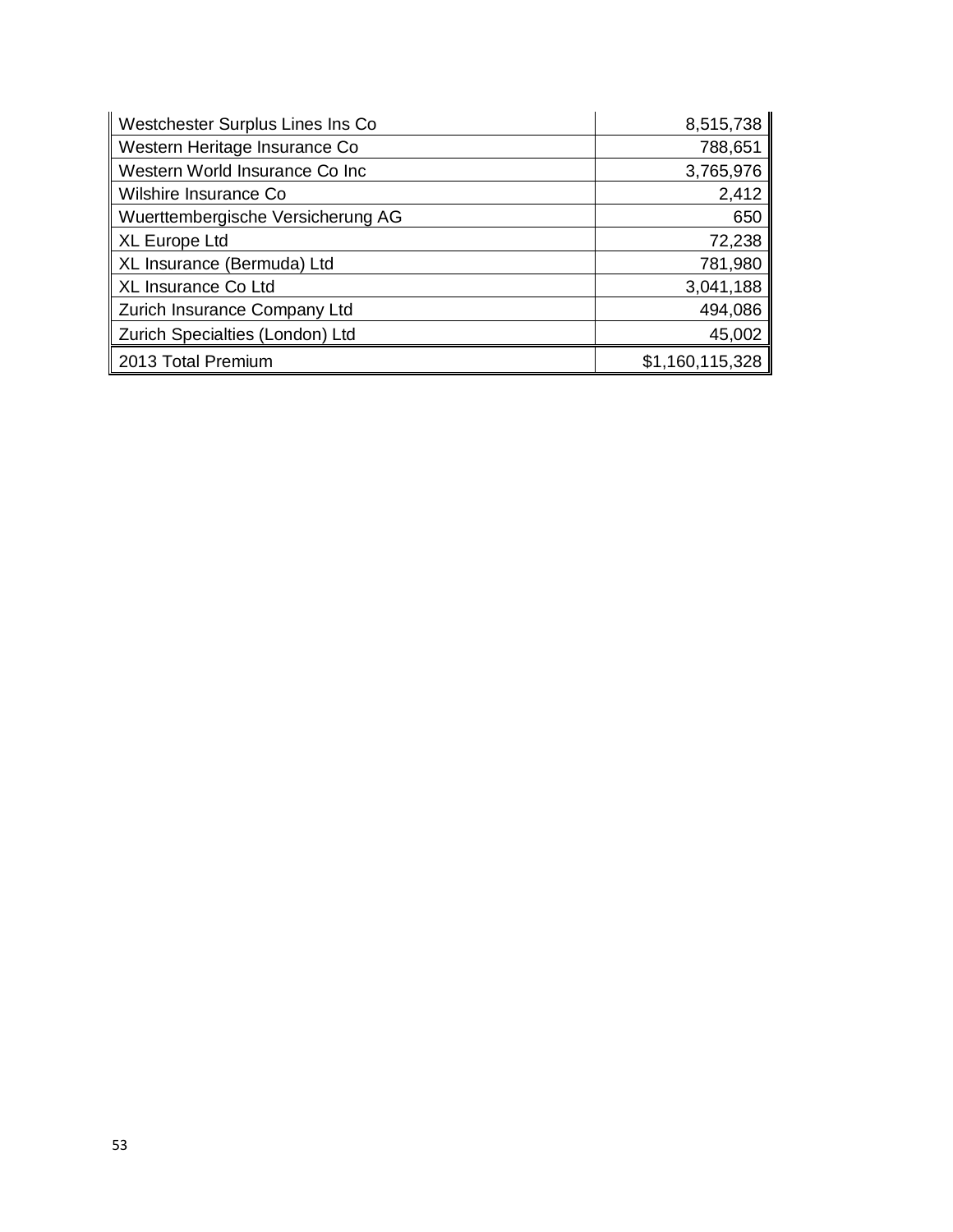# **Ineligible Companies**

<span id="page-54-0"></span>Pursuant to Section 445 (g) of the Illinois Insurance Code, (Chapter 73, Paragraph 1024) the following companies are not to be used:

| <b>NAME OF COMPANY</b>                               | <b>BULLETIN</b>     | <b>INELIGIBLE</b>       |
|------------------------------------------------------|---------------------|-------------------------|
|                                                      | <b>NUMBER</b>       | <b>DATE</b><br>03/16/92 |
| Alpine Assurance Limited                             | 9                   |                         |
| American Marine and General Ins. Co., Ltd.           | 26                  | 08/02/88                |
| American National Surety Insurance Company           | 109                 | 09/09/93                |
| American Trust Insurance Company, Ltd.               | 22                  | 03/01/88                |
| Removed from list:                                   | 22                  | 10/31/88                |
| Became Ineligible again:                             | 45                  | 01/08/90                |
| Anatole Insurance Company, Ltd.                      | 33                  | 06/02/89                |
| Anglo-American Insurance Company (Louisiana)         | 15                  | 02/18/87                |
| APEX Placement Insurance Company, Ltd.               | 62                  | 04/29/91                |
| Atlantic & Pacific International Assurance Co., Inc. | 96                  | 05/27/92                |
| Atlas Indemnity and Insurance Company, Ltd.          | 82                  | 12/03/91                |
| Avalon Insurance Company, Ltd.                       | 99                  | 09/09/92                |
| Beacon Insurance Company (Rehabilitation)            |                     | 07/18/86                |
| <b>Bel-Aire Insurance Company</b>                    | 52                  | 03/19/90                |
| Brighton Insurance, Ltd.                             | 27                  | 08/31/88                |
| British American Professional Liab. Ins. Co.         | 20                  | 08/05/87                |
| Casualty Assurance Risk Ins. Brokerage Co.           | 18                  | 07/30/87                |
| Central Insurance Company, Ltd.                      | 53                  | 03/22/90                |
| <b>Chancellor Insurance Company Limited</b>          | 100                 | 11/23/92                |
| Colorado Western Insurance Company                   | 116                 | $04/07/\overline{04}$   |
| Commercial General Insurance Company (Wyoming)       | 35                  | 09/05/89                |
| Commercial Indemnity and Assurance Company           | 104                 | 07/08/93                |
| Commercial Inland & Marine Indemnity Co., Ltd.       | 23                  | 03/21/88                |
| Commonwealth United Insurance Company                | 76                  | 10/01/91                |
| Continental Fire and Casualty Ind. Co., Ltd.         | 37                  | 10/03/89                |
| Desert Insurance Company, Ltd.                       | See Walbrook -- #55 |                         |
| Dual Plus Insurance Company, Ltd.                    | 70                  | 08/12/91                |
| Dyna Span Corporation                                | 5                   | 04/07/86                |
| El Paso Insurance Company, Ltd.                      | See Walbrook -- #55 |                         |
| Euro-American Insurance Company, Ltd.                | 43                  | 11/16/89                |
| Euro-Ichiban Reinsurance Corporation, Ltd.           | 83                  | 12/06/91                |
| Euro Reinsurance Company, Limited                    | 54                  | 03/22/90                |
| Excess Re-Insurance Underwriters, Ltd.               | 49                  | 02/22/90                |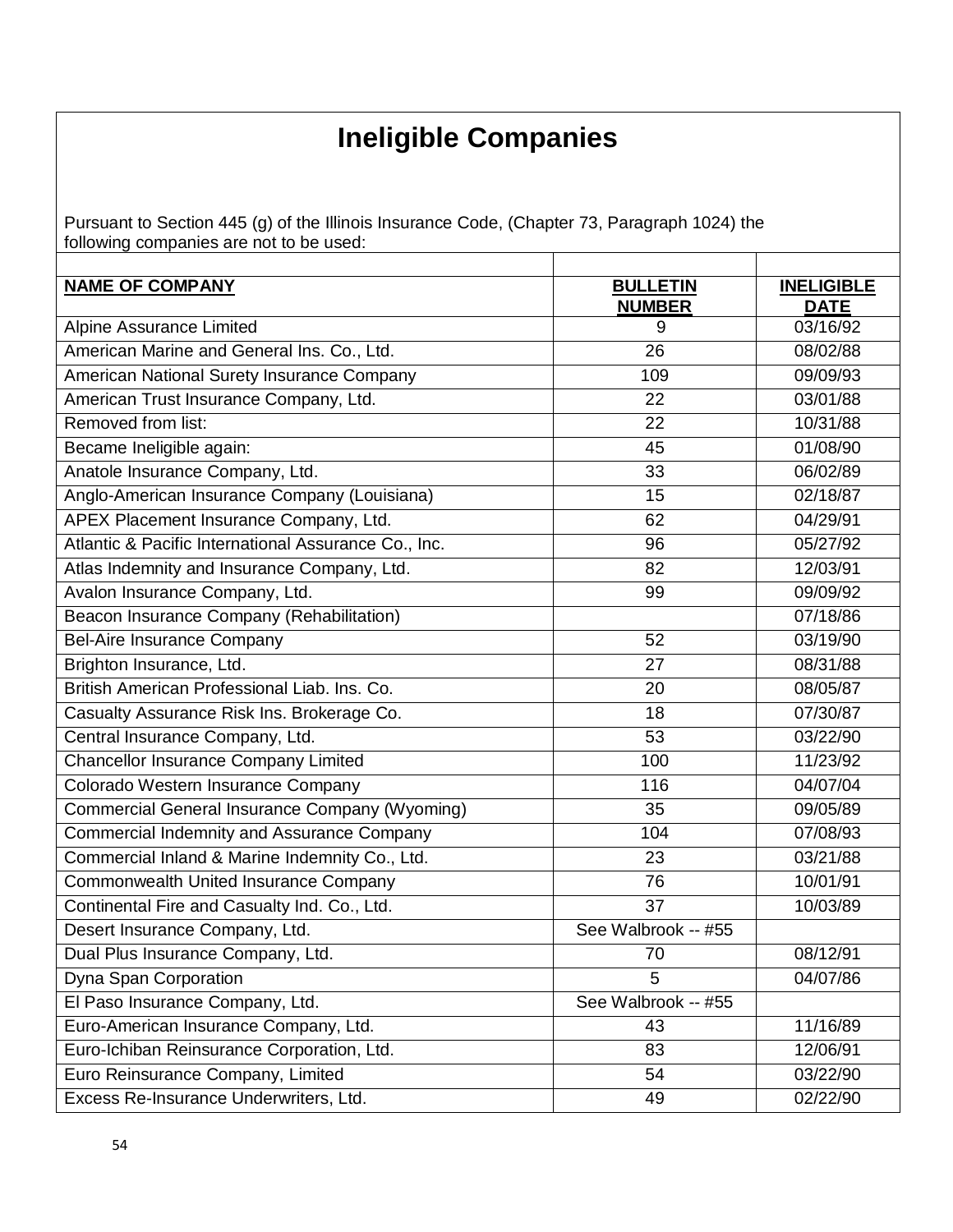| Families United For Life Insurance Company Limited | 111                 | 02/23/96 |
|----------------------------------------------------|---------------------|----------|
| Fidelity & Casualty Co., Ltd. (Turks & Caicos)     | 8                   | 05/01/86 |
| Fiduciary Indemnity Assurance Group, Ltd.          | 39                  | 10/03/89 |
| Fielding Reinsurance, Ltd.                         | $6\phantom{1}$      | 05/01/86 |
| Financial Services Insurance Ltd.                  | 103                 | 04/02/93 |
| Firestone Insurance Company, Ltd.                  | 51                  | 02/22/90 |
| First Assurance & Casualty Company, Ltd.           | 77                  | 10/07/91 |
| First Indemnity, Ltd.                              | 67                  | 07/25/91 |
| First Interstate Fire and Casualty Company, Inc.   | 80                  | 11/06/91 |
| First Reinsurance, Ltd.                            | 68                  | 07/25/91 |
| Freedom Insurance Company, Ltd.                    | 85                  | 12/09/91 |
| Frontline Insurance Company                        | 73                  | 08/28/91 |
| General Insurance Corporation of India             | 114                 | 04/29/98 |
| General Star Indemnity Company (RESCINDED 1/22/99) | 115                 | 01/13/99 |
| Global Insurance Company S.A                       | 79                  | 10/28/91 |
| Greater Indemnity Insurance Company dba:           |                     |          |
| <b>Great American Casualty or</b>                  |                     |          |
| Great American Casualty Insurance Co. Ltd.; or     |                     |          |
| Greater Indemnity & Casualty Co., Ltd.             | 105                 | 08/06/93 |
| <b>Heartland Casualty Company</b>                  | 32                  | 06/02/89 |
| Individual Surety, Inc.                            | 98                  | 08/18/92 |
| Innkeepers Indemnity Underwriters, Inc.            | 40                  | 10/03/89 |
| Insurance Corporation of America                   | 28                  | 09/14/88 |
| Insurance Exchange of the Americas                 |                     | 01/17/87 |
| (The Florida Insurance Exchange)                   | 14                  |          |
| Integral Insurance Company                         | 60                  | 04/24/91 |
| International Bahamian Insurance Company, Ltd.     | 1                   | 10/24/85 |
| International E & S Carrier, Ltd.                  | 69                  | 08/12/91 |
| Intrepid Insurance Company                         | 61                  | 04/29/91 |
| Intrepid Reinsurance Group, Ltd.                   | 94                  | 04/23/92 |
| Island Group, Ltd.                                 | 9                   | 08/15/86 |
| Jayhawk Insurance Company, Ltd. (Turks & Caicos)   | $\overline{7}$      | 05/01/86 |
| Keyes International Insurance Co., Ltd.            | 112                 | 06/27/96 |
| Kingscroft Insurance Co., Ltd.                     | See Walbrook -- #55 |          |
| Knightsbridge Insurance Company, Ltd.              | 66                  | 07/25/91 |
| La Fenix Boliviana S.A. De Seguros Y Reaseguros or |                     |          |
| La Fenix Boliviana Insurance & Reinsurance         | 110                 | 01/14/94 |
| Lime Street Insurance Co., Ltd.                    | See Walbrook -- #55 |          |
| Lloyds U.S., (Dallas, Texas)                       | 10                  | 08/27/86 |
| London Guarantee & Accident Company, Ltd.          | 16                  | 03/09/87 |
| London United Reinsurance Co. (Bermuda), Ltd.      | See Walbrook -- #55 |          |
| Macal International, Limited Ins. Co.              | 12                  | 02/05/87 |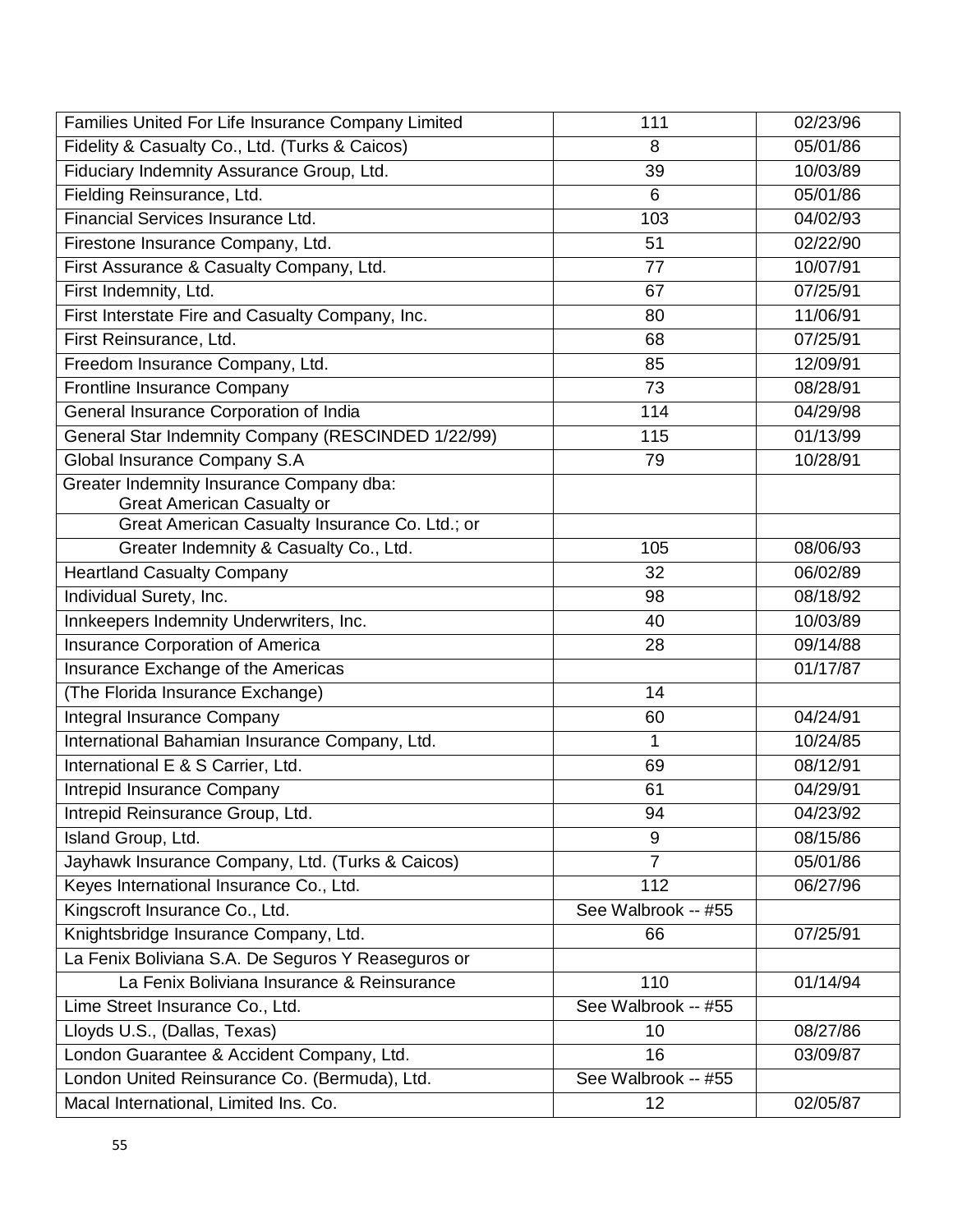| Meadowlark Insurance Company                        | 46                  | 02/14/90 |
|-----------------------------------------------------|---------------------|----------|
| Metropolitana Compania de Seguros, S.A. (RESCINDED) | 113                 | 05/01/97 |
| Mutual Insurance Company, Ltd.                      | See Walbrook -- #55 |          |
| National Warranty Insurance Company                 | 3                   | 02/07/86 |
| New England International Surety Co., Inc.          | $\overline{4}$      | 03/19/86 |
| New England International Surety of America, Inc.   | 30                  | 12/30/88 |
| New World Financial Trading & Re-Ins. Corp.         | 19                  | 07/30/87 |
| North American Fire & Casualty Co., Ltd.            | 17                  | 07/01/87 |
| North American Indemnity Company                    | 21                  | 08/05/87 |
| North American Insurance Company                    | 11                  | 09/23/86 |
| Northern Commercial Fire & General Insurance Co.    | 75                  | 08/30/91 |
| Northwestern Insurance Company, Ltd.                | 89                  | 03/03/92 |
| Old American Insurance Company, Limited             | 25                  | 08/02/88 |
| Old Hickory Casualty Insurance Company              | 72                  | 08/27/91 |
| The Olympian Insurance Company                      | 106                 | 08/26/93 |
| <b>Oxford Indemnity Insurance Company</b>           | 44                  | 12/20/89 |
| Pacific Fire & Marine Insurance Company, Ltd.       | 48                  | 02/22/90 |
| Pacific International Indemnity Company, Ltd.       | 95                  | 05/27/92 |
| Palisades National Insurance Company, Ltd.          | 50                  | 02/22/90 |
| Paradigm Insurance Company (RESCINDED)              | 24                  | 07/07/88 |
| Payless Insurance Company, Ltd.                     | 47                  | 02/22/90 |
| Pendleton Insurance Company Limited                 | 63                  | 07/17/91 |
| Philadelphia Reinsurance Limited                    | 71                  | 08/15/91 |
| Polaris Insurance Company, Ltd.                     | 59                  | 04/11/91 |
| Premier Assurance & Cas., Ltd. (Turks & Caicos)     | 42                  | 10/27/89 |
| Premier Assurance Casualty Company, Inc.            | 56                  | 04/06/90 |
| <b>Presidential Fire &amp; Casualty Company</b>     | 65                  | 07/23/91 |
| P.R.I.M.E. Company, Ltd.                            | $\overline{2}$      | 10/24/85 |
| PRIME-PI Omega Delta, Ltd.                          | 38                  | 10/03/89 |
| Professional Prototype I Insurance Company Limited  | 90                  | 03/03/92 |
| Removed from list                                   | 90                  | 09/04/92 |
| Promed International, Ltd.                          | 92                  | 03/26/92 |
| Qatar General Insurance & Reinsurance Co.           |                     |          |
| (S.A.Q.) Doha - Qatar (RESCINDED 3/22/94)           | 107                 | 09/01/93 |
| Red Sea Group LTD                                   | 97                  | 08/18/92 |
| Redwood Insurance Company, Ltd.                     | 86                  | 12/26/91 |
| Regency Insurance Company Limited (RESCINDED)       |                     | 03/05/93 |
| per Stipulation & Consent order 4/21/93             |                     |          |
| Regency will do no business in IL                   | 101                 |          |
| Savoy Reinsurance Company, Ltd.                     | 31                  | 03/14/89 |
| Scottish Guarantee Insurance Company, Ltd.          | 87                  | 12/26/91 |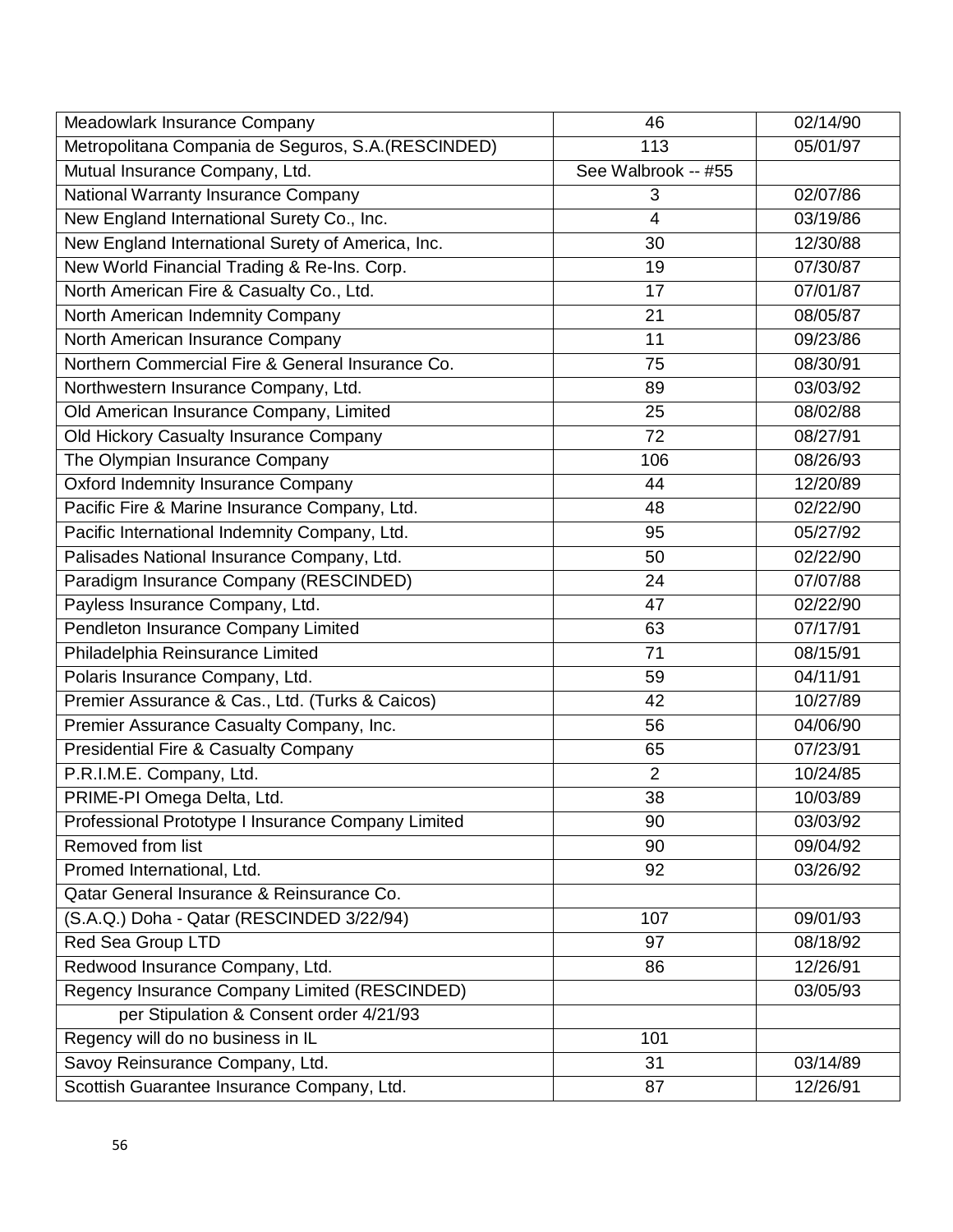| Southeastern Reinsurance Company (Florida)                 | 34  | 09/05/89 |
|------------------------------------------------------------|-----|----------|
| Southern American Insurance Company                        | 93  | 03/30/92 |
| Southwestern Indemnity & Casualty Ins. Co.                 | 57  | 11/30/90 |
| Southwest Fire & Casualty Insurance Company                | 81  | 11/18/91 |
| St. Louis Fire & Marine Co., Ltd.                          | 102 | 03/05/93 |
| Standard Indemnity Company, Ltd.                           | 64  | 05/07/91 |
| Sterling Marine Casualty and Indemnity Insurance Co., Ltd. |     |          |
| a/k/a Sterling Insurance Corporation, Ltd.                 | 84  | 12/06/91 |
| <b>Sterling Reinsurance Corporation Limited</b>            | 88  | 01/28/92 |
| Tri-Hedron International Assurance, Ltd.                   | 13  | 02/06/87 |
| Unified Assurance & Casualty, Ltd.                         | 41  | 10/27/89 |
| Union Pacific Fire and Marine Ins. Co., Ltd.               | 36  | 10/03/89 |
| Usher Insurance Company, Ltd.                              | 78  | 10/23/91 |
| Victoria Insurance Co., Ltd.                               | 29  | 10/05/88 |
| Walbrook Insurance Company, Limited                        | 55  | 04/03/90 |
| And its subsidiaries:                                      |     |          |
| Desert Insurance Company, Ltd.                             |     |          |
| El Paso Insurance Company, Ltd.                            |     |          |
| London United Reinsurance Co. (Bermuda), Ltd.              |     |          |
| Kingscroft Insurance Co., Ltd.                             |     |          |
| Lime Street Insurance Co., Ltd.                            |     |          |
| Mutual Insurance Co., Ltd.                                 |     |          |
| West Point Insurance Company, Ltd.                         | 74  | 08/28/91 |
| Western Star Insurance Company, Ltd.                       | 108 | 09/08/93 |
| Winston Hill Assurance Company, Ltd.                       | 58  | 01/01/91 |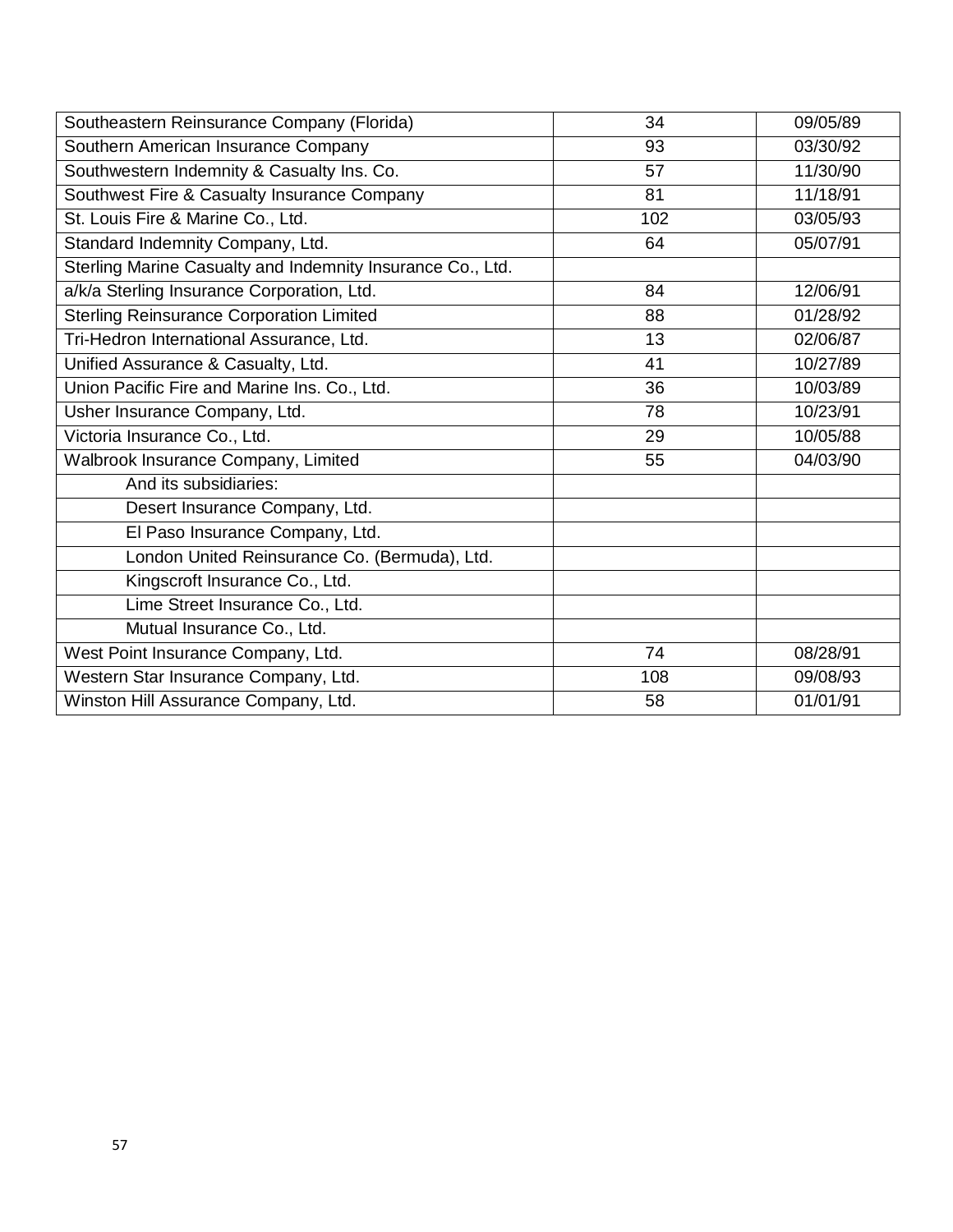# **Lines of Authority**

<span id="page-58-0"></span>The classes and clauses in Section 4 of the Illinois Insurance Code (215 ILCS 5/4) are defined as:

#### **Class 1. Life, Accident and Health**

- Clauses: (a) Life
	- (b) Accident and Health
	- (c) Legal Expense Insurance

#### **Class 2. Casualty, Fidelity and Surety**

- Clauses: (a) Accident and Health
	- (b) Vehicle
	- (c) Liability
	- (d) Workers Compensation
	- (e) Burglary and Forgery
	- (f) Glass
	- (g) Fidelity and Surety
	- (h) Miscellaneous
	- (i) Other Casualty Risks
	- (j) Contingent Losses
	- (k) Livestock and Domestic Animals
	- (l) Legal Expense Insurance

#### **Class 3. Fire and Marine, etc.**

- Clauses: (a) Fire
	- (b) Elements
	- (c) War, Riot and Explosion
	- (d) Marine and Transportation
	- (e) Vehicle
	- (f) Property Damage, Sprinkler Leakage and Crop
	- (g) Other Fire and Marine Risks
	- (h) Contingent Losses
	- (i) Legal Expense Insurance

Lists of Illinois licensed companies with the lines of authority as of December 31, 2013, are available on the Department website at [http://insurance.illinois.gov/Reports/Report\\_Links.asp.](http://insurance.illinois.gov/Reports/Report_Links.asp)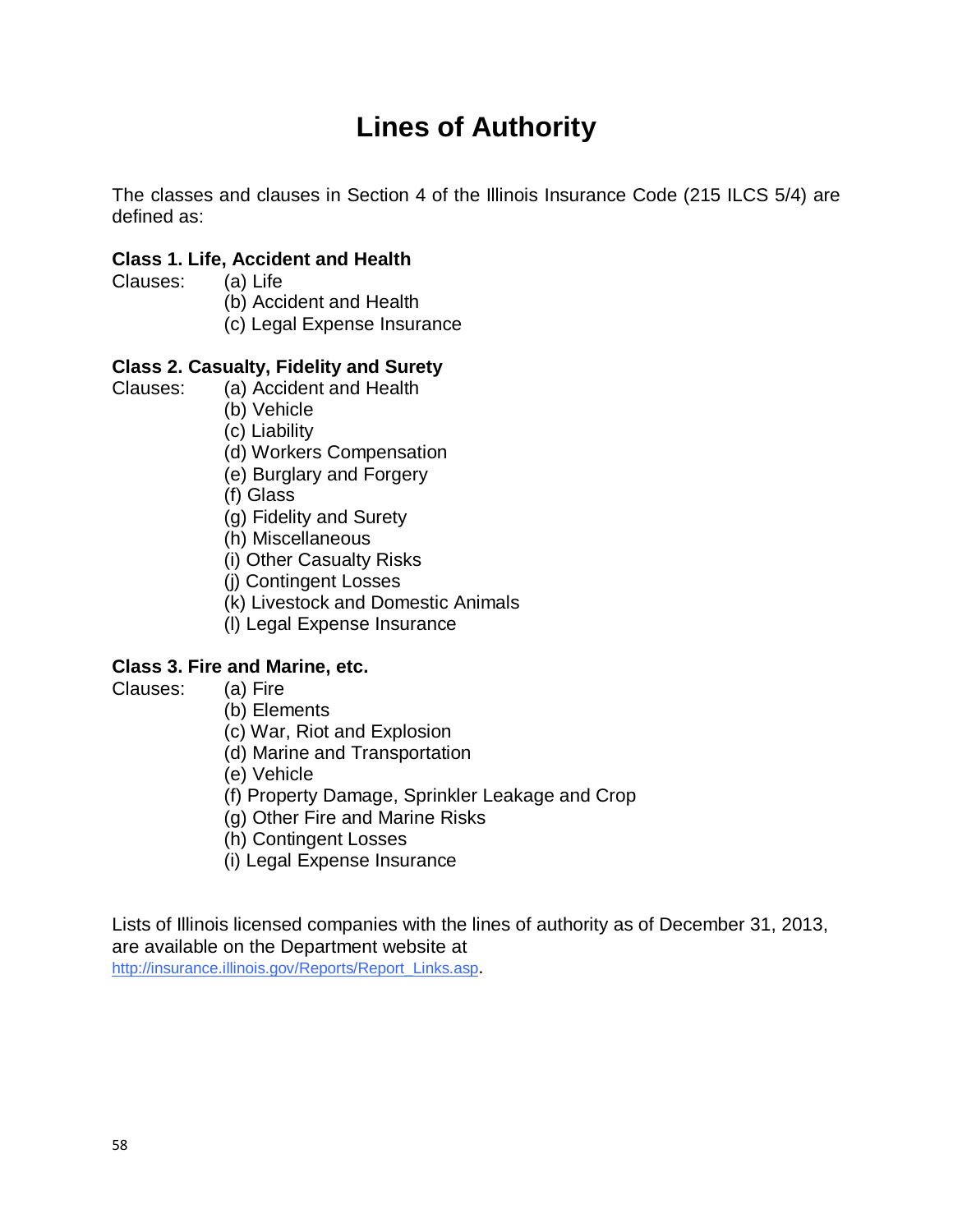### **Summary of Annual Statements**

<span id="page-59-0"></span>On or before March 1 of each year, Illinois law requires that all companies, except farm mutuals, authorized to transact the business of insurance in this state file, under oath, an annual statement covering the preceding year ending December 31. Farm mutual insurance companies are required by law to file an annual statement, under oath, on or before January 31 of each year, covering the preceding year ending December 31.

The Summaries of the financial information contained in these annual statements for the year ending December 31, 2013, are available on the Department website at [http://insurance.illinois.gov/Reports/Report\\_Links.asp.](http://insurance.illinois.gov/Reports/Report_Links.asp) The Department of Insurance has not verified this data and does not guarantee its accuracy.

#### **Farm Mutual Insurance Companies**

County Mutual Fire Insurance Companies Special Act Company Recapitulation

#### **Property & Casualty Insurance Companies**

Domestic Stock Companies Domestic Mutual Companies Domestic Risk Retention Group Domestic Surplus Lines Companies Domestic Inter-Insurance Exchanges Domestic Mutual Holding Company Foreign Stock Companies Foreign Mutual Companies Foreign Inter-Insurance Exchanges Foreign Accredited Reinsurers Alien Stock Companies Alien Lloyds Alien Accredited Reinsurers **Recapitulation** 

#### **Life & Health Insurance Companies**

Domestic Legal Reserve Life Companies Foreign Legal Reserve Life Companies Alien Legal Reserve Life Companies Domestic Fraternal Benefit Companies Foreign Fraternal Benefit Companies Alien Fraternal Company Domestic Health Maintenance Organizations Foreign Health Maintenance Organizations Voluntary Service Plans Dental Service Plan Domestic Limited Health Service Organizations Foreign Limited Health Service Organizations Foreign Accredited Reinsurers Mutual Holding Companies